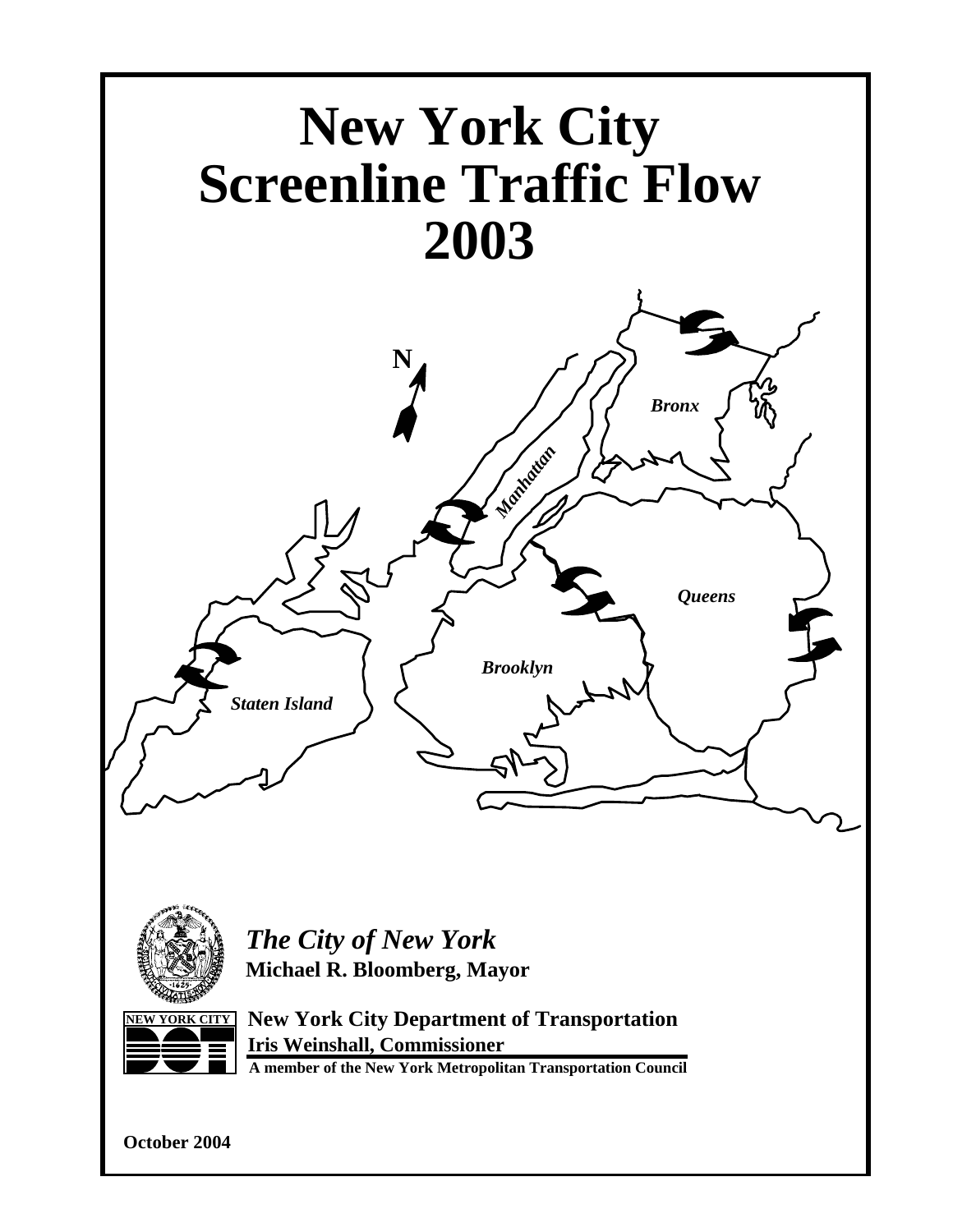# **New York City Screenline Traffic Flow 2003**

#### **Contract D000642**

#### **2003-2004: PT 2221915, Activity CDOT-02-03**

#### **2004-2005: PTDT04P00.01**

The preparation of this report was financed in part with funds from the U.S. Department of Transportation, Federal Highway Administration, under the Federal Highway Act of 1956, as amended, and the Urban Mass Transportation Act of 1964, as amended. This document is disseminated by the New York City Department of Transportation in the interest of information exchange. It reflects the views of the New York City Department of Transportation (NYCDOT), which is responsible for the facts and the accuracy of the data presented herein. The report does not necessarily reflect any official views or policies of the Federal Transit Administration, the Federal Highway Administration, or the State of New York. The report does not constitute a standard, specification, or regulation. NYCDOT is grateful to the Port Authority of New York and New Jersey (PANYNJ) for providing data used to develop this report.

Prepared by: New York City Department of Transportation

Iris Weinshall Commissioner

Judith E. Bergtraum First Deputy Commissioner

David Woloch Deputy Commissioner/Senior Policy Advisor

Michael Primeggia Deputy Commissioner

Ann Marie Sledge-Doherty Chief, Research, Implementation, and Safety

Richard P. Roan Research, Implementation, and Safety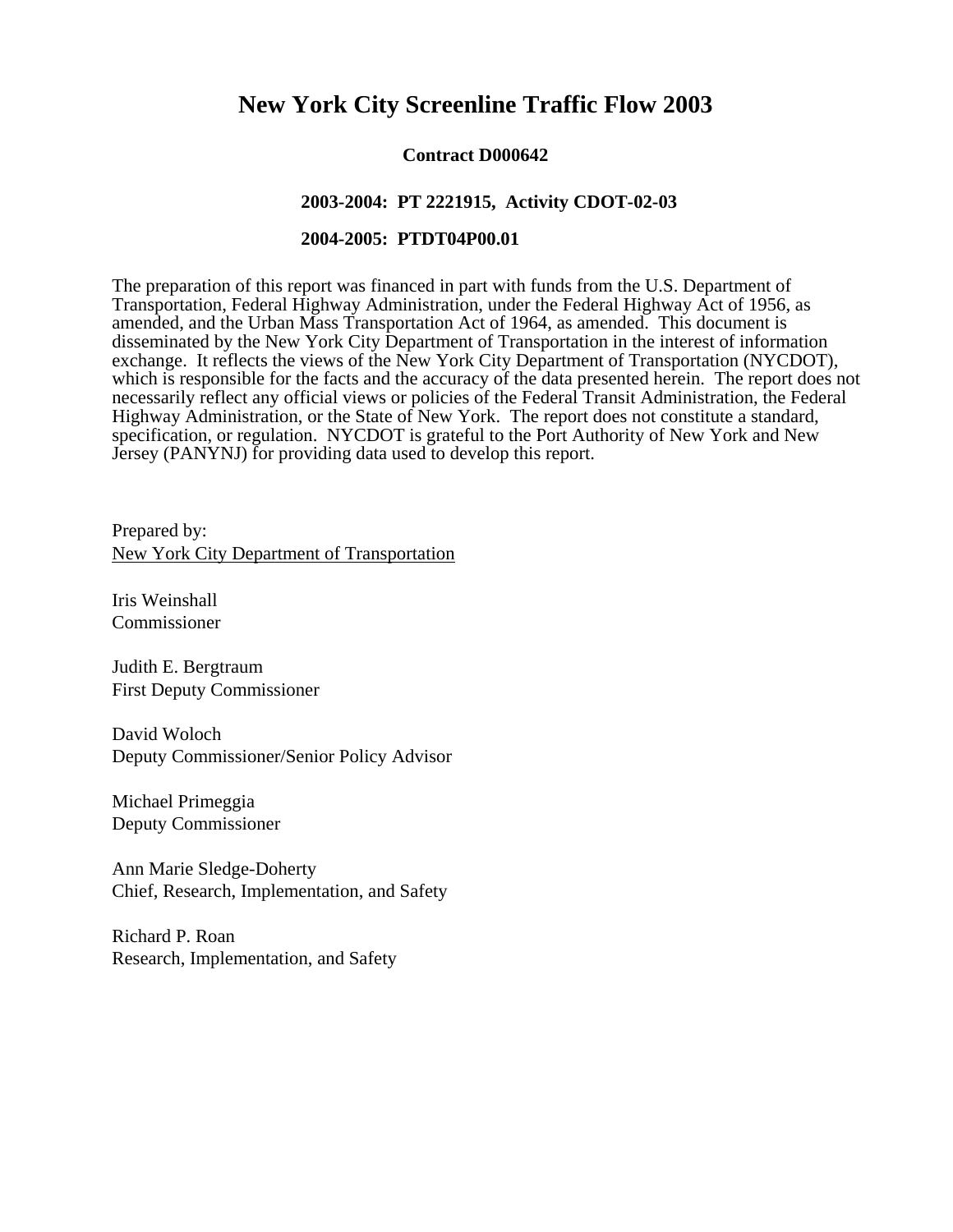# **TABLE OF CONTENTS**

#### PAGE

| 6              |
|----------------|
| 6              |
| 6              |
| 6              |
| $\overline{7}$ |
|                |
|                |
|                |
|                |
| 16             |
| 16             |
| 16             |
|                |
|                |
|                |
| 20             |
|                |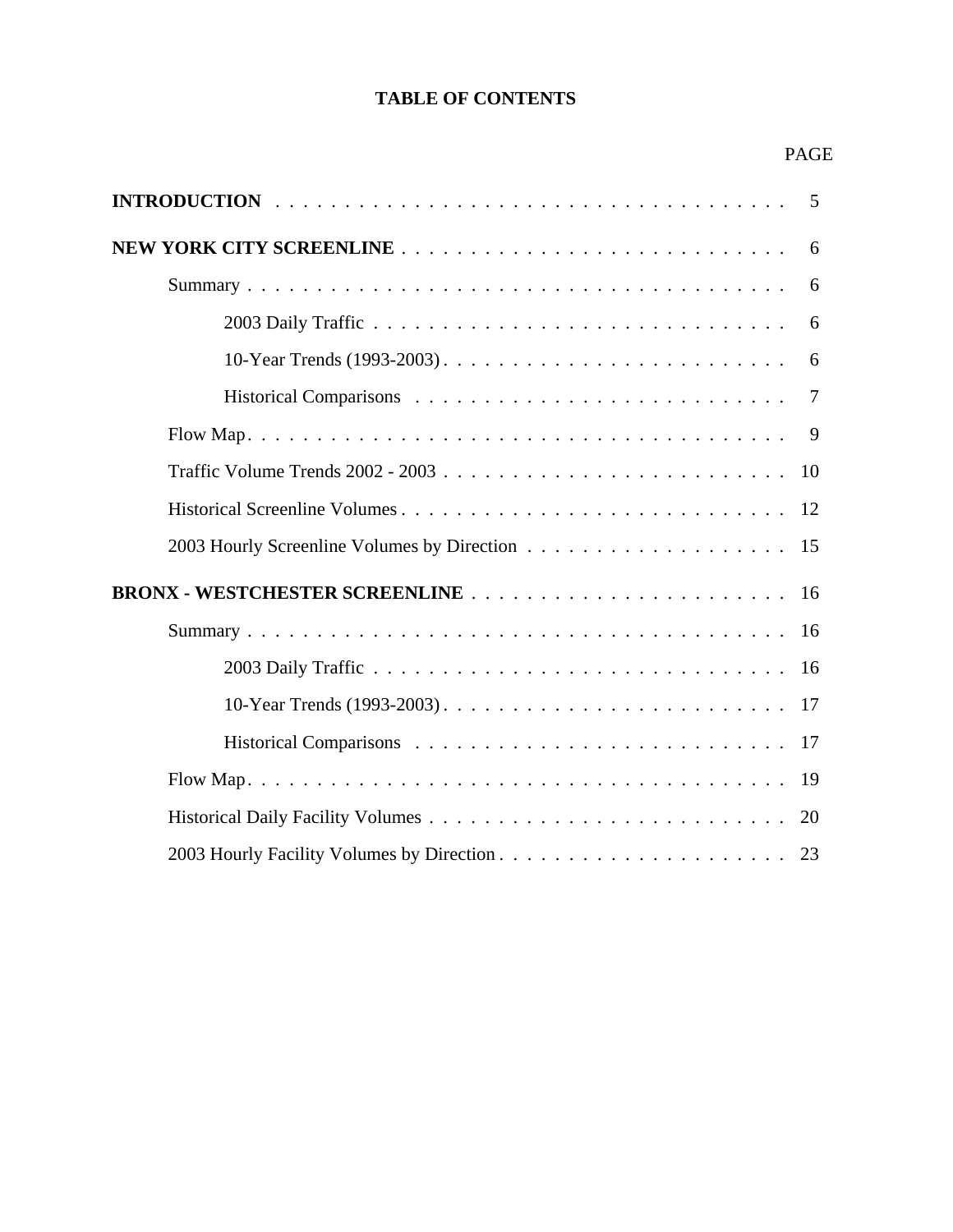|                                     | 25 |
|-------------------------------------|----|
|                                     | 25 |
| 2003 Daily Traffic                  | 25 |
|                                     | 26 |
|                                     | 26 |
|                                     | 28 |
|                                     | 29 |
|                                     | 32 |
|                                     | 35 |
|                                     | 35 |
|                                     | 35 |
|                                     | 36 |
|                                     | 36 |
|                                     | 38 |
|                                     | 39 |
|                                     | 42 |
| <b>BROOKLYN - QUEENS SCREENLINE</b> | 44 |
|                                     | 44 |
|                                     | 44 |
|                                     | 45 |
|                                     | 45 |
|                                     | 47 |
|                                     | 48 |
|                                     | 51 |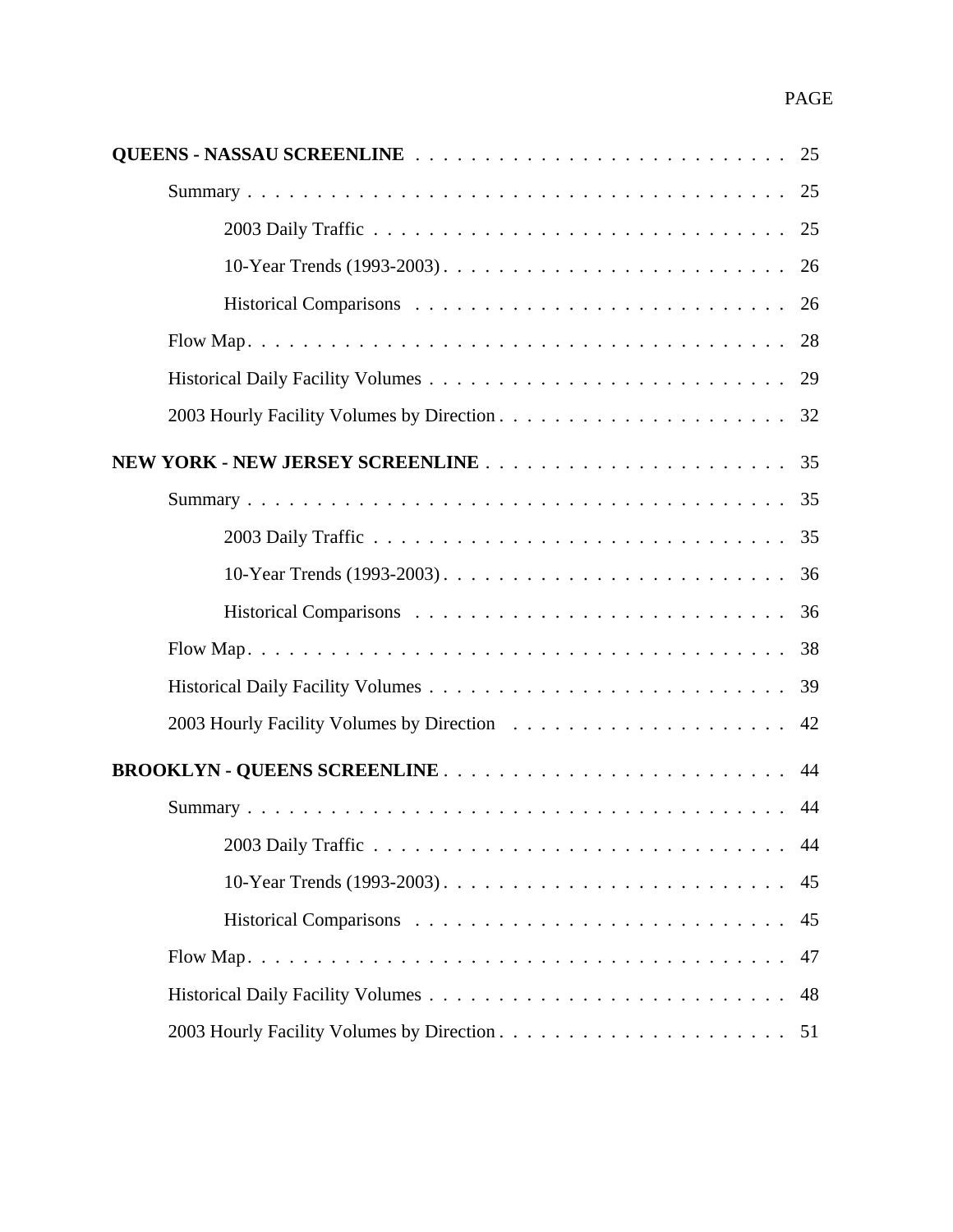# **INTRODUCTION**

The 2003 *New York City Screenline Traffic Flow* report is an annual publication prepared by the New York City Department of Transportation (NYCDOT), and funded by the Unified Planning Work Program (UPWP), and the Transportation Equity Act of the 21<sup>st</sup> Century (TEA-21). The report presents vehicular volumes and historical comparisons across the Bronx-Westchester, Queens-Nassau, Manhattan-New Jersey, Staten Island-New Jersey, and Brooklyn-Queens screenlines.

The average hourly volumes by direction for 2003 are presented in tabular form and in histograms for each monitored roadway facility. Historical comparisons are based on screenline data collected in 1963, 1973, 1982, 1986, and 1993-2002. The statistical analysis presented in the report was performed by staff of NYCDOT during the 2003-2004 and 2004-2005 program years.

The 47 screenline monitoring locations in New York City are designated by a roadway functional classification. Functional classification is the method by which streets and highways are grouped into classes, or systems, according to the character of service provided by each roadway.

The five functional systems are defined as:

- 1. Interstate connects population centers across state lines.
- 2. Principal Arterial serves major centers of activity of an urban area and carries a high proportion of the total urban area travel on a minimum of mileage.
- 3. Minor Arterial interconnects with and augments urban principal arterials; provides service for trips of moderate length at a somewhat lower level of travel mobility than principal arterials; distributes travel to geographic areas smaller than those identified with the higher system.
- 4. Collector Street provides both land access service and traffic circulation within residential neighborhoods, and commercial and industrial areas. Differs from the arterial systems in that facilities on the collector system may penetrate residential neighborhoods, distributing trips from arterials to the ultimate destination. Conversely, collector streets also collect traffic from local streets in residential neighborhoods and channel it into the arterial system.
- 5. Local Street comprises all facilities not on one of the higher systems. Serves primarily to provide direct access to abutting land and access to the higher order systems. Offers the lowest level of mobility and usually contains no bus or truck route.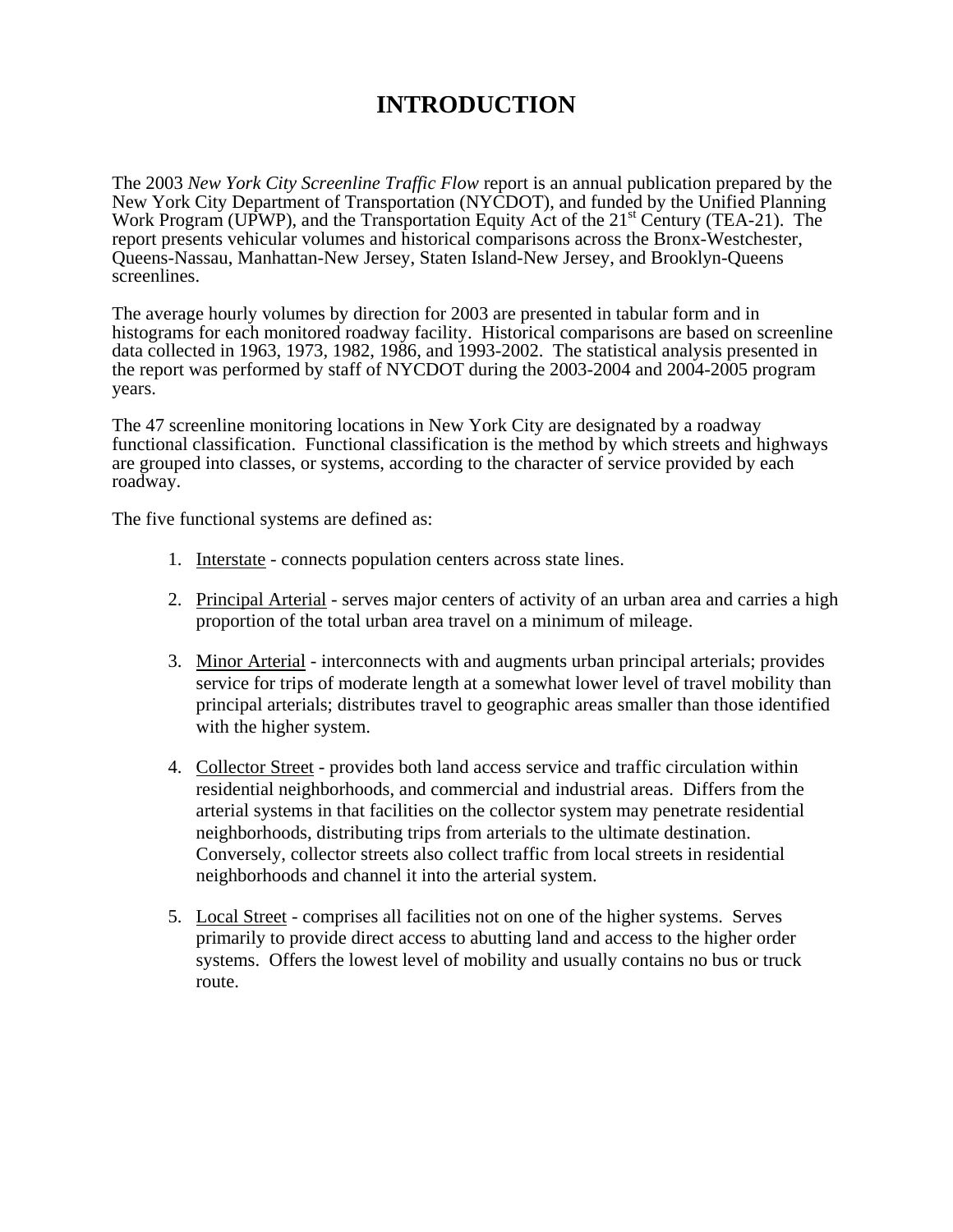# **NEW YORK CITY SCREENLINE**

# **SUMMARY**

# **2003 Daily Traffic**

- More than 2,310,000 daily motor vehicles crossed the 32 New York City border screenline monitoring locations in 2003, 1.5% more than the 2002 daily volume of 2,276,000.
- Since the first survey in 1963, the highest volumes have been at the Queens-Nassau border. In 2003, some 968,700 daily vehicles were counted at the fifteen Queens-Nassau monitoring locations, 41.9% of the total traffic recorded at the City boundaries. The eleven Bronx-Westchester locations yielded 26.8% of the total (619,400), the three Manhattan-New Jersey river crossings 23.7% (547,400), and the three Staten Island-New Jersey bridges 7.6% (174,600). The latter six facilities are operated by the Port Authority of New York and New Jersey (PANYNJ).
- Morning hourly inbound volume peaked between 7-8 am, when 77,700 vehicles were recorded entering the City limits. Between 6-10 am, a total of 280,700 vehicles were recorded entering the City from Nassau and Westchester Counties, and New Jersey.
- During the 4-5 pm evening peak hour, 78,800 vehicles were recorded leaving the City. Between 3-7 pm, 306,800 vehicles were recorded leaving the City.
- Traffic crossing the City boundaries was heavy throughout the day. The combined total of entries and departures exceeded 100,000 vehicles per hour continuously from 6 am until 9 pm.

# **10-Year Trends (1993-2003)**

- Total monitored traffic volume at the City boundaries increased 14.8% during this tenyear period, to 2,310,200 in 2003 from 2,012,400 in 1993. This represents an average annual growth rate of 1.4%.
- The largest percentage increase occurred on the three Staten Island-New Jersey bridges, where traffic volume was 24.0% higher in 2003 than in 1993: 174,600 daily vehicles vs. 140,800, an average annual growth rate of 2.2%.
- The largest numerical increase occurred at the eleven Bronx-Westchester monitoring sites, where traffic rose by 113,200 daily vehicles  $(+22.4\%$ , or 2.0% annually), to 619,400 in 2003 from 506,200 in 1993.
- Volume at the fifteen monitored Queens-Nassau locations rose 8.6%, to 968,700 daily vehicles in 2003 from 892,300 in 1993, an average annual growth rate of 0.8%.
- On the three Hudson River crossings between Manhattan and New Jersey, daily traffic increased 15.7%, to 547,400 in 2003 from 473,100 in 1993, an average annual growth rate of 1.5%.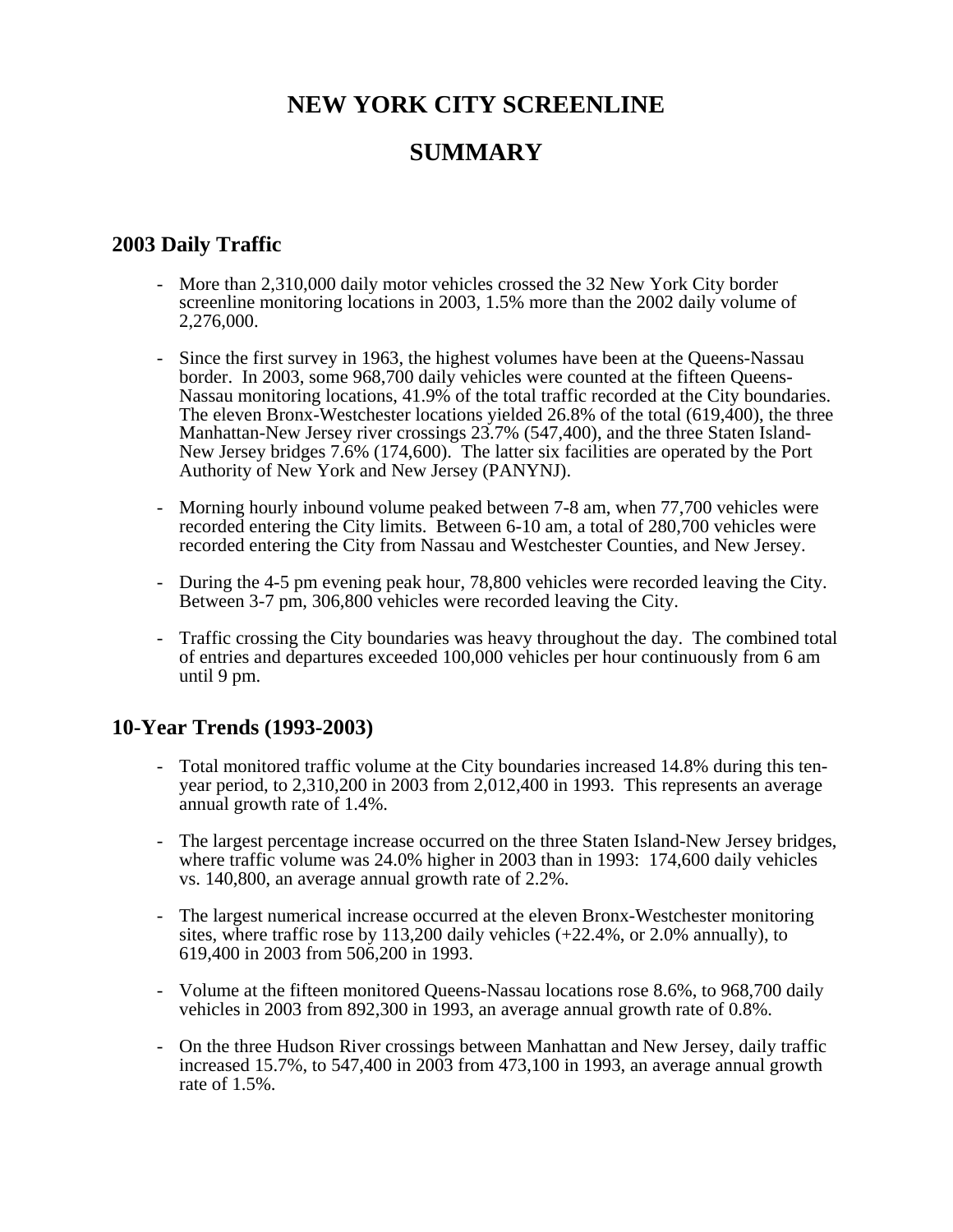# **Historical Comparisons**

- In 1963, when the first comprehensive New York City border screenline data were collected, average daily two-way volume at the 29 locations studied was 1,109,200 (volumes on Van Cortlandt Park East in The Bronx, and Central Avenue and Seagirt Boulevard in Queens were not collected prior to 1986). The 546,600 daily vehicles recorded at the Queens-Nassau border accounted for 49.3% of the total.
- During the ten years between 1963 and 1973, volume recorded at the City borders rose 36.2% to an average of 1,510,700 vehicles per day (401,500 additional vehicles), with increases exceeding 20% at all border screenlines. Daily volume on the three Staten Island-New Jersey bridges nearly tripled to 81,000 from 27,400. The largest numerical increase was at the Manhattan-New Jersey screenline, where daily volume rose to 397,200 vehicles from 265,600, an increase of 49.5%. Bronx-Westchester traffic rose 34.1% to 361,700 from 269,700, while traffic between Queens and Nassau was up 22.7% to 670,700 from 546,600.
- Growth subsided between 1973 and 1982, with volume recorded at the City borders rising 10.4% during the nine-year period, to 1,667,300 daily vehicles. Traffic continued to increase at all City boundaries: Staten Island-New Jersey up 31.6% to 106,700, Bronx-Westchester up 14.4% to 413,800, Manhattan-New Jersey up 9.2% to 433,700, and Queens-Nassau up 6.3% to 713,100.
- Between 1982 and 1986, there was increased growth, as monitored traffic at the City borders increased 14.8% during the four-year period, to 1,914,800 daily vehicles (excluding Van Cortlandt Park East in The Bronx, and Central Avenue and Seagirt Boulevard in Queens where traffic was not counted in 1982). Daily volume was up 29.8% to 138,400 on the Staten Island-New Jersey bridges, up 14.6% to 474,000 at the Bronx-Westchester border, up 14.5% to 816,600 between Queens and Nassau, and up 12.0% to 485,800 crossing the Hudson River between Manhattan and New Jersey.
- From 1986 to 1993, monitored traffic at the New York City boundaries increased modestly, rising by just 3.1% during that seven-year period, to 2,012,400 in 1993 from 1,951,000 in 1986. The largest volume and percentage increase was at the Queens-Nassau screenline, where daily volume was up 5.8%, to 892,300 in 1993 from 843,500 in 1986. During the same period, Bronx-Westchester traffic increased 4.7%, to 506,200 from 483,300. Staten Island-New Jersey daily volume rose 1.7%, to 140,800 from 138,400. Traffic between Manhattan and New Jersey decreased 2.6%, to 473,100 from 485,800.
- From 1963 to 2003, daily two-way traffic at the 29 City border locations monitored throughout the period more than doubled, to 2,262,400 in 2003 from 1,109,200 in 1963.
- Staten Island-New Jersey traffic expanded by 537%, to 174,600 daily vehicles in 2003 from 27,400 in 1963, largely as a result of the opening of the Verrazano-Narrows Bridge in 1964.
- Manhattan-New Jersey volume climbed 106%, to 547,400 in 2003 from 265,600 in 1963, fostered in part by the opening of the George Washington Bridge's lower level in 1962 and the Alexander Hamilton Bridge/Trans-Manhattan Expressway route in 1963 which facilitated travel between Bronx/Queens/Long Island/New England and New Jersey via upper Manhattan. From 1962 to 1966, George Washington Bridge traffic increased 50.6% to 167,300 daily vehicles from 111,100.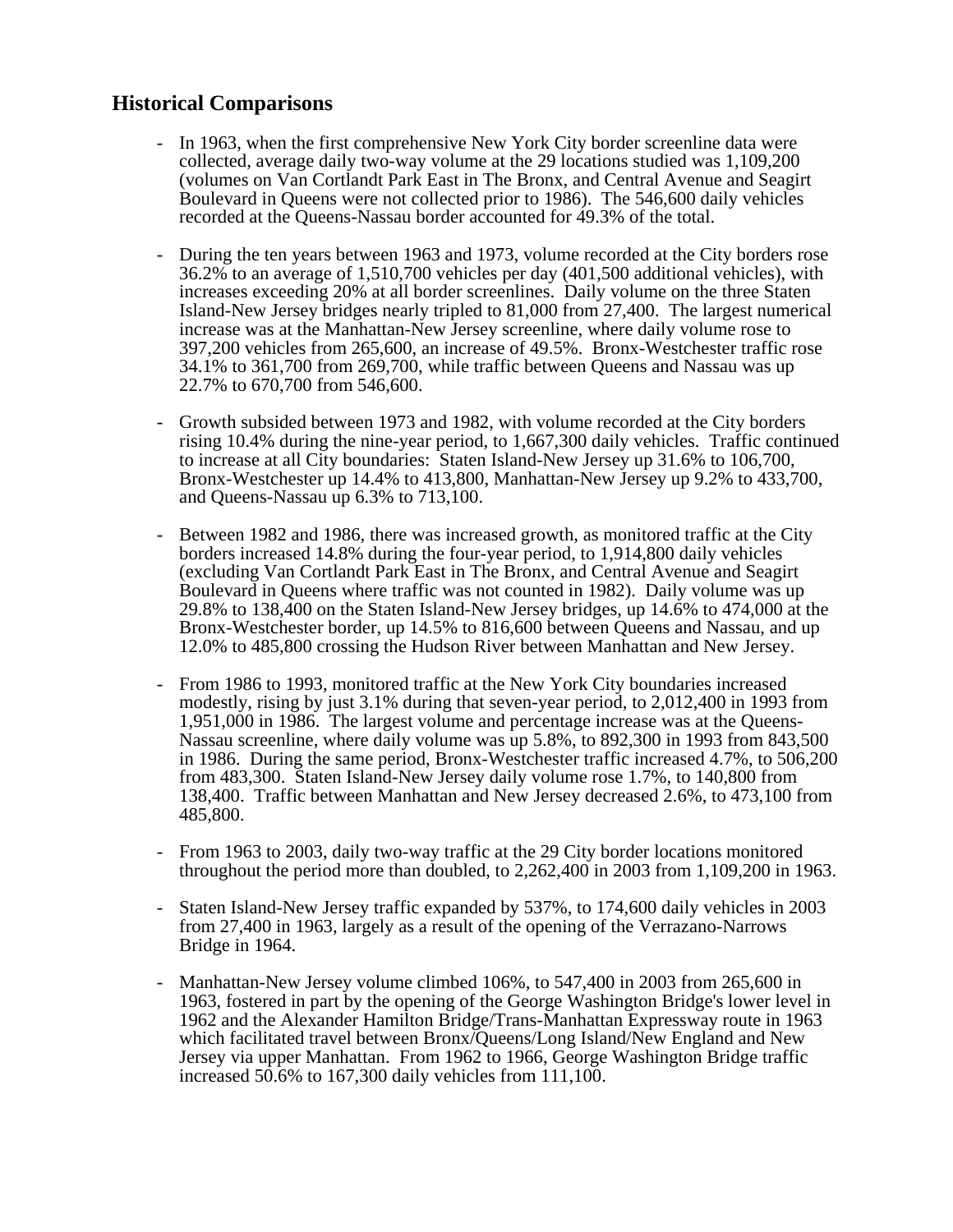- During the 40-year period from 1963 to 2003, continuously monitored daily traffic increased 126% between The Bronx and Westchester (to 609,000 from 269,700), and 70% between Queens and Nassau (to 931,400 from 546,600).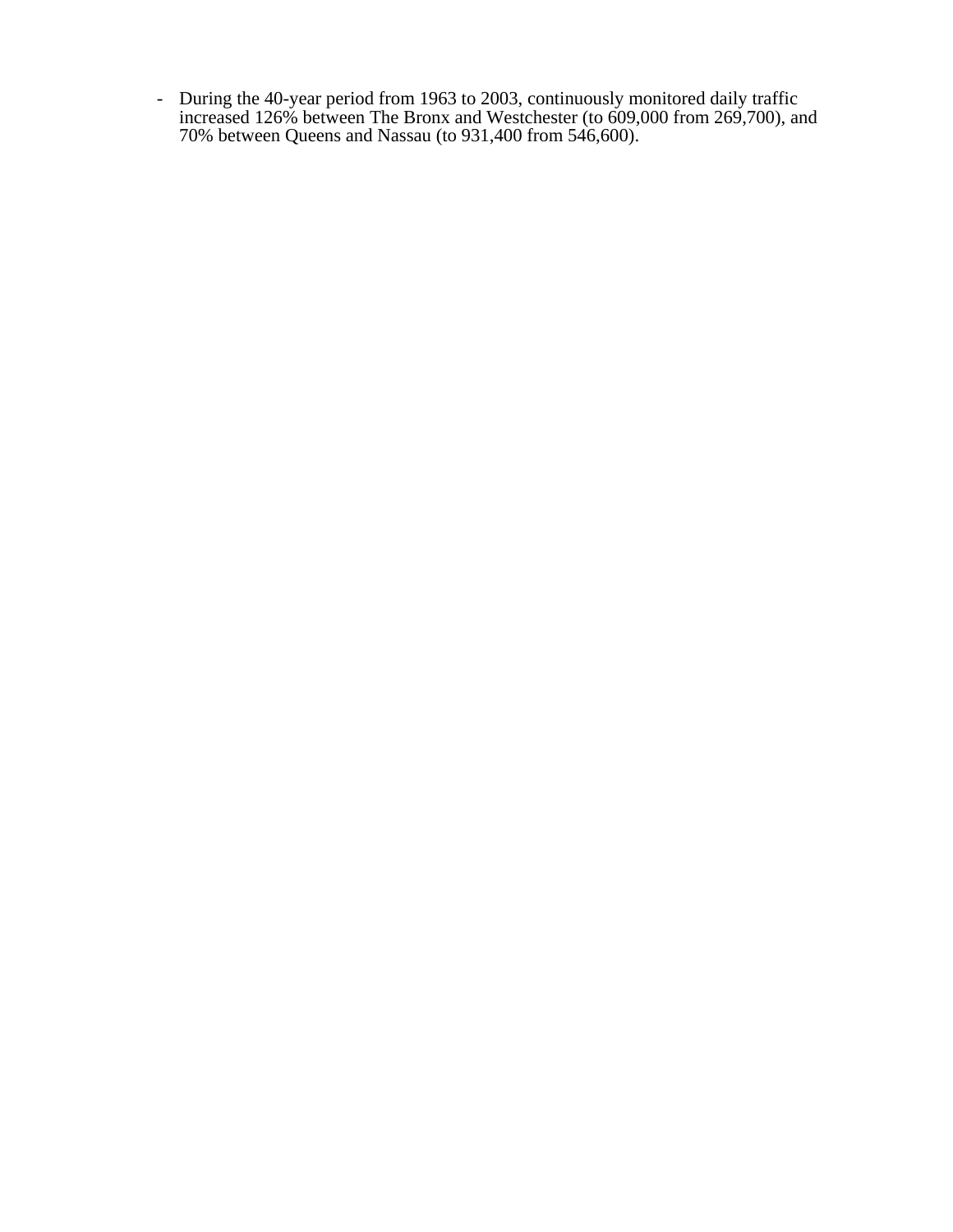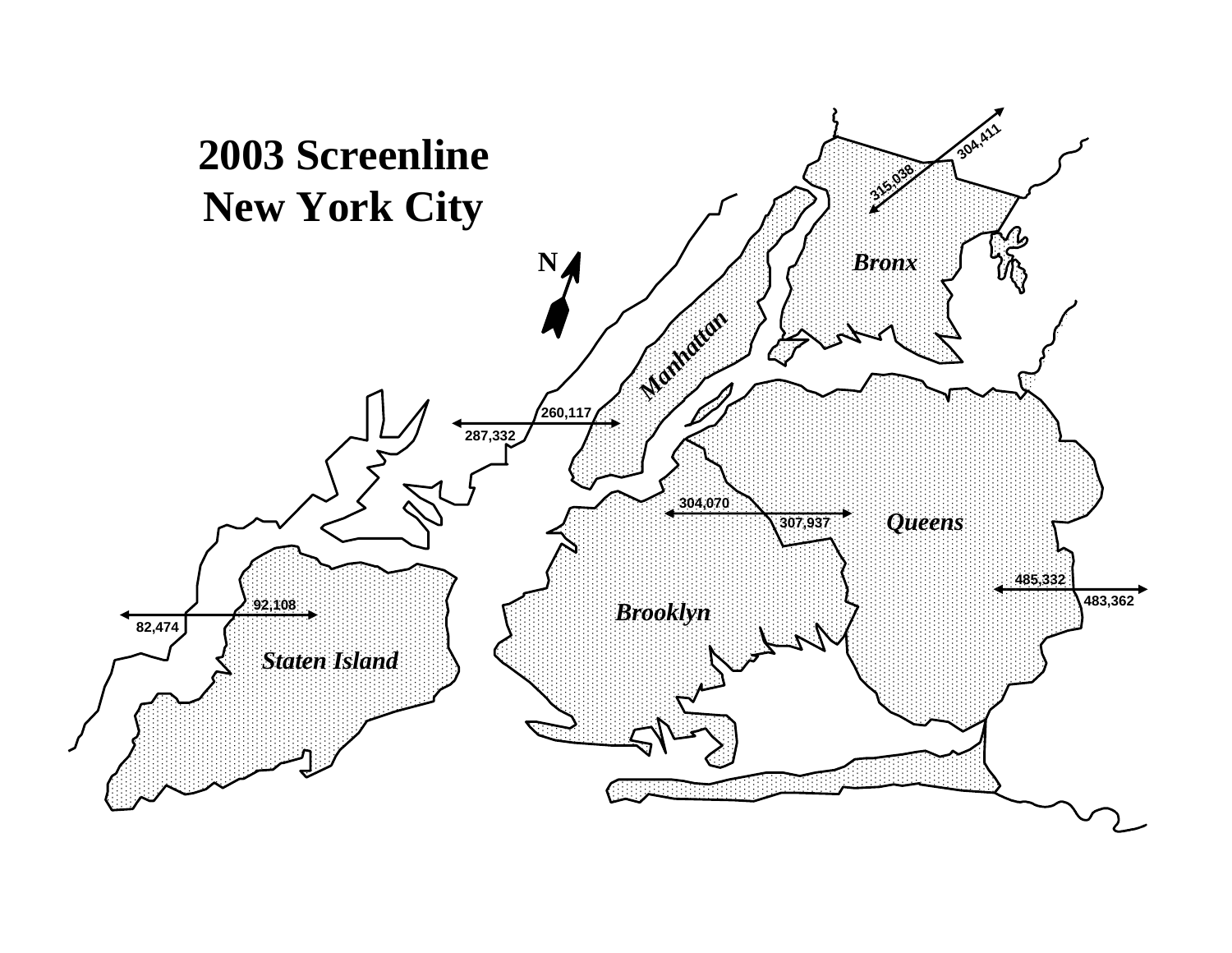# **2002 vs. 2003 Screenline Traffic Volume Trends Both Directions**

**Page 1 of 2**

|                                           | <b>Highway Functional</b> |         |         | <b>Percent</b> |
|-------------------------------------------|---------------------------|---------|---------|----------------|
| <b>BRONX-WESTCHESTER</b>                  | <b>Classification</b>     | 2002    | 2003    | Change         |
| <b>Boston Road</b>                        | <b>Principal Arterial</b> | 25,293  | 27,037  | 6.9%           |
| <b>Broadway</b>                           | <b>Principal Arterial</b> | 15,994  | 16,470  | $3.0\%$        |
| <b>Bronx River Parkway</b>                | <b>Principal Arterial</b> | 94,978  | 90,969  | $-4.2%$        |
| Henry Hudson Parkway                      | <b>Principal Arterial</b> | 98,002  | 98,734  | 0.7%           |
| <b>Hutchinson River Parkway</b>           | <b>Principal Arterial</b> | 93,936  | 89,548  | $-4.7%$        |
| Major Deegan Expressway                   | Interstate                | 109,477 | 113,113 | 3.3%           |
| Major Deegan Svce Roads                   | <b>Principal Arterial</b> | 9,356   | 10,602  | 13.3 %         |
| New England Thruway                       | Interstate                | 126,511 | 127,557 | 0.8%           |
| <b>Riverdale Avenue</b>                   | <b>Principal Arterial</b> | 10,830  | 10,954  | $1.1\%$        |
| Van Cortlandt Park East                   | <b>Minor Arterial</b>     | 10,617  | 10,499  | $-1.1%$        |
| Webster Avenue                            | Local                     | 11,547  | 11,434  | $-1.0%$        |
| White plains Road                         | <b>Principal Arterial</b> | 13,397  | 12,532  | $-6.5%$        |
| <b>Total Bronx-Westchester Screenline</b> |                           | 619,938 | 619,449 | $-0.1%$        |

#### *QUEENS-NASSAU*

| <b>Beach Channel Drive</b>             | <b>Minor Arterial</b>     | 25,610  | 26,328  | 2.8%     |
|----------------------------------------|---------------------------|---------|---------|----------|
| Central Avenue                         | <b>Minor Arterial</b>     | 14,406  | 14,419  | 0.1%     |
| <b>Grand Central Parkway</b>           | <b>Principal Arterial</b> | 167,425 | 177,744 | 6.2%     |
| <b>Grand Central Parkway Svce Road</b> | Minor Arterial            | 11,442  | 9,474   | $-17.2%$ |
| <b>Hempstead Avenue</b>                | <b>Principal Arterial</b> | 43,418  | 51,332  | 18.2 %   |
| Hillside Avenue                        | <b>Principal Arterial</b> | 27,328  | 25,004  | $-8.5%$  |
| Jamaica Avenue                         | <b>Principal Arterial</b> | 30,193  | 29,765  | $-1.4%$  |
| Laurelton Parkway                      | <b>Principal Arterial</b> | 162,292 | 159,012 | $-2.0%$  |
| Linden Boulevard                       | <b>Principal Arterial</b> | 27,812  | 29,432  | 5.8%     |
| Long Island Expressway                 | Interstate                | 170,688 | 170,119 | $-0.3%$  |
| Long Island Exp Svce Roads             | <b>Principal Arterial</b> | 19,924  | 20,515  | $3.0\%$  |
| <b>Merrick Boulevard</b>               | <b>Minor Arterial</b>     | 19,479  | 20,590  | 5.7%     |
| Northern Boulevard                     | <b>Principal Arterial</b> | 44,186  | 45,665  | 3.3%     |
| Rockaway Boulevard                     | <b>Principal Arterial</b> | 69,963  | 72,562  | 3.7%     |
| Seagirt Boulevard                      | <b>Principal Arterial</b> | 20,392  | 22,897  | 12.3 %   |
| Sunrise Highway                        | <b>Principal Arterial</b> | 62,842  | 67,665  | 7.7%     |
| <b>Union Turnpike</b>                  | <b>Principal Arterial</b> | 26,606  | 26,171  | $-1.6%$  |
| <b>Total Queens-Nassau Screenline</b>  |                           | 944,006 | 968,694 | 2.6 %    |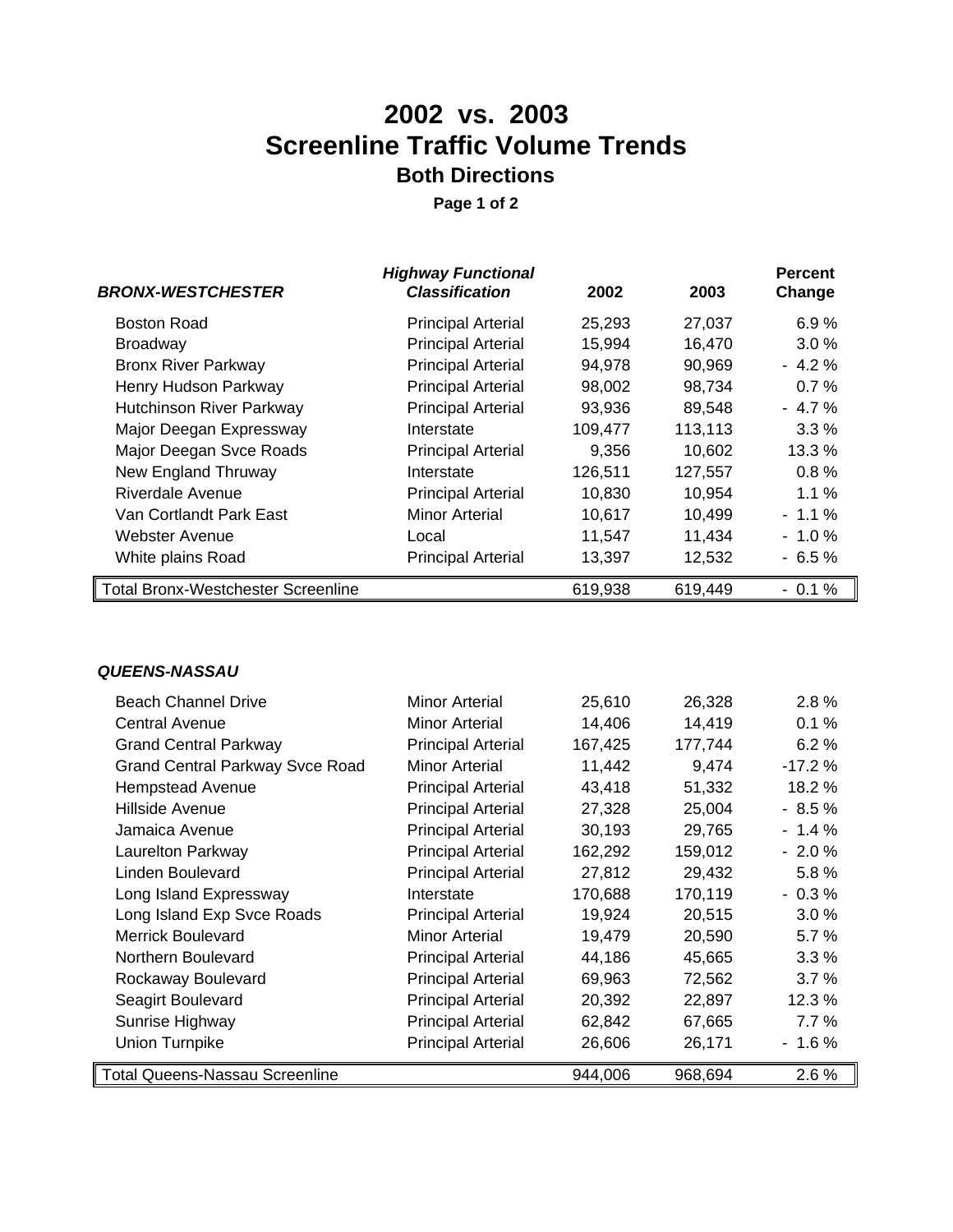# **2002 vs. 2003 Screenline Traffic Volume Trends Both Directions**

**Page 2 of 2**

| <b>NEW YORK - NEW JERSEY</b>           | <b>Highway Functional</b><br><b>Classification</b> | 2002    | 2003    | <b>Percent</b><br>Change |
|----------------------------------------|----------------------------------------------------|---------|---------|--------------------------|
| George Washington Bridge               | Interstate                                         | 310,771 | 319,029 | 2.7%                     |
| <b>Holland Tunnel</b>                  | Interstate                                         | 92,557  | 101,097 | $9.2\%$                  |
| Lincoln Tunnel                         | <b>Principal Arterial</b>                          | 129,511 | 127,323 | $-1.7\%$                 |
| Bayonne Bridge                         | <b>Principal Arterial</b>                          | 21,327  | 20,208  | $-5.2\%$                 |
| Goethals Bridge                        | Interstate                                         | 81,384  | 75,724  | $-7.0%$                  |
| <b>Outerbridge Crossing</b>            | <b>Principal Arterial</b>                          | 76,429  | 78,650  | 2.9%                     |
| Total New York - New Jersey Screenline |                                                    | 711,979 | 722,031 | 1.4%                     |

#### *BROOKLYN - QUEENS*

| <b>Grand Street Bridge</b>         | <b>Principal Arterial</b> | 13,088  | 14,139  | 8.0%     |
|------------------------------------|---------------------------|---------|---------|----------|
| <b>Greenpoint Avenue Bridge</b>    | <b>Principal Arterial</b> | 26,306  | 28,755  | 9.3%     |
| Kosciuszko Bridge                  | Interstate                | 184,379 | 194,497 | $5.5\%$  |
| Pulaski Bridge                     | <b>Principal Arterial</b> | 38,348  | 38,346  | $-0.0%$  |
| <b>Atlantic Avenue</b>             | <b>Principal Arterial</b> | 28,936  | 28,486  | $-1.6%$  |
| Cooper Avenue                      | Minor Arterial            | 9,274   | 9,141   | $-1.4%$  |
| Cornelia Street                    | Local                     | 2,032   | 1,908   | $-6.1%$  |
| <b>Decatur Street</b>              | Collector                 | 2,237   | 2,342   | 4.7 %    |
| DeKalb Avenue                      | Minor Arterial            | 5,892   | 6,110   | 3.7%     |
| Greene Avenue                      | Minor Arterial            | 2,078   | 2,363   | 13.7 %   |
| Jackie Robinson Parkway            | <b>Principal Arterial</b> | 74,720  | 73,706  | $-1.4%$  |
| Linden Boulevard                   | <b>Principal Arterial</b> | 53,137  | 51,110  | $-3.8\%$ |
| Linden Street                      | Collector                 | 2,609   | 2,270   | $-13.0%$ |
| Shore Parkway                      | <b>Principal Arterial</b> | 140,163 | 150,040 | 7.0%     |
| <b>Sutter Avenue</b>               | <b>Minor Arterial</b>     | 8,349   | 8,794   | 5.3%     |
| Total Brooklyn - Queens Screenline |                           | 591,548 | 612,007 | 3.5%     |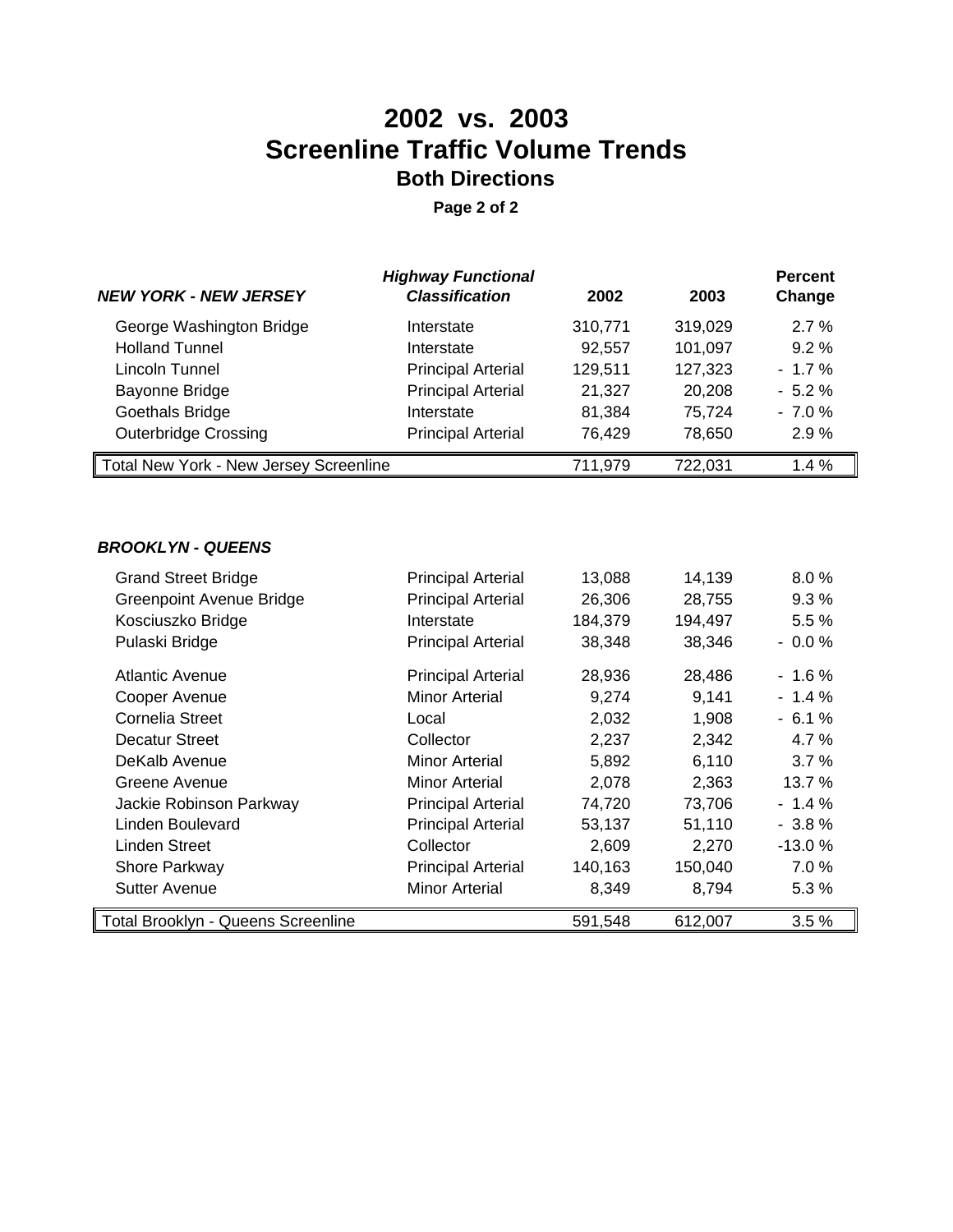# **New York City Screenline Historical Comparisons Average Daily Traffic Volumes**

# **Entering New York City**

|                        | 1963    | 1973    | 1982    | 1986    | 1993      | 1994      | 1995       | 1996     | 1997     | 1998     | 1999     | 2000     |
|------------------------|---------|---------|---------|---------|-----------|-----------|------------|----------|----------|----------|----------|----------|
| Bronx-Westchester      | 131.910 | 79.678  | 206.402 | 244.083 | 258.711   | 262.045   | 269.207    | 276.672  | 285.235  | 287.874  | 297.196  | 298.464  |
| Queens-Nassau          | 272.360 | 334.940 | 373.479 | 417.005 | 448.046   | 450.332   | 448.742    | 445.915  | 452.167  | 457.372  | 473.858  | 472.861  |
| N.J.<br>. - Manhattan  | N/A     | 196.532 | 215.979 | 240.921 | 234.479   | 235.840   | 239.529    | 246.107  | 250.864  | 257.725  | 263.502  | 265.463  |
| I N.J. - Staten Island | N/A     | 40.517  | 53.336  | 69.218  | 75.601    | 77.266    | 173:       | 78.703   | 81.449   | 83.209   | 86.553   | 87,705   |
| <b>Totals</b>          | N/A     | 751.667 | 849.196 | 971.227 | 1.016.837 | 1.025.483 | 034.651. ا | ,047,397 | .069,715 | .086.180 | .121.109 | .124.493 |

## **Entering New York City**

|                          | 2001    | 2002                | 2003      |
|--------------------------|---------|---------------------|-----------|
| <b>Bronx-Westchester</b> | 308,307 | 314.460             | 315,038   |
| Queens-Nassau            | 473.363 | 468.813             | 485.332   |
| N.J. - Manhattan         | 222.389 | 254.895             | 260.117   |
| N.J. - Staten Island     | 94.413  | 90,510              | 92,108    |
| Totals                   |         | 1,098,472 1,128,678 | 1,152,595 |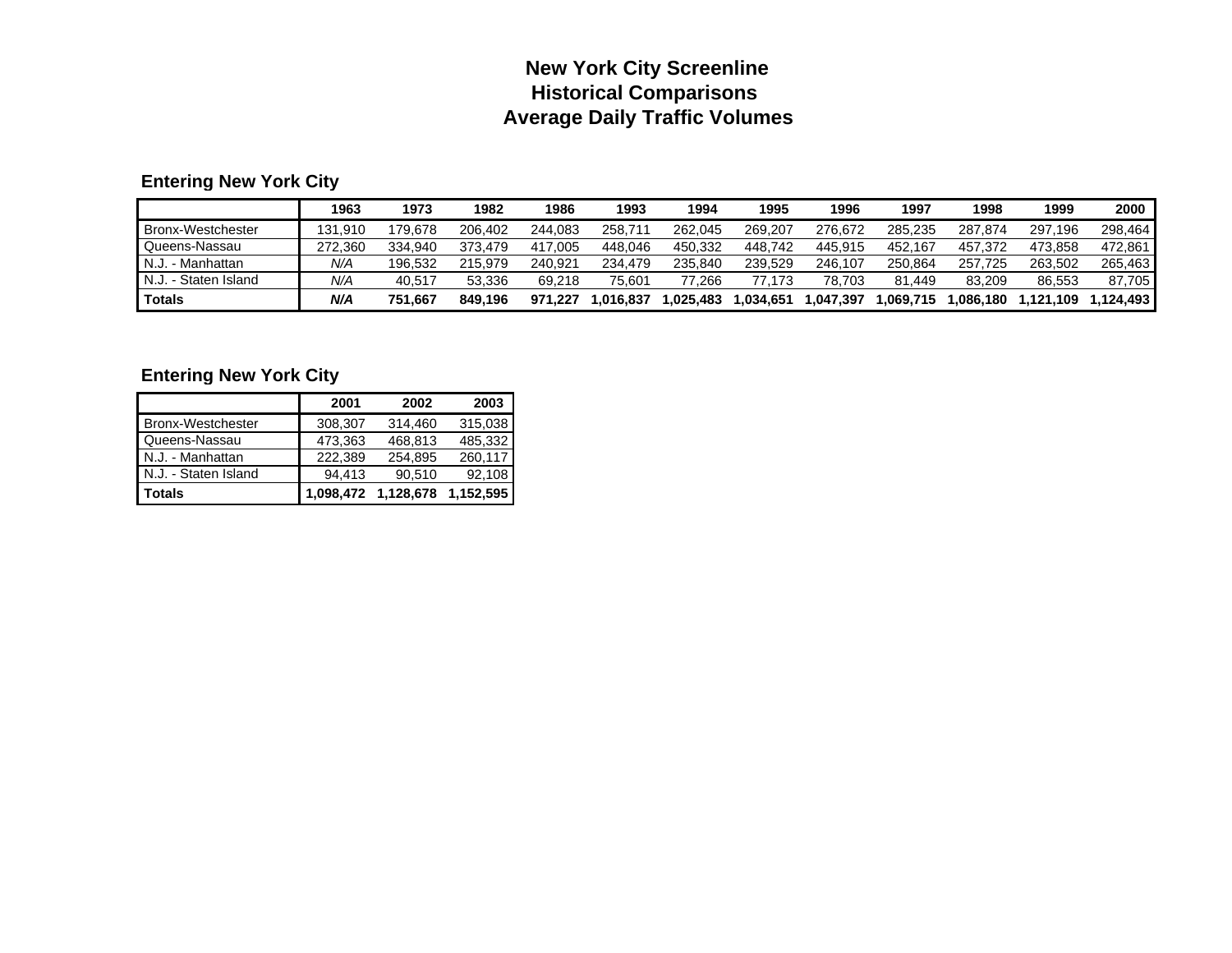# **New York City Screenline Historical Comparisons Average Daily Traffic Volumes (continued)**

#### **Leaving New York City**

|                          | 1963    | 1973    | 1982        | 1986    | 1993    | 1994     | 1995      | 1996        | 1997     | 1998     | 1999      | 2000       |
|--------------------------|---------|---------|-------------|---------|---------|----------|-----------|-------------|----------|----------|-----------|------------|
| <b>Bronx-Westchester</b> | 37.740  | 182.036 | 207.348     | 239.169 | 247.480 | 253.808  | 262.734   | 271<br>.300 | 269.448  | 277.872  | 286.819   | 292.558    |
| Queens-Nassau            | 274.190 | 335.762 | 339.667     | 426.533 | 444.272 | 446.843  | 444.001   | 450.229     | 454.964  | 462.031  | 473.185   | 467,286    |
| I N.J.<br>. - Manhattan  | N/A     | 200.671 | 765'<br>217 | 244.830 | 238.590 | 237.959  | 242.569   | 247.087     | 253.924  | 264.787  | 285.850   | 283.002    |
| N.J. - Staten Island *   | N/A     | 40.517  | 53.336      | 69.218  | 65.174  | 66.609   | 66.484    | 67.862      | 70.129   | 73.577   | 80.337    | 76,963     |
| <b>Totals</b>            | N/A     | 758.986 | 818.116     | 979.750 | 995.516 | .005.219 | 1,015.788 | .036.478    | .048.465 | .078.267 | ',126,191 | ا 119.809. |

#### **Leaving New York City**

|                          | 2001    | 2002                          | 2003    |
|--------------------------|---------|-------------------------------|---------|
| <b>Bronx-Westchester</b> | 298,359 | 305,478                       | 304,411 |
| Queens-Nassau            | 473,364 | 475,193                       | 483,362 |
| N.J. - Manhattan         | 236,555 | 277.944                       | 287,332 |
| N.J. - Staten Island     | 82,838  | 88,630                        | 82,474  |
| <b>Totals</b>            |         | 1,091,116 1,147,245 1,157,579 |         |

\* Actual 24 hour westbound volumes from Staten Island to New Jersey not available for 1973, 1982, and 1986; estimated to be the same as eastbound volumes to Staten Island obtained from toll records.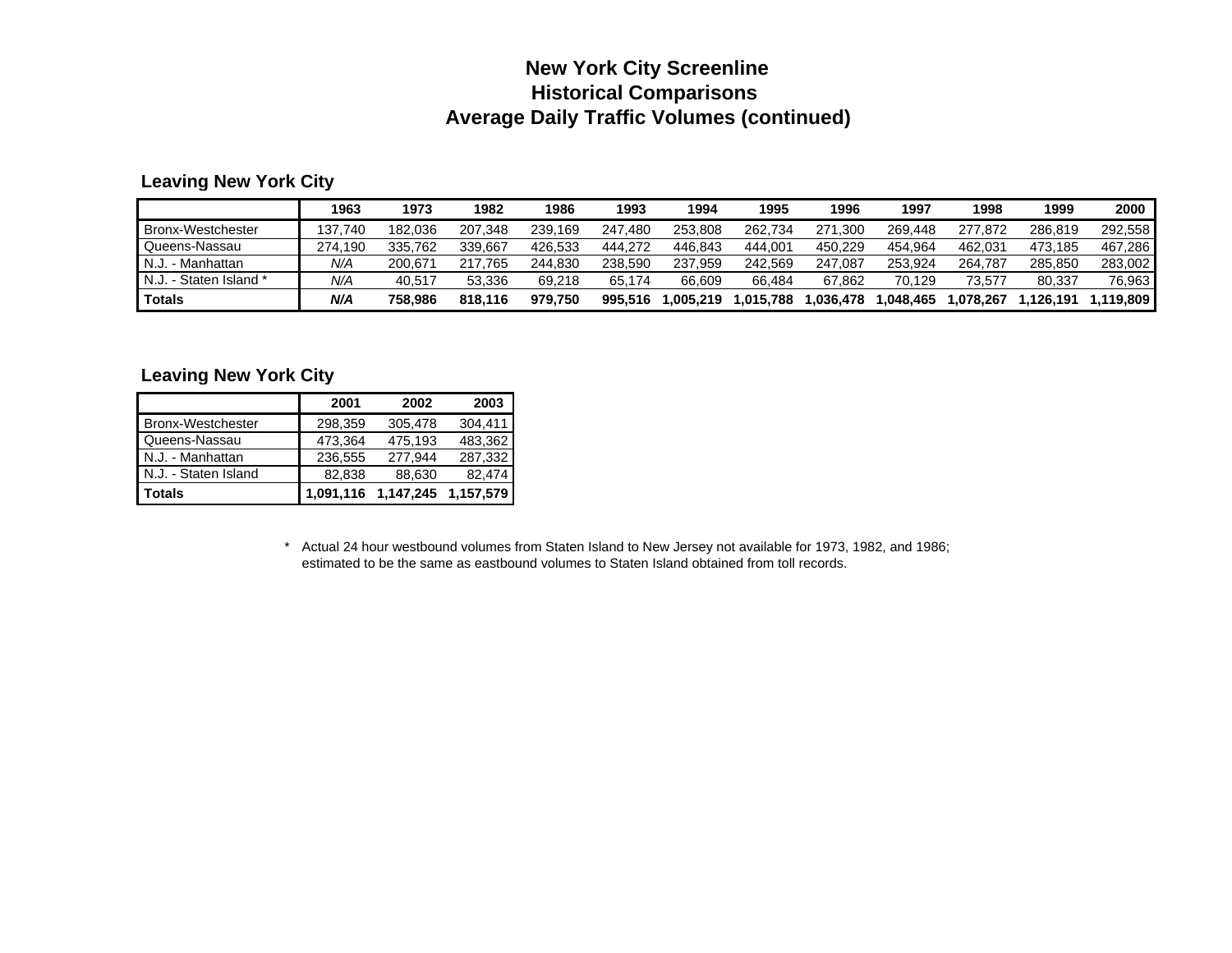# **New York City Screenline Historical Comparisons Average Daily Traffic Volumes (continued)**

#### **Both Directions**

|                          | 1963      | 1973         | 1982     | 1986     | 1993      | 1994      | 1995      | 1996      | 1997      | 1998      | 1999      | 2000      |
|--------------------------|-----------|--------------|----------|----------|-----------|-----------|-----------|-----------|-----------|-----------|-----------|-----------|
| <b>Bronx-Westchester</b> | 269.650   | 361.<br>.714 | 413.750  | 483.252  | 506.191   | 515.853   | 531.941   | 547.972   | 554.683   | 565.746   | 584.015   | 591.022   |
| Queens-Nassau            | 546.550   | 670.702      | 713.146  | 843.538  | 892.318   | 897.175   | 892.743   | 896.144   | 907.131   | 919.403   | 947.043   | 940.147   |
| N.J.<br>. - Manhattan    | 265.603   | 397.203      | 433.744  | 485.751  | 473.069   | 473.799   | 482.098   | 493.194   | 504.788   | 522.512   | 549.352   | 548.465   |
| N.J. - Staten Island *   | 27.398    | 81.034       | 106.672  | 138.436  | 140.775   | 143.875   | 143.657   | 146.565   | 151.578   | 156.786   | 166.890   | 164.668   |
| <b>Totals</b>            | 109.201.، | .510.653     | .667.312 | .950.977 | 2.012.353 | 2,030,702 | 2.050.439 | 2.083.875 | 2.118.180 | 2.164.447 | 2.247.300 | 2.244.302 |

#### **Both Directions**

|                          | 2001      | 2002      | 2003      |
|--------------------------|-----------|-----------|-----------|
| <b>Bronx-Westchester</b> | 606,666   | 619,938   | 619,449   |
| Queens-Nassau            | 946.727   | 944.006   | 968,694   |
| N.J. - Manhattan         | 458.944   | 532,839   | 547.449   |
| N.J. - Staten Island     | 177.251   | 179,140   | 174,582   |
| <b>Totals</b>            | 2,189,588 | 2,275,923 | 2,310,174 |

\* Actual 24 hour westbound volumes from Staten Island to New Jersey not available for 1973, 1982, and 1986; estimated to be the same as eastbound volumes to Staten Island obtained from toll records.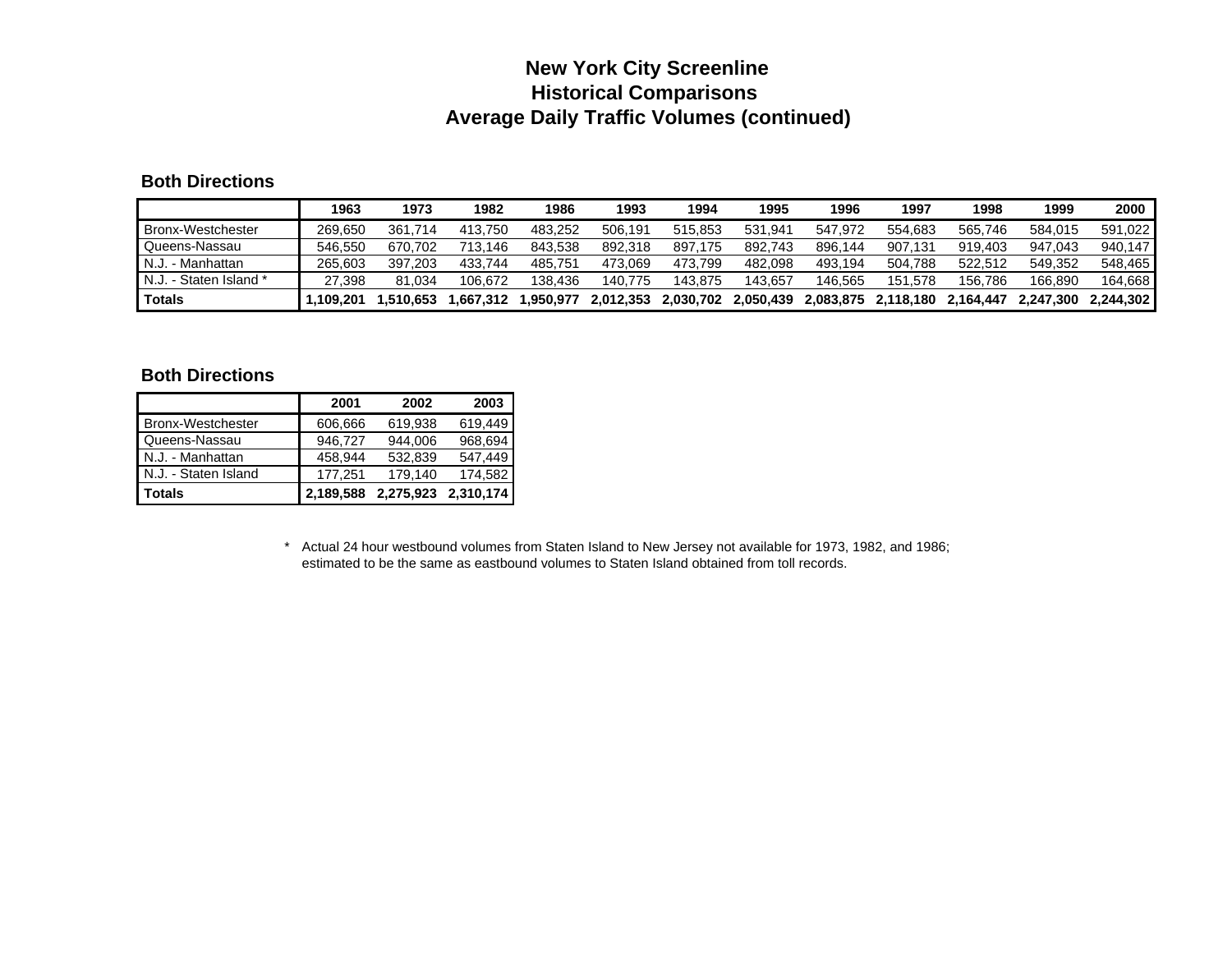# **2003 Screenline Volumes New York City**

|             |                 |                          |         |               | <b>New York-New Jersey</b> |                  |         |                      |           |                       |
|-------------|-----------------|--------------------------|---------|---------------|----------------------------|------------------|---------|----------------------|-----------|-----------------------|
|             |                 | <b>Bronx-Westchester</b> |         | Queens-Nassau |                            | <b>Manhattan</b> |         | <b>Staten Island</b> |           | <b>NYC Totals</b>     |
|             | <b>To Bronx</b> | To W'chstr               | To Qns. | To Nas.       | To Manh.                   | To N.J.          | To S.I. | To N.J.              |           | To N.Y.C. From N.Y.C. |
| Mid-1am     | 3,800           | 4,201                    | 5,784   | 7,412         | 3,636                      | 7,078            | 1,307   | 939                  | 14,527    | 19,630                |
| $1-2am$     | 2,233           | 2,741                    | 3,117   | 4,071         | 2,374                      | 4,476            | 882     | 574                  | 8,606     | 11,862                |
| $2-3am$     | 1,901           | 2,183                    | 2,450   | 2,887         | 1,943                      | 3,085            | 736     | 475                  | 7,030     | 8,630                 |
| $3-4am$     | 1,889           | 2,333                    | 2,861   | 2,599         | 2,108                      | 2,737            | 763     | 520                  | 7,621     | 8,189                 |
| 4-5am       | 3,413           | 3,310                    | 5,843   | 3,690         | 3,430                      | 3,291            | 1,273   | 747                  | 13,959    | 11,038                |
| $5-6am$     | 8,237           | 6,718                    | 16,339  | 6,927         | 10,336                     | 5,993            | 3,436   | 1,786                | 38,348    | 21,424                |
| 6-7am       | 18,777          | 13,862                   | 28,705  | 18,685        | 19,018                     | 10,858           | 5,086   | 3,885                | 71,586    | 47,290                |
| $7-8am$     | 23,963          | 19,002                   | 30,730  | 28,522        | 18,421                     | 14,203           | 4,613   | 6,226                | 77,727    | 67,953                |
| 8-9am       | 20,391          | 18,552                   | 27,116  | 31,852        | 16,873                     | 14,126           | 4,451   | 6,509                | 68,831    | 71,039                |
| 9-10am      | 16,688          | 14,616                   | 25,157  | 27,872        | 16,302                     | 13,812           | 4,434   | 5,058                | 62,581    | 61,358                |
| 10-11am     | 15,336          | 13,460                   | 23,194  | 23,122        | 14,406                     | 12,148           | 4,024   | 4,650                | 56,960    | 53,380                |
| 11-Noon     | 14,882          | 13,893                   | 22,615  | 22,983        | 12,444                     | 12,603           | 3,901   | 4,546                | 53,842    | 54,025                |
| Noon-1      | 15,143          | 14,513                   | 23,198  | 24,764        | 11,487                     | 12,328           | 4,035   | 4,277                | 53,863    | 55,882                |
| $1-2pm$     | 15,022          | 15,193                   | 23,825  | 26,078        | 11,369                     | 13,205           | 4,442   | 4,334                | 54,658    | 58,810                |
| $2-3pm$     | 16,674          | 17,855                   | 25,842  | 29,472        | 12,177                     | 15,652           | 5,052   | 4,482                | 59,745    | 67,461                |
| $3-4pm$     | 18,899          | 21,021                   | 27,877  | 32,590        | 13,619                     | 17,466           | 5,654   | 5,305                | 66,049    | 76,382                |
| $4-5pm$     | 20,631          | 21,240                   | 31,542  | 32,678        | 14,415                     | 19,329           | 6,537   | 5,539                | 73,125    | 78,786                |
| 5-6pm       | 21,828          | 21,604                   | 32,728  | 32,302        | 14,336                     | 17,870           | 7,640   | 5,475                | 76,532    | 77,251                |
| 6-7pm       | 20,067          | 19,762                   | 30,196  | 31,732        | 14,584                     | 18,119           | 6,649   | 4,744                | 71,496    | 74,357                |
| $7-8pm$     | 15,959          | 16,305                   | 25,975  | 28,019        | 13,130                     | 17,728           | 5,036   | 3,675                | 60,100    | 65,727                |
| 8-9pm       | 12,606          | 12,929                   | 22,281  | 21,427        | 10,294                     | 15,674           | 3,955   | 2,797                | 49,136    | 52,827                |
| 9-10pm      | 11,036          | 11,318                   | 20,500  | 17,626        | 9,146                      | 12,954           | 3,392   | 2,634                | 44,074    | 44,532                |
| 10-11pm     | 9,133           | 10,626                   | 16,502  | 14,368        | 8,033                      | 12,020           | 2,734   | 1,925                | 36,402    | 38,939                |
| 11-Mid      | 6,530           | 7,174                    | 10,955  | 11,684        | 6,236                      | 10,577           | 2,076   | 1,372                | 25,797    | 30,807                |
| 24 hr Total | 315,038         | 304,411                  | 485,332 | 483,362       | 260,117                    | 287,332          | 92,108  | 82,474               | 1,152,595 | 1,157,579             |
| 6-10am      | 79,819          | 66,032                   | 111,708 | 106,931       | 70,614                     | 52,999           | 18,584  | 21,678               | 280,725   | 247,640               |
| 10am-1pm    | 45,361          | 41,866                   | 69,007  | 70,869        | 38,337                     | 37,079           | 11,960  | 13,473               | 164,665   | 163,287               |
| $1-3pm$     | 31,696          | 33,048                   | 49,667  | 55,550        | 23,546                     | 28,857           | 9,494   | 8,816                | 114,403   | 126,271               |
| 3-7pm       | 81,425          | 83,627                   | 122,343 | 129,302       | 56,954                     | 72,784           | 26,480  | 21,063               | 287,202   | 306,776               |
| 6am-7pm     | 238,301         | 224,573                  | 352,725 | 362,652       | 189,451                    | 191,719          | 66,518  | 65,030               | 846,995   | 843,974               |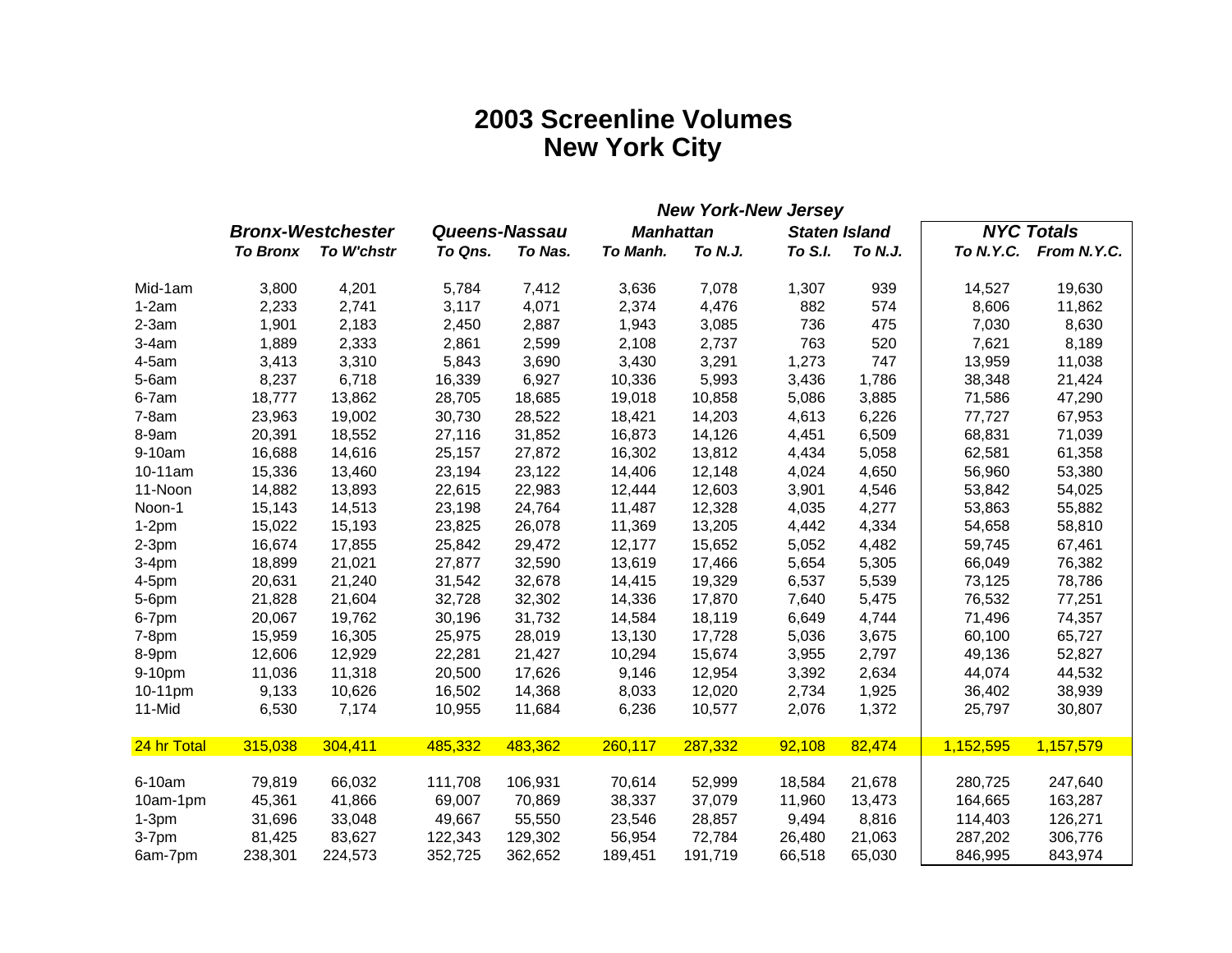# **BRONX - WESTCHESTER SCREENLINE**

# **SUMMARY**

# **2003 Daily Traffic**

- On a typical 2003 weekday, 619,400 vehicles crossed the eleven Bronx-Westchester screenline monitoring locations, 0.1% fewer than the 619,900 daily vehicles recorded in 2002.
- Some 85.6% of the recorded vehicles (530,500 per day) were on the five limited access highways (interstate and principal arterials) that cross the screenline.
- The New England Thruway, with a total two-way volume of 127,600 daily vehicles, is the most-traveled Bronx-Westchester highway, carrying 20.6% of the total traffic on the monitored thoroughfares. The Major Deegan Expressway (including service roads) is second with 123,700 daily vehicles, 20.0% of the total. The Henry Hudson Parkway serves 98,700 daily vehicles (15.9%), the Bronx River Parkway 91,000 (14.7%), and the Hutchinson River Parkway 89,500 (14.5%).
- Boston Road is the busiest surface arterial monitored, averaging 27,000 vehicles per day, 4.4% of the total.
- Some 24,000 vehicles were recorded entering The Bronx from Westchester during the 7-8 am morning peak hour. The Major Deegan Expressway and its service road carried 5,100 of those peak hour southbound vehicles, with another 4,800 on the Henry Hudson Parkway, and 4,500 on the Bronx River Parkway.
- During the 6-10 am inbound rush period, 79,800 vehicles were recorded entering The Bronx. Some 17,000 of those vehicles were using the Major Deegan Expressway and its service road, with another 15,700 on the Henry Hudson Parkway.
- A total of 21,600 vehicles were counted crossing the screenline from The Bronx into Westchester during the 5-6 pm evening peak hour. Over 4,800 of those vehicles used the Major Deegan Expressway and its service road.
- During the 3-7 pm evening rush period, 83,600 vehicles were recorded leaving The Bronx. The Major Deegan Expressway and its service road accommodated 18,200 of those northbound vehicles.
- Reverse traffic was heavy during the 3-7 pm evening period, with an inbound volume of 81,400, compared to the outbound total of 83,600. During this period, the New England Thruway actually carried more inbound than outbound traffic (17,400 vs. 12,000), consistent with recent screenline counts.
- Reverse traffic was less intense during the 6-10 am morning period: 79,800 inbound vs. 66,000 outbound. New England Thruway traffic was heavier in the reverse direction: 16,500 outbound vs. 12,100 inbound.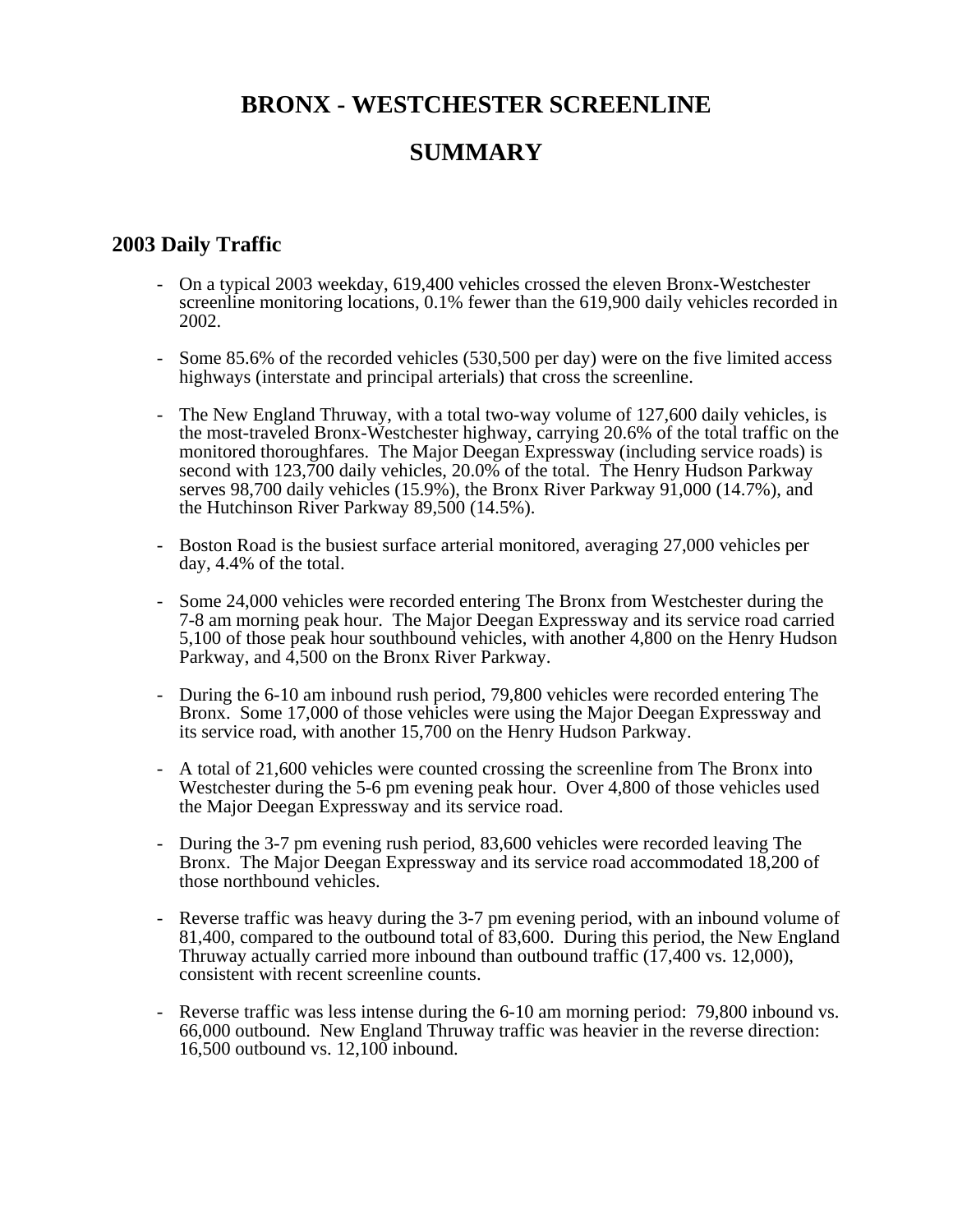# **10-Year Trends (1993-2003)**

- Bronx-Westchester screenline traffic increased 22.4% during this ten-year period, to 619,400 daily vehicles in 2003, from 506,200 in 1993. This represents an average annual growth rate of 2.0%.
- The largest increases since 1993 occurred on the Henry Hudson Parkway, the New England Thruway, and the Hutchinson River Parkway, with average annual growth rates of 4.6%, 3.0%, and 3.0%, respectively. Volume on the Henry Hudson Parkway was 56.5% higher in 2003 than in 1993 (98,700 daily vehicles vs. 63,100). Daily volume on the New England Thruway was up 34.3%, to 127,600 in 2003 from 95,000 in 1993. Concurrently, daily volume on the Hutchinson River Parkway rose 34.8% (to 89,500 from 66,400).
- The only significant declines occurred on the Major Deegan Expressway and it service roads (down 1.2%, to 123,700 daily vehicles in 2003 from 125,300 in 1993), and on Riverdale Avenue (down 8.1%, to 11,000 daily vehicles from 11,900)

# **Historical Comparisons**

- In 1963, the first year that Bronx-Westchester screenline data were analyzed, average daily two-way volume on the ten roadways studied was 269,700 (volumes on Van Cortlandt Park East were not collected prior to 1986). The Major Deegan Expressway and the New England Thruway were the most-traveled facilities, serving 68,300 and 56,100 vehicles per day, respectively.
- By 1973, daily volume had risen 34.1% to 361,700, some 92,000 more than in 1963. The Major Deegan Expressway remained the highest volume facility, carrying 90,900 daily vehicles, 33.2% more than in 1963, followed by 82,600 on the New England Thruway, 47.4% above the 1963 count. Daily traffic on the Hutchinson River Parkway jumped 80.1% to 29,100 from 16,200. Traffic on Boston Road doubled, to 22,800 daily vehicles from 11,000.
- Between 1973 and 1982, growth moderated, with average daily traffic rising 14.4% to 413,800 daily vehicles. The largest increase occurred on the Hutchinson River Parkway, where daily traffic rose 65.9% to 48,300 from 29,100.
- Growth accelerated between 1982 and 1986, boosting Bronx-Westchester traffic to 474,000 daily vehicles, an increase of 14.6% over the four-year period (excluding 9,200 on Van Cortlandt Park East where traffic was not counted in 1982). Large increases in daily volumes were recorded on the Henry Hudson Parkway (up 27.5% to 53,300 from 41,800), the Major Deegan Expressway (up 27.0% to 124,900 from 98,300), and the Bronx River Parkway (up 20.3% to 79,200 from 65,800).
- From 1986 to 1993, growth was moderate, as Bronx-Westchester screenline traffic volume increased 4.7% during that seven-year period, to 506,200 from 483,300 (including Van Cortlandt Park East, where traffic was counted for the first time in 1986). The largest increases occurred on the Hutchinson River Parkway (up 22.4%, to 66,400 daily vehicles from 54,300), and on the Henry Hudson Parkway (up 18.4%, to 63,100 from 53,300).
- During the 40 years from 1963 to 2003, total daily traffic on the ten facilities monitored throughout the period more than doubled, to 609,000 from 269,700.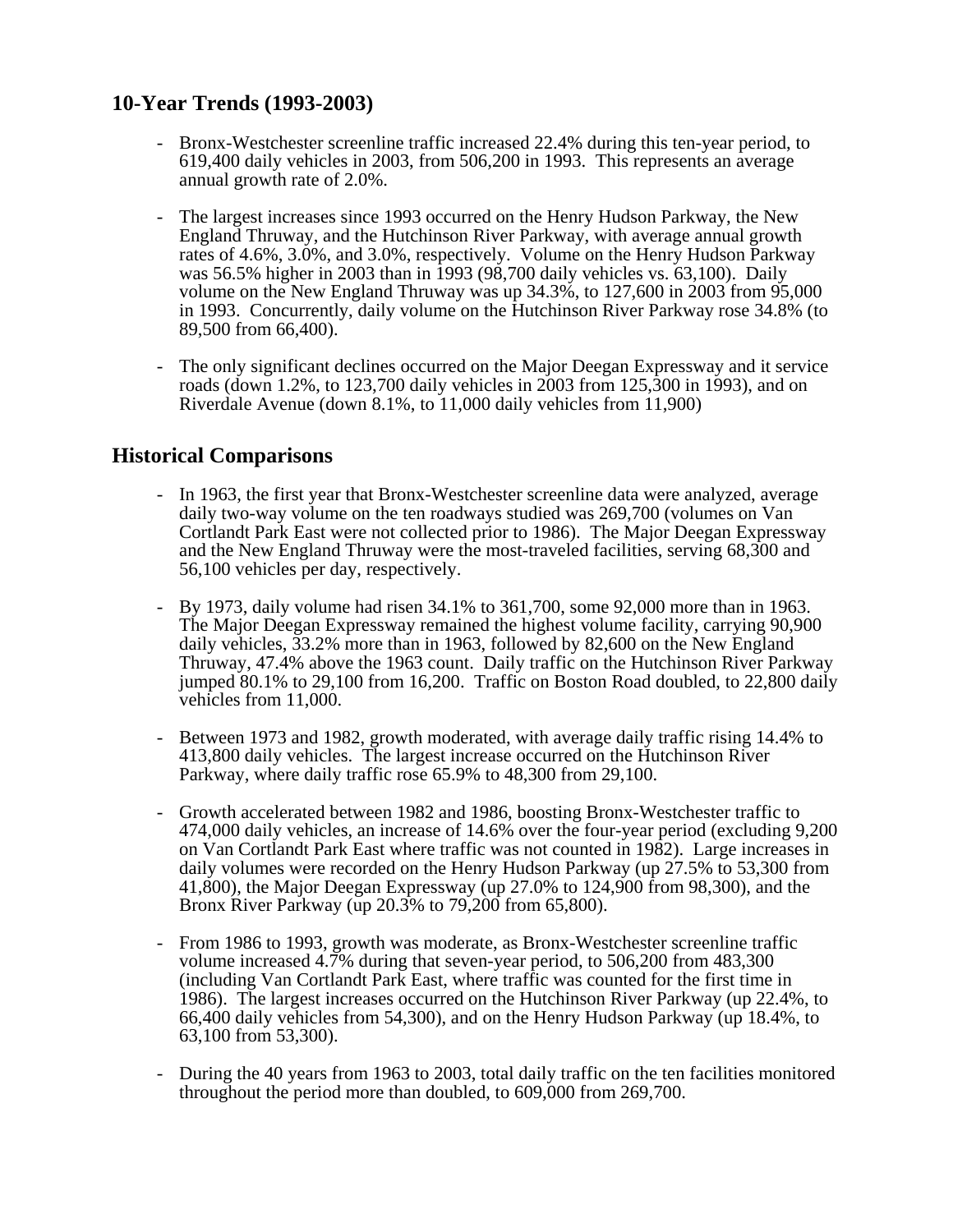- Most of the growth in Bronx-Westchester traffic since 1963 has occurred on the five limited access highways crossing the screenline. Of the 339,300 additional daily vehicles on the ten continuously-monitored facilities, 316,900 (93% of the total increase) are on the limited access highways. The fastest growth occurred on the Hutchinson River Parkway, where daily volume soared 455%, to 89,500 daily vehicles from 16,200. Henry Hudson Parkway volume more than tripled, to 98,700 from 29,000. New England Thruway volume climbed 128%, to 127,600 from 56,100. Bronx River Parkway volume doubled (to 91,000 from 44,100), while volume on the Major Deegan Expressway and its service roads was up 81% (to 123,700 from 68,300).
- Boston Road exhibited the largest change of any arterial facility since 1963, with daily volume more than rising 146%, to 27,000 from 11,000. Volume on White Plains Road increased 36% to 12,500 daily vehicles from 9,200.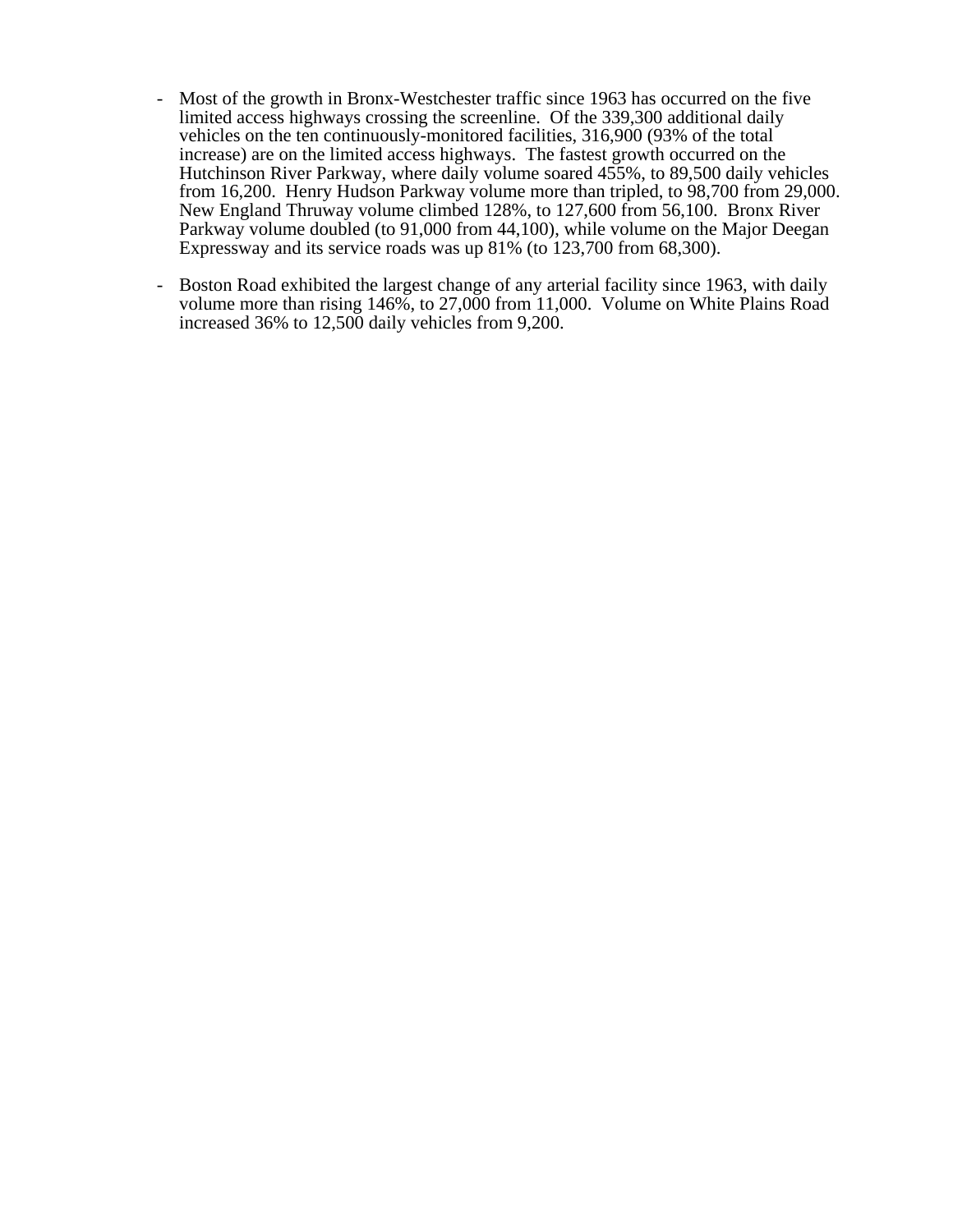# **2003 Screenline Daily Volumes Bronx-Westchester**

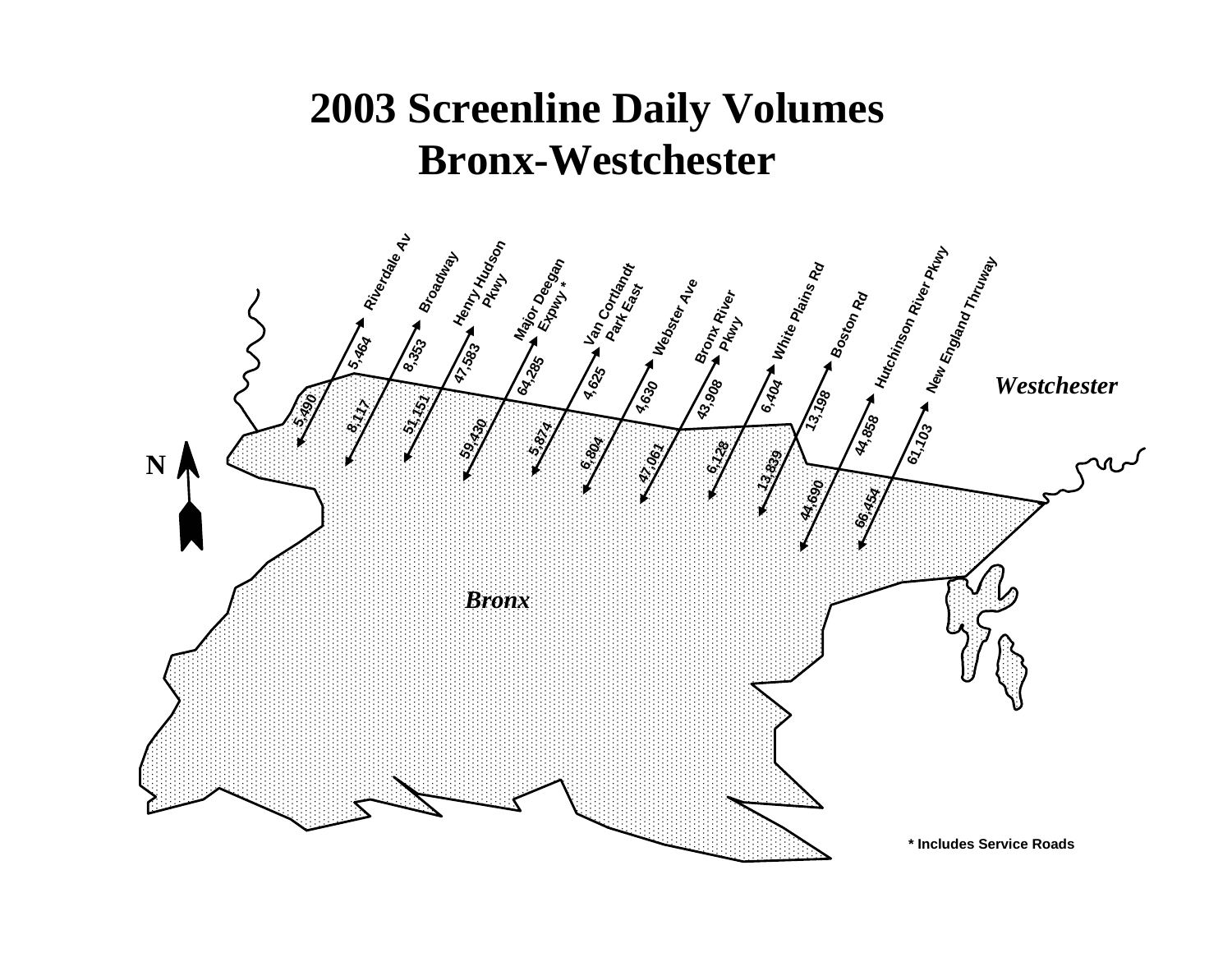# **Bronx-Westchester Screenline Historical Comparisons Average Daily Traffic Volumes**

#### **To Bronx**

|                             | 1963    | 1973      | 1982    | 1986    | 1993    | 1994    | 1995    | 1996    | 1997    | 1998    | 1999    | 2000    |
|-----------------------------|---------|-----------|---------|---------|---------|---------|---------|---------|---------|---------|---------|---------|
| <b>Boston Rd</b>            | 5.080   | .026<br>1 | 9,737   | 10.514  | 12.140  | 11,609  | 11,068  | 11.429  | 12,868  | 12.443  | 13,258  | 11,514  |
| Broadway                    | 6,570   | 7.169     | 4,465   | 7,679   | 8,017   | 8,074   | 8.114   | 8,113   | 8,020   | 8,331   | 8,096   | 8,292   |
| <b>Bronx River Pky</b>      | 23.060  | 28.100    | 34,908  | 40.561  | 39.855  | 40.684  | 41.902  | 43.106  | 42,330  | 41.526  | 44.719  | 45,296  |
| Henry Hudson Pky            | 16.170  | 18,300    | 19,728  | 29.720  | 34.445  | 36,721  | 39,857  | 41,537  | 44,136  | 40,811  | 46,359  | 47,922  |
| <b>Hutchinson River Pky</b> | 7.110   | 13.690    | 23,515  | 26.737  | 32,980  | 34,226  | 35,461  | 40,124  | 40.584  | 40.878  | 41,242  | 41,359  |
| Major Deegan Exp *          | 28,780  | 45,520    | 46,396  | 59,902  | 59,934  | 55,397  | 54,819  | 52,995  | 54,548  | 55,106  | 54,438  | 53,403  |
| New England Thruway         | 29.460  | 40.770    | 51,683  | 47.288  | 50.172  | 53,462  | 55,084  | 56,690  | 59,817  | 65.314  | 65,302  | 67,655  |
| <b>Riverdale Ave</b>        | 5,130   | 5,523     | 4,789   | 5,878   | 6,044   | 5,615   | 5.794   | 5,961   | 6,191   | 5,994   | 5,904   | 5,539   |
| Van Cortlandt Pk E          | N/A     | N/A       | N/A     | 4,806   | 4,721   | 4,554   | 4,770   | 4,569   | 4,686   | 4,974   | 5,623   | 5,015   |
| Webster Ave                 | 5,950   | 3,650     | 5,119   | 5,447   | 6,393   | 5,943   | 6,300   | 6,289   | 6,343   | 6,318   | 6,093   | 6,378   |
| White Plains Rd             | 4.600   | 5,930     | 6,062   | 5,551   | 4,010   | 5,760   | 6,038   | 5,859   | 5,712   | 6,179   | 6,162   | 6,091   |
| <b>Totals</b>               | 131.910 | 179.678   | 206.402 | 244.083 | 258.711 | 262.045 | 269.207 | 276.672 | 285.235 | 287.874 | 297.196 | 298,464 |

#### **To Bronx**

|                             | 2001    | 2002    | 2003    |
|-----------------------------|---------|---------|---------|
| Boston Rd                   | 13,262  | 12,997  | 13.839  |
| <b>Broadway</b>             | 8,143   | 7,989   | 8,117   |
| <b>Bronx River Pky</b>      | 46,681  | 49.382  | 47,061  |
| Henry Hudson Pky            | 51,091  | 52,378  | 51,151  |
| <b>Hutchinson River Pky</b> | 44.624  | 46.446  | 44.690  |
| Major Deegan Exp *          | 54.052  | 56,811  | 59.430  |
| New England Thruway         | 66,091  | 64,042  | 66,454  |
| <b>Riverdale Ave</b>        | 5.816   | 5.643   | 5,490   |
| Van Cortlandt Pk E          | 5,399   | 5,816   | 5,874   |
| <b>Webster Ave</b>          | 6,605   | 6,736   | 6,804   |
| White Plains Rd             | 6,543   | 6,220   | 6,128   |
| <b>Totals</b>               | 308,307 | 314.460 | 315,038 |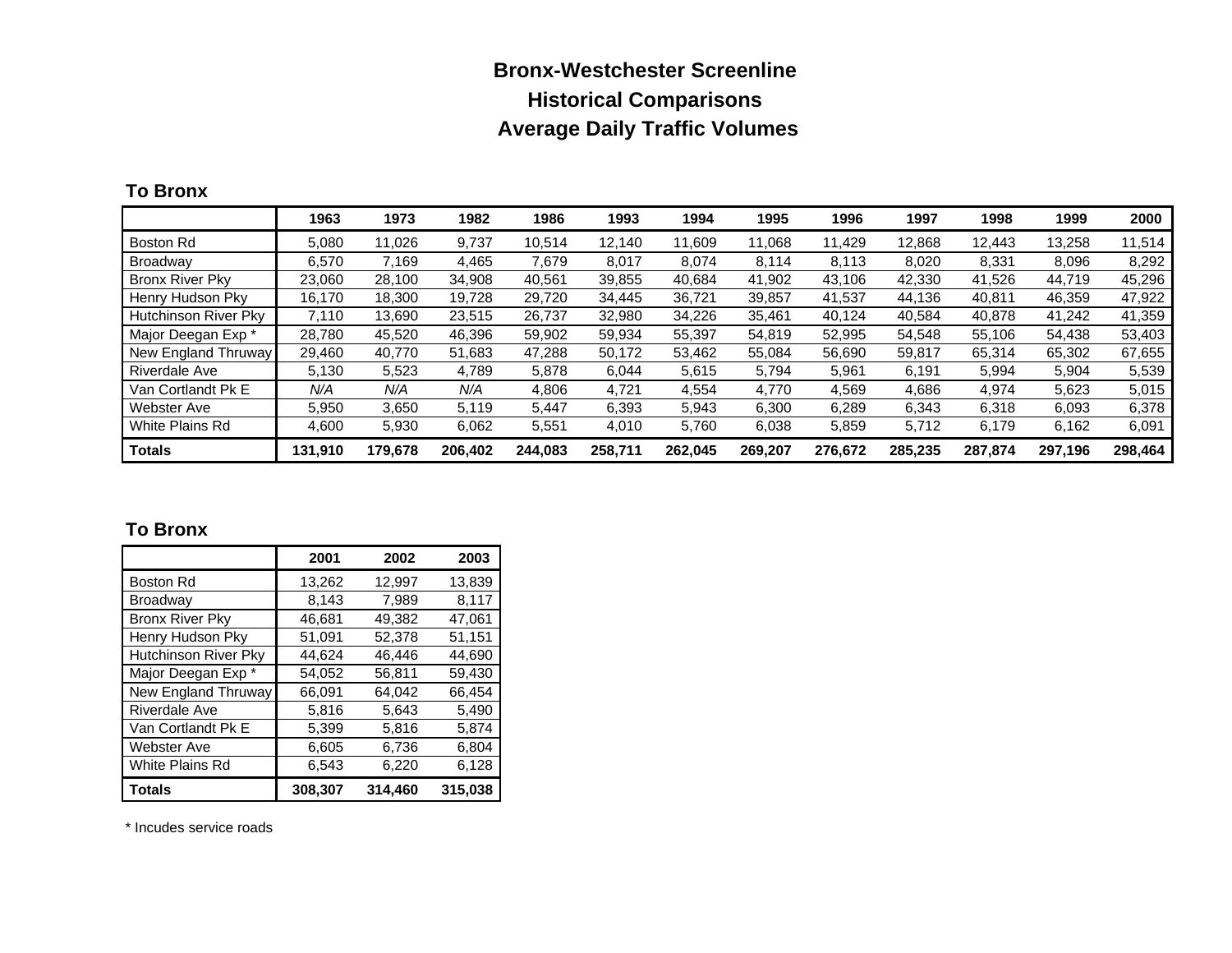# **Bronx-Westchester Screenline Historical Comparisons Average Daily Traffic Volumes (continued)**

#### **To Westchester**

|                             | 1963    | 1973    | 1982    | 1986    | 1993    | 1994    | 1995    | 1996    | 1997    | 1998    | 1999    | 2000    |
|-----------------------------|---------|---------|---------|---------|---------|---------|---------|---------|---------|---------|---------|---------|
| Boston Rd                   | 5,900   | 11.787  | 13.073  | 10.057  | 10.424  | 10,366  | 10.299  | 12,030  | 12,227  | 11,913  | 11.386  | 11,627  |
| Broadway                    | 9,130   | 8,562   | 7,845   | 7,905   | 8,578   | 8,739   | 8,122   | 8,409   | 8,227   | 8,182   | 8,297   | 8,045   |
| <b>Bronx River Pkv</b>      | 21,060  | 26.111  | 30,935  | 38.633  | 35.678  | 36,559  | 37.672  | 38.773  | 37.772  | 38.693  | 40.645  | 41.174  |
| Henry Hudson Pky            | 12,840  | 17.090  | 22,048  | 23,543  | 28,644  | 30,548  | 37,396  | 37,332  | 38,360  | 37,743  | 40,962  | 42,520  |
| <b>Hutchinson River Pky</b> | 9,040   | 15.400  | 24.748  | 27.550  | 33.450  | 35,807  | 38.148  | 42,564  | 42.444  | 41.910  | 43,371  | 44,356  |
| Major Deegan Exp *          | 39,500  | 45.400  | 51,892  | 64.970  | 65,325  | 63,181  | 59,176  | 57,953  | 54,584  | 59.612  | 58,887  | 60,781  |
| New England Thruway         | 26.610  | 41,850  | 46.771  | 45.574  | 44.789  | 47,810  | 50.441  | 53,059  | 55,179  | 58,906  | 62,468  | 63,289  |
| <b>Riverdale Ave</b>        | 4,850   | 5,198   | 5,032   | 5,893   | 5,877   | 5,636   | 5,751   | 5,851   | 5,731   | 5,656   | 5,014   | 5,235   |
| Van Cortlandt Pk E          | N/A     | N/A     | N/A     | 4,433   | 4.261   | 4,234   | 4,321   | 4,430   | 4,543   | 4,497   | 5,010   | 4,885   |
| Webster Ave                 | 4,200   | 4,478   | 2,719   | 4,363   | 4,088   | 4,281   | 4,112   | 4,154   | 3,977   | 4,272   | 4,181   | 3,866   |
| White Plains Rd             | 4.610   | 6,160   | 2,285   | 6,248   | 6,366   | 6,647   | 7,296   | 6,745   | 6.404   | 6,488   | 6,598   | 6,780   |
| <b>Totals</b>               | 137.740 | 182.036 | 207.348 | 239.169 | 247.480 | 253.808 | 262.734 | 271.300 | 269,448 | 277,872 | 286.819 | 292,558 |

#### **To Westchester**

|                        | 2001    | 2002    | 2003    |
|------------------------|---------|---------|---------|
| Boston Rd              | 12,825  | 12,296  | 13,198  |
| <b>Broadway</b>        | 8,152   | 8,005   | 8,353   |
| <b>Bronx River Pky</b> | 42,812  | 45.596  | 43,908  |
| Henry Hudson Pky       | 44,236  | 45,624  | 47,583  |
| Hutchinson River Pky   | 44.027  | 47.490  | 44.858  |
| Major Deegan Exp *     | 62,772  | 62,022  | 64.285  |
| New England Thruway    | 61,554  | 62,469  | 61,103  |
| <b>Riverdale Ave</b>   | 6,143   | 5,187   | 5,464   |
| Van Cortlandt Pk E     | 4,961   | 4,801   | 4,625   |
| <b>Webster Ave</b>     | 4,236   | 4,811   | 4,630   |
| White Plains Rd        | 6.641   | 7,177   | 6,404   |
| <b>Totals</b>          | 298,359 | 305,478 | 304,411 |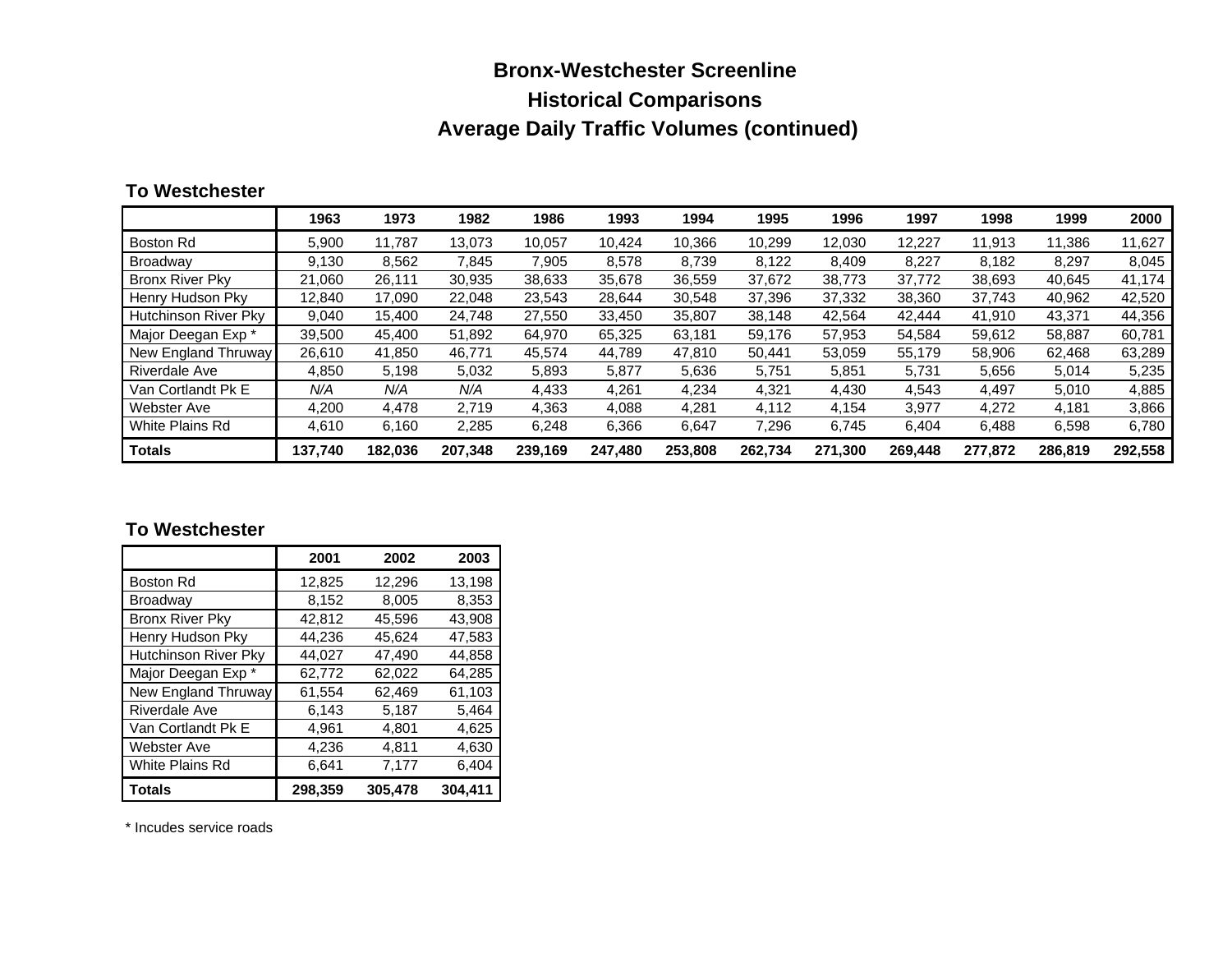# **Bronx-Westchester Screenline Historical Comparisons Average Daily Traffic Volumes (continued)**

#### **Both Directions**

|                             | 1963    | 1973    | 1982    | 1986    | 1993    | 1994    | 1995    | 1996    | 1997    | 1998    | 1999    | 2000    |
|-----------------------------|---------|---------|---------|---------|---------|---------|---------|---------|---------|---------|---------|---------|
| Boston Rd                   | 10.980  | 22.813  | 22.810  | 20.571  | 22.564  | 21.975  | 21.367  | 23.459  | 25,095  | 24,356  | 24.644  | 23,141  |
| Broadway                    | 15.700  | 15.731  | 12.310  | 15.584  | 16.595  | 16,813  | 16.236  | 16,522  | 16.247  | 16.513  | 16,393  | 16,337  |
| <b>Bronx River Pkv</b>      | 44.120  | 54.211  | 65,843  | 79.194  | 75.533  | 77,243  | 79.574  | 81.879  | 80,102  | 80.219  | 85.364  | 86,470  |
| Henry Hudson Pky            | 29,010  | 35,390  | 41.776  | 53,263  | 63,089  | 67,269  | 77,253  | 78,869  | 82,496  | 78.554  | 87,321  | 90,442  |
| <b>Hutchinson River Pky</b> | 16.150  | 29.090  | 48.263  | 54.287  | 66.430  | 70,033  | 73.609  | 82.688  | 83.028  | 82.788  | 84,613  | 85,715  |
| Major Deegan Exp *          | 68,280  | 90,920  | 98,288  | 124.872 | 125.259 | 118,578 | 113.995 | 110.948 | 109,132 | 114.718 | 113.325 | 114.184 |
| New England Thruway         | 56.070  | 82,620  | 98,454  | 92,862  | 94,961  | 101,272 | 105,525 | 109.749 | 114,996 | 124,220 | 127.770 | 130,944 |
| <b>Riverdale Ave</b>        | 9,980   | 10,721  | 9,821   | 11.771  | 11,921  | 11,251  | 11.545  | 11,812  | 11,922  | 11.650  | 10,918  | 10,774  |
| Van Cortlandt Pk E          | N/A     | N/A     | N/A     | 9,239   | 8,982   | 8,788   | 9,091   | 8,999   | 9,229   | 9,471   | 10,633  | 9,900   |
| Webster Ave                 | 10,150  | 8,128   | 7,838   | 9,810   | 10.481  | 10,224  | 10,412  | 10,443  | 10,320  | 10,590  | 10,274  | 10,244  |
| White Plains Rd             | 9,210   | 12,090  | 8,347   | 11.799  | 10.376  | 12,407  | 13,334  | 12.604  | 12,116  | 12,667  | 12,760  | 12,871  |
| <b>Totals</b>               | 269.650 | 361.714 | 413.750 | 483.252 | 506,191 | 515.853 | 531,941 | 547.972 | 554.683 | 565,746 | 584.015 | 591,022 |

#### **Both Directions**

|                        | 2001    | 2002    | 2003    |
|------------------------|---------|---------|---------|
| <b>Boston Rd</b>       | 26,087  | 25,293  | 27,037  |
| <b>Broadway</b>        | 16,295  | 15.994  | 16,470  |
| <b>Bronx River Pky</b> | 89,493  | 94.978  | 90,969  |
| Henry Hudson Pky       | 95,327  | 98.002  | 98,734  |
| Hutchinson River Pky   | 88,651  | 93,936  | 89,548  |
| Major Deegan Exp *     | 116,824 | 118.833 | 123,715 |
| New England Thruway    | 127,645 | 126,511 | 127,557 |
| <b>Riverdale Ave</b>   | 11,959  | 10,830  | 10,954  |
| Van Cortlandt Pk E     | 10,360  | 10,617  | 10,499  |
| <b>Webster Ave</b>     | 10,841  | 11,547  | 11,434  |
| White Plains Rd        | 13,184  | 13.397  | 12,532  |
| <b>Totals</b>          | 606,666 | 619,938 | 619,449 |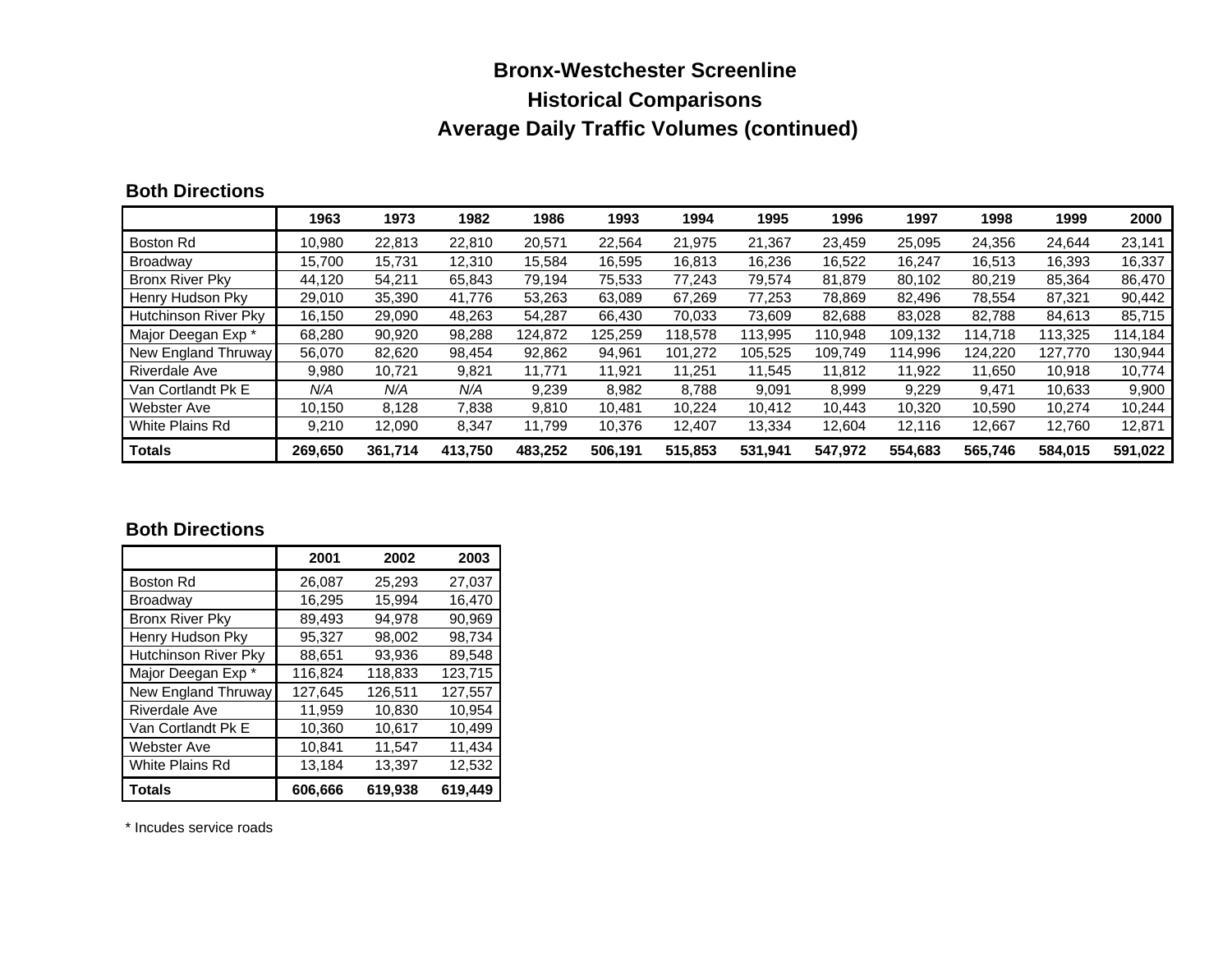# **2003 Screenline VolumesBronx - Westchester**

|             |         |                  |         |                 |         | <b>Bronx River</b> |         | <b>Henry Hudson</b> |         | <b>Hutchinson River</b> |         | <b>Major Deegan</b> |         | <b>Major Deegan</b> |
|-------------|---------|------------------|---------|-----------------|---------|--------------------|---------|---------------------|---------|-------------------------|---------|---------------------|---------|---------------------|
|             |         | <b>Boston Rd</b> |         | <b>Broadway</b> |         | Parkway            |         | Parkway             |         | Parkway                 |         | <b>Expressway</b>   |         | (Service Rd)        |
|             | $S/B^*$ | N/B              | $S/B^*$ | N/B             | $S/B^*$ | N/B                | $S/B^*$ | N/B                 | $S/B^*$ | N/B                     | $S/B^*$ | N/B                 | $S/B^*$ | N/B                 |
| Mid-1am     | 144     | 116              | 146     | 183             | 505     | 528                | 402     | 748                 | 390     | 559                     | 636     | 856                 | 42      | 104                 |
| $1-2am$     | 73      | 80               | 87      | 111             | 215     | 283                | 194     | 385                 | 201     | 244                     | 358     | 556                 | 27      | 60                  |
| $2-3am$     | 47      | 59               | 77      | 79              | 159     | 195                | 138     | 216                 | 122     | 157                     | 301     | 395                 | 20      | 46                  |
| $3-4am$     | 63      | 60               | 52      | 64              | 184     | 195                | 135     | 172                 | 112     | 137                     | 355     | 417                 | 18      | 30                  |
| $4-5am$     | 98      | 83               | 80      | 68              | 348     | 274                | 277     | 189                 | 349     | 205                     | 705     | 536                 | 31      | 32                  |
| $5-6am$     | 196     | 163              | 109     | 81              | 1,110   | 699                | 1,036   | 442                 | 1,131   | 778                     | 2,179   | 1,193               | 92      | 90                  |
| $6-7am$     | 457     | 409              | 302     | 206             | 3,233   | 1,898              | 3,581   | 1,418               | 2,605   | 2,046                   | 4,225   | 2,284               | 227     | 210                 |
| $7-8am$     | 772     | 633              | 514     | 366             | 4,475   | 2,975              | 4,795   | 2,634               | 3,196   | 2,956                   | 4,743   | 3,135               | 336     | 280                 |
| 8-9am       | 740     | 751              | 547     | 381             | 3,273   | 3,047              | 3,999   | 2,917               | 3,062   | 2,991                   | 3,930   | 3,095               | 266     | 321                 |
| 9-10am      | 584     | 748              | 396     | 416             | 2,608   | 1,838              | 3,325   | 1,936               | 2,568   | 2,462                   | 3,065   | 2,732               | 216     | 312                 |
| 10-11am     | 849     | 764              | 366     | 418             | 2,161   | 1,609              | 2,665   | 1,730               | 2,105   | 2,151                   | 2,553   | 2,484               | 231     | 273                 |
| 11-Noon     | 876     | 848              | 388     | 373             | 1,972   | 1,759              | 2,435   | 1,904               | 2,057   | 2,072                   | 2,366   | 2,648               | 198     | 308                 |
| Noon-1      | 1,008   | 975              | 415     | 394             | 1,993   | 1,841              | 2,461   | 2,069               | 2,056   | 2,083                   | 2,432   | 2,828               | 219     | 304                 |
| $1-2pm$     | 950     | 917              | 441     | 463             | 2,007   | 2,108              | 2,347   | 2,258               | 2,121   | 2,211                   | 2,459   | 2,874               | 198     | 318                 |
| $2-3pm$     | 890     | 987              | 449     | 452             | 2,312   | 2,842              | 2,642   | 2,737               | 2,550   | 2,902                   | 2,745   | 3,301               | 213     | 406                 |
| $3-4pm$     | 949     | 1,028            | 484     | 548             | 2,809   | 3,812              | 3,066   | 3,556               | 3,090   | 3,191                   | 2,760   | 4,033               | 238     | 478                 |
| 4-5pm       | 925     | 939              | 503     | 631             | 3,196   | 3,764              | 3,242   | 3,544               | 3,246   | 2,988                   | 3,172   | 3,895               | 236     | 552                 |
| 5-6pm       | 957     | 912              | 487     | 692             | 3,449   | 3,747              | 3,440   | 3,834               | 3,109   | 2,879                   | 3,461   | 4,262               | 246     | 565                 |
| 6-7pm       | 902     | 748              | 527     | 643             | 2,905   | 3,022              | 3,184   | 3,840               | 2,879   | 2,764                   | 3,458   | 3,935               | 271     | 527                 |
| $7-8pm$     | 786     | 618              | 457     | 480             | 2,222   | 2,264              | 2,722   | 3,268               | 2,423   | 2,556                   | 2,608   | 3,235               | 213     | 391                 |
| 8-9pm       | 556     | 473              | 400     | 420             | 1,987   | 1,720              | 1,723   | 2,260               | 1,802   | 2,056                   | 2,125   | 2,598               | 147     | 315                 |
| 9-10pm      | 446     | 389              | 342     | 388             | 1,656   | 1,402              | 1,459   | 1,979               | 1,534   | 1,788                   | 1,943   | 2,414               | 128     | 248                 |
| 10-11pm     | 311     | 296              | 292     | 276             | 1,328   | 1,191              | 1,155   | 2,180               | 1,219   | 1,571                   | 1,631   | 2,490               | 115     | 221                 |
| 11-Mid      | 260     | 202              | 256     | 220             | 954     | 895                | 728     | 1,367               | 763     | 1,111                   | 1,213   | 1,494               | 79      | 204                 |
| 24 hr Total | 13,839  | 13,198           | 8,117   | 8,353           | 47,061  | 43,908             | 51,151  | 47,583              | 44,690  | 44,858                  | 55,423  | 57,690              | 4,007   | 6,595               |
| 6-10am      | 2,553   | 2,541            | 1,759   | 1,369           | 13,589  | 9,758              | 15,700  | 8,905               | 11,431  | 10,455                  | 15,963  | 11,246              | 1,045   | 1,123               |
| 10am-1pm    | 2,733   | 2,587            | 1,169   | 1,185           | 6,126   | 5,209              | 7,561   | 5,703               | 6,218   | 6,306                   | 7,351   | 7,960               | 648     | 885                 |
| $1-3pm$     | 1,840   | 1,904            | 890     | 915             | 4,319   | 4,950              | 4,989   | 4,995               | 4,671   | 5,113                   | 5,204   | 6,175               | 411     | 724                 |
| 3-7pm       | 3,733   | 3,627            | 2,001   | 2,514           | 12,359  | 14,345             | 12,932  | 14,774              | 12,324  | 11,822                  | 12,851  | 16,125              | 991     | 2,122               |
| 6am-7pm     | 10,859  | 10.659           | 5.819   | 5.983           | 36,393  | 34,262             | 41,182  | 34,377              | 34.644  | 33.696                  | 41,369  | 41,506              | 3.095   | 4.854               |

\* To Bronx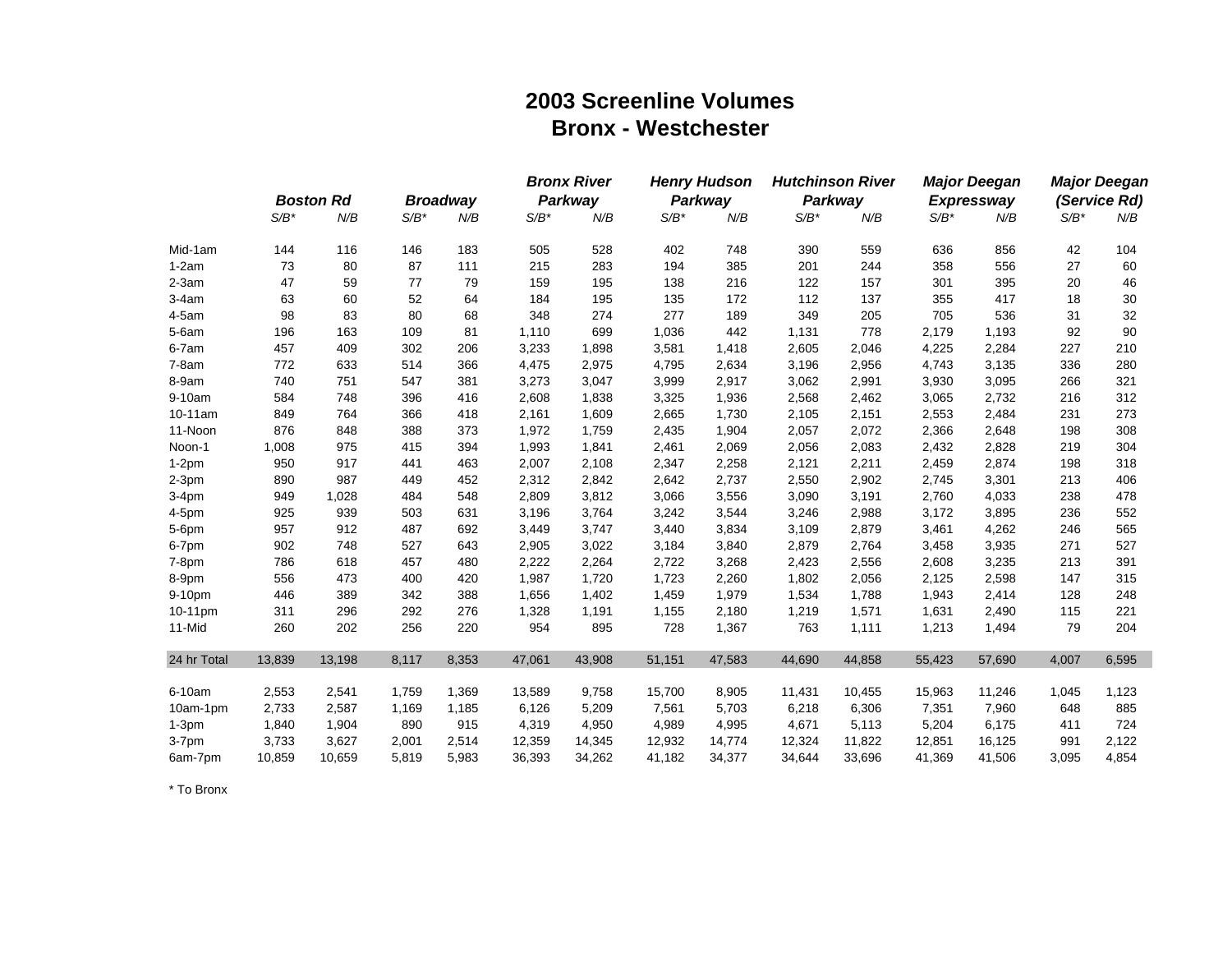# **2003 Screenline Volumes Bronx - Westchester (cont'd)**

|             |         | <b>New England</b> |         | Van Cortlandt        |         |                  |         |                    |         |                        |         |                         |
|-------------|---------|--------------------|---------|----------------------|---------|------------------|---------|--------------------|---------|------------------------|---------|-------------------------|
|             |         | <b>Thruway</b>     |         | <b>Riverdale Ave</b> |         | <b>Park East</b> |         | <b>Webster Ave</b> |         | <b>White Plains Rd</b> |         | <b>Totals</b>           |
|             | $S/B^*$ | N/B                | $S/B^*$ | N/B                  | $S/B^*$ | N/B              | $S/B^*$ | N/B                | $S/B^*$ | N/B                    |         | To Bronx To Westchester |
| Mid-1am     | 1,248   | 809                | 42      | 69                   | 74      | 54               | 64      | 41                 | 107     | 134                    | 3,800   | 4,201                   |
| $1-2am$     | 909     | 848                | 19      | 34                   | 53      | 33               | 38      | 23                 | 59      | 84                     | 2,233   | 2,741                   |
| $2-3am$     | 922     | 892                | 14      | 24                   | 34      | 36               | 22      | 26                 | 45      | 58                     | 1,901   | 2,183                   |
| $3-4am$     | 854     | 1,144              | 15      | 18                   | 23      | 28               | 28      | 14                 | 50      | 54                     | 1,889   | 2,333                   |
| $4-5am$     | 1,360   | 1,798              | 20      | 19                   | 34      | 29               | 46      | 17                 | 65      | 60                     | 3,413   | 3,310                   |
| 5-6am       | 2,025   | 3,027              | 88      | 48                   | 69      | 57               | 123     | 47                 | 79      | 93                     | 8,237   | 6,718                   |
| 6-7am       | 3,120   | 4,759              | 284     | 151                  | 213     | 141              | 364     | 134                | 166     | 206                    | 18,777  | 13,862                  |
| $7-8am$     | 3,335   | 4,815              | 494     | 292                  | 327     | 257              | 675     | 290                | 301     | 369                    | 23,963  | 19,002                  |
| 8-9am       | 2,926   | 3,760              | 479     | 372                  | 309     | 262              | 511     | 272                | 349     | 383                    | 20,391  | 18,552                  |
| 9-10am      | 2,742   | 3,134              | 311     | 293                  | 263     | 201              | 344     | 224                | 266     | 320                    | 16,688  | 14,616                  |
| 10-11am     | 3,284   | 3,054              | 253     | 257                  | 278     | 210              | 321     | 188                | 270     | 322                    | 15,336  | 13,460                  |
| 11-Noon     | 3,406   | 2,932              | 296     | 272                  | 275     | 231              | 295     | 222                | 318     | 324                    | 14,882  | 13,893                  |
| Noon-1      | 3,307   | 2,901              | 320     | 314                  | 296     | 249              | 304     | 230                | 332     | 325                    | 15,143  | 14,513                  |
| $1-2pm$     | 3,210   | 2,864              | 299     | 327                  | 308     | 264              | 362     | 243                | 320     | 346                    | 15,022  | 15,193                  |
| $2-3pm$     | 3,472   | 2,985              | 344     | 328                  | 321     | 270              | 425     | 267                | 311     | 378                    | 16,674  | 17,855                  |
| $3-4pm$     | 3,863   | 2,984              | 437     | 373                  | 351     | 314              | 457     | 343                | 395     | 361                    | 18,899  | 21,021                  |
| 4-5pm       | 4,334   | 3,237              | 404     | 426                  | 417     | 389              | 494     | 417                | 462     | 458                    | 20,631  | 21,240                  |
| 5-6pm       | 4,869   | 2,988              | 369     | 404                  | 458     | 415              | 486     | 455                | 497     | 451                    | 21,828  | 21,604                  |
| 6-7pm       | 4,378   | 2,750              | 275     | 392                  | 464     | 369              | 395     | 365                | 429     | 407                    | 20,067  | 19,762                  |
| 7-8pm       | 3,200   | 2,311              | 228     | 314                  | 387     | 278              | 324     | 246                | 389     | 344                    | 15,959  | 16,305                  |
| 8-9pm       | 2,839   | 2,146              | 172     | 250                  | 326     | 209              | 248     | 198                | 281     | 284                    | 12,606  | 12,929                  |
| 9-10pm      | 2,655   | 1,975              | 129     | 200                  | 296     | 133              | 184     | 146                | 264     | 256                    | 11,036  | 11,318                  |
| 10-11pm     | 2,405   | 1,791              | 118     | 159                  | 181     | 113              | 173     | 120                | 205     | 218                    | 9,133   | 10,626                  |
| 11-Mid      | 1,791   | 1,199              | 80      | 128                  | 117     | 83               | 121     | 102                | 168     | 169                    | 6,530   | 7,174                   |
| 24 hr Total | 66,454  | 61,103             | 5,490   | 5,464                | 5,874   | 4,625            | 6,804   | 4,630              | 6,128   | 6,404                  | 315,038 | 304,411                 |
| 6-10am      | 12,123  | 16,468             | 1,568   | 1,108                | 1,112   | 861              | 1,894   | 920                | 1,082   | 1,278                  | 79,819  | 66,032                  |
| 10am-1pm    | 9,997   | 8,887              | 869     | 843                  | 849     | 690              | 920     | 640                | 920     | 971                    | 45,361  | 41,866                  |
| $1-3pm$     | 6,682   | 5,849              | 643     | 655                  | 629     | 534              | 787     | 510                | 631     | 724                    | 31,696  | 33,048                  |
| 3-7pm       | 17,444  | 11,959             | 1,485   | 1,595                | 1,690   | 1,487            | 1,832   | 1,580              | 1,783   | 1,677                  | 81,425  | 83,627                  |
| 6am-7pm     | 46,246  | 43,163             | 4,565   | 4,201                | 4,280   | 3,572            | 5,433   | 3,650              | 4,416   | 4,650                  | 238,301 | 224,573                 |

\* To Bronx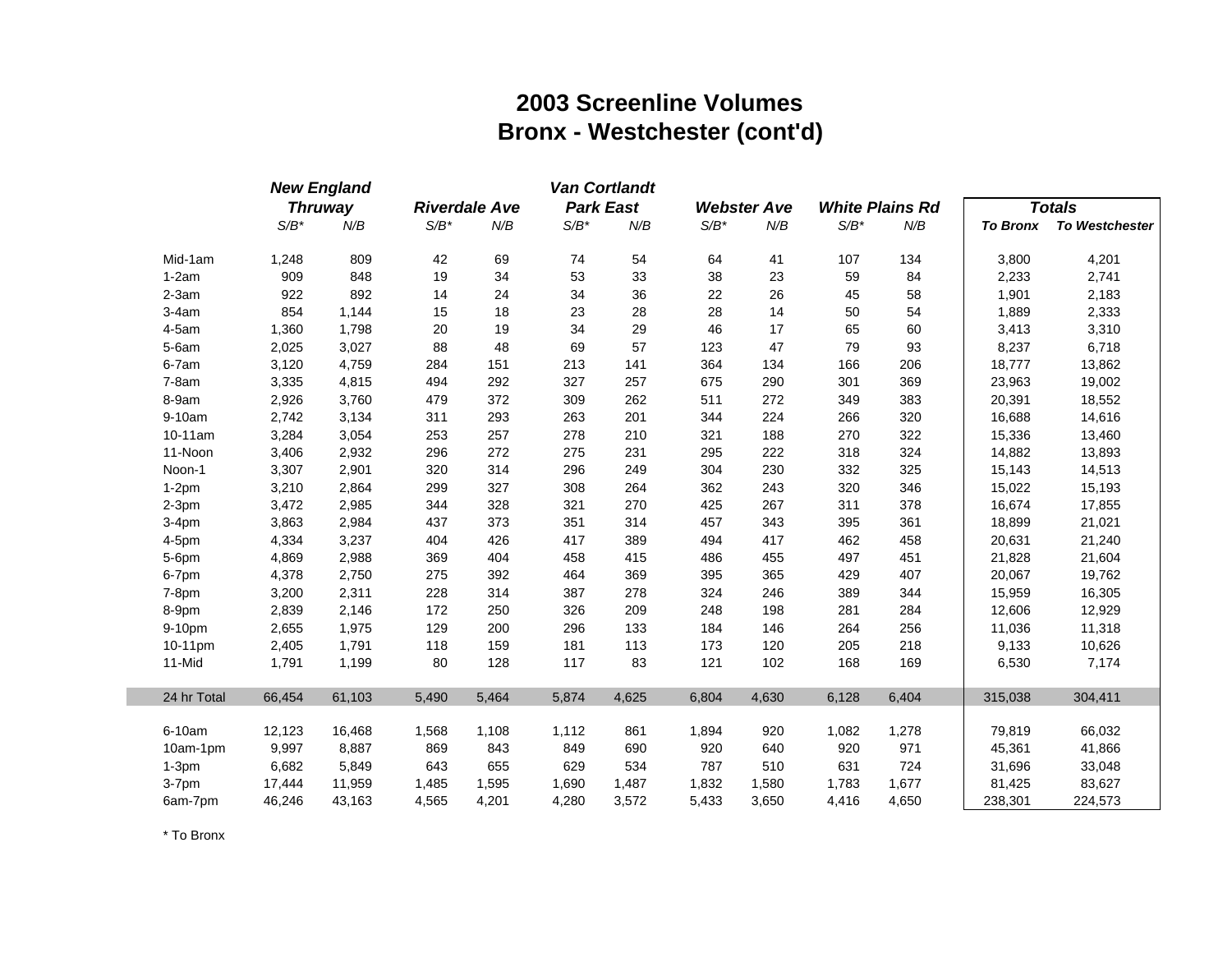# **QUEENS - NASSAU SCREENLINE SUMMARY**

# **2003 Daily Traffic**

- A total of 968,700 motor vehicles crossed the fifteen Queens-Nassau screenline monitoring locations on typical 2003 weekday, 2.6% more than the 944,000 daily vehicles recorded in 2002.
- The three limited access highways that cross the screenline accommodated more than half (55.4%) of the recorded vehicles (536,900 per day).
- As has been the case continuously since the first screenline traffic survey in 1963, the Long Island Expressway (including service roads) is the highest volume Queens-Nassau facility, with a total two-way volume of 190,600 daily vehicles, 19.7% of the total daily traffic on the monitored thoroughfares. The Grand Central Parkway (including service road) is second with 187,200 daily vehicles (19.3% of the total), followed by 159,000 on the Laurelton Parkway (16.4%).
- Rockaway Boulevard and Sunrise Highway are the busiest surface arterials, with average daily volumes of 72,600 and 67,700 vehicles, respectively.
- Other high volume principal arterials are Hempstead Avenue and Northern Boulevard, serving  $\bar{5}1,300$  and  $\bar{4}5,700$  daily vehicles, respectively.
- Nearly 31,000 vehicles were recorded entering Queens from Nassau during the 7-8 am morning peak hour. The Long Island Expressway (including service road) was the route for 6,000 of those inbound peak hour vehicles, with the Grand Central Parkway and its service road accommodating an additional 5,700, and the Laurelton Parkway serving another 4,800.
- During the 6-10 am inbound rush period, 111,700 Queens-bound vehicles were recorded. The Grand Central Parkway and its service road carried 22,500 of those vehicles. Another 20,900 were on the Long Island Expressway and its service road, and 18,900 were on the Laurelton Parkway.
- Almost 33,000 vehicles were recorded departing Queens for Nassau during the 4-5 pm evening peak hour. The Long Island Expressway and its service road accommodated 6,600 of those peak hour outbound vehicles. Another 5,900 used the Laurelton Parkway, with the Grand Central Parkway and its service road serving an additional 4,400.
- During the 3-7 pm evening rush period, 129,300 vehicles were recorded leaving Queens. The Long Island Expressway (including service road) accommodated 25,000 of those vehicles. The Laurelton Parkway served 23,500. Another 18,700 used the Grand Central Parkway (and service road).
- Volumes were heavy crossing the Queens-Nassau screenline throughout the day, with two-way traffic exceeding 40,000 vehicles per hour continuously between 6 am and 9 pm.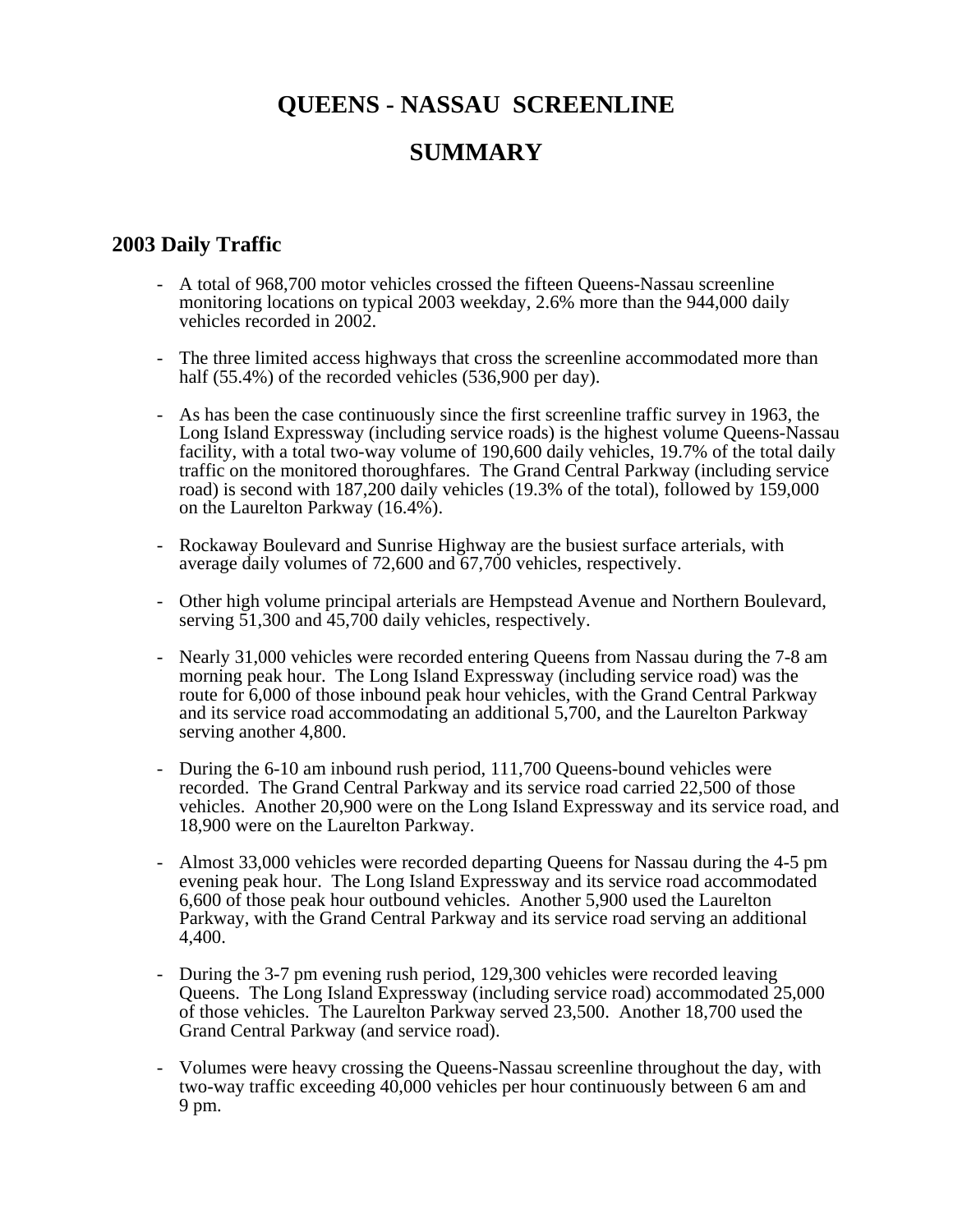# **10-Year Trends (1993-2003)**

- Traffic growth between Queens and Nassau has been moderate since 1993. Monitored daily volume rose 8.6% to 968,700 in 2003 from 892,300 in 1993. This represents an average annual growth rate of 0.8%.
- The largest volume increase since 1993 occurred on the Laurelton Parkway (growth of 21,700 daily vehicles, or 1.5% annually, to 159,000 from 137,300). This was followed by the Grand Central Parkway and its service road (growth of 12,900 daily vehicles, or 0.7% annually, to 187,200 from 174,300), Rockaway Boulevard (growth of 12,100 daily vehicles, or 1.8% annually, to 72,600 from 60,500), and Hempstead Avenue (growth of 11,100 daily vehicles, or 2.5% annually, to 51,300 from 40,200).
- The largest percentage increases occurred on Seagirt Boulevard (up 41.8%, or 3.6% annually, to 22,900 daily vehicles from 16,100), Hempstead Avenue (up 27.8%, or 2.5% annually, to 51,300 from 40,200), and Rockaway Boulevard (up 19.9%, or 1.8% annually, to 72,600 from 60,500).
- The only significant decline occurred on the Long Island Expressway and its service roads, where daily traffic decreased 3.8%, or 0.4% annually, to 190,600 in 2003 from 198,100 in 1993.

# **Historical Comparisons**

- In 1963, the first year that Queens-Nassau screenline data were analyzed, average daily two-way total volume on the thirteen roadways studied was 546,600 (volumes on Central Avenue and Seagirt Boulevard were not collected prior to 1986). The highest volume facilities were the Long Island Expressway and its service roads (143,800 daily vehicles), Laurelton Parkway (85,400), Sunrise Highway (59,500), and the Grand Central Parkway and its service road (51,700).
- By 1973, daily volume had increased 22.7% to 670,700, approximately 124,100 more than in 1963. The Long Island Expressway remained the highest volume facility, carrying 172,200 daily vehicles, 19.8% more than in 1963. Daily volume on the Grand Central Parkway facility doubled, to 104,800 from 51,700, making it the second busiest. Laurelton Parkway volume rose 15.6% to 98,800. Sunrise Highway remained the busiest surface arterial, carrying 62,700 daily vehicles, 5.4% more than in 1963.
- Between 1973 and 1982, growth slowed, as volume increased just 6.3% to 713,100 daily vehicles. The largest increase occurred on Laurelton Parkway, where daily traffic rose 23.2% to 121,700 from 98,800. Traffic on Northern Boulevard increased 26.4% to 42,000 daily vehicles from 33,200.
- Growth intensified between 1982 and 1986, raising daily volume to 816,600, an increase of 14.5% over the four-year period (excluding 14,500 on Central Avenue and 12,400 on Seagirt Boulevard where volumes were not counted in 1982). Large increases in daily volume were recorded on the Grand Central Parkway (up 30.8% to 144,000 from 110,000), Laurelton Parkway (up 22.0% to 148,400 from 121,700), the Long Island Expressway (up 12.8% to 189,000 from 167,600), and Rockaway Boulevard (up 22.0% to 56,700 from 46,500).
- From 1986 to 1993, growth was moderate, as Queens-Nassau screenline volume increased 5.8% during that seven-year period, to 892,300 daily vehicles from 843,500. The largest volume increase occurred on the Grand Central Parkway and its service road (up 21.1%, to 174,300 daily vehicles from 144,000). The largest percentage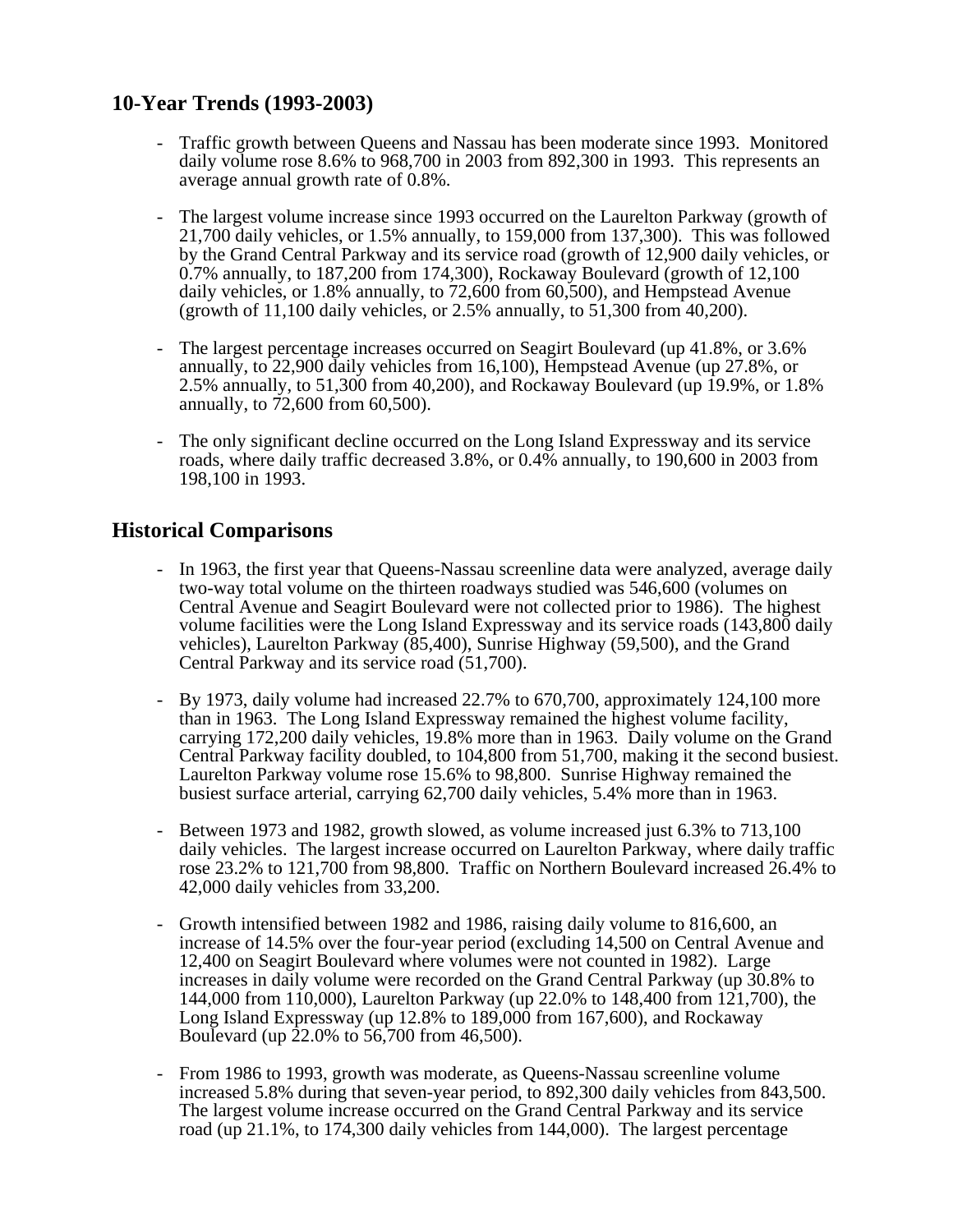increases occurred on Seagirt Boulevard (up 30.3%, to 16,100 daily vehicles from 12,400), and Linden Boulevard (up 25.4%, to 28,900 from 23,100). The biggest decline was on the Laurelton Parkway (down 7.5%, to 137,300 from 148,400).

- During the 40 years from 1963 to 2003, daily traffic on the thirteen Queens-Nassau facilities monitored throughout the period increased 70.4% to 931,400 from 546,600.
- The bulk of growth in Queens-Nassau traffic since 1963 has occurred on the three limited access facilities crossing the screenline. Of the 384,800 additional daily vehicles on the thirteen continuously-monitored facilities, 256,000 (66.5% of the total increase) are on the three limited access routes. The Grand Central Parkway alone absorbed over one-third the total screenline traffic increase, its daily volume more than tripling to 187,200 in 2003 from 51,700 in 1963. On the Laurelton Parkway, volume nearly doubled (to 159,000 from 85,400). Daily traffic on the Long Island Expressway rose 32.6% (to 190,600 from 143,800).
- Surface arterials undergoing the most significant volume changes since 1963 are Rockaway Boulevard, where volume rose 99.0%, to 72,600 daily vehicles from 36,500, Northern Boulevard (up 56.8% to 45,700 from 29,100), Linden Boulevard (up 105.4% to 29,400 from 14,300), Hempstead Avenue (up 45.0% to 51,300 from 35,400), and Jamaica Avenue (up 94.5% to 29,800 from 15,300).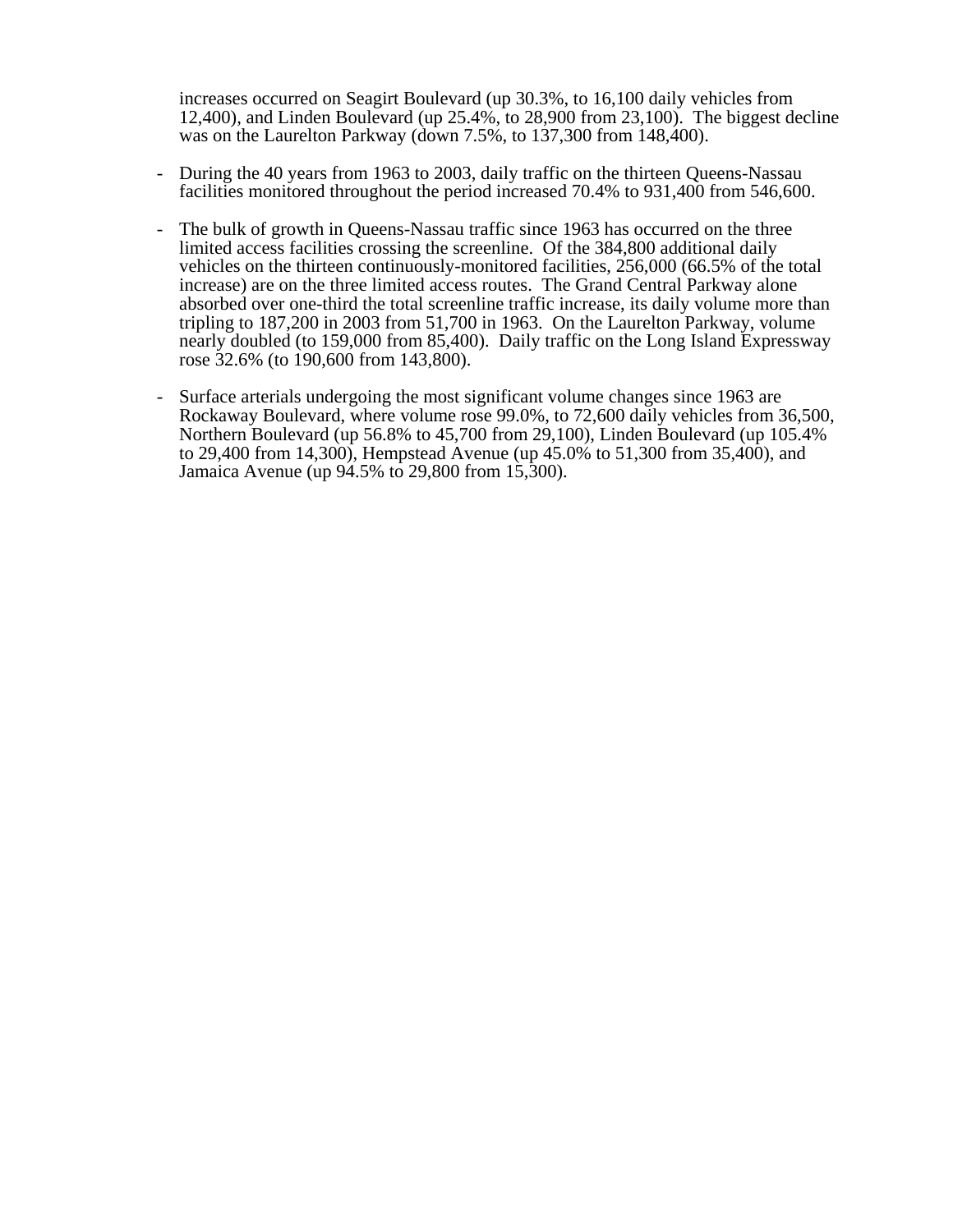# **2003 Screenline Daily Volumes Queens-Nassau**

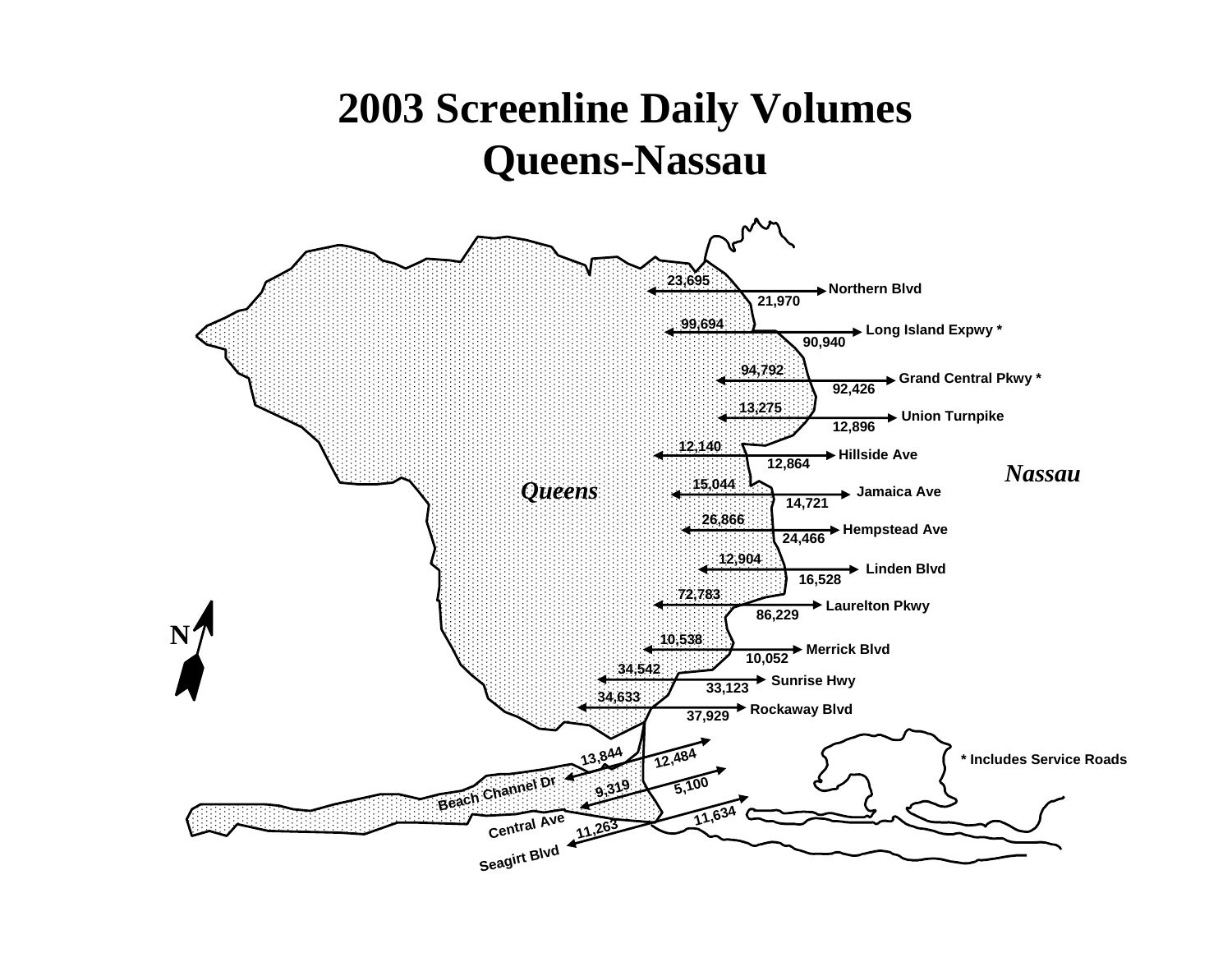# **Queens-Nassau Screenline Historical Comparisons Average Daily Traffic Volumes**

#### **To Queens**

|                     | 1963    | 1973    | 1982    | 1986    | 1993    | 1994    | 1995    | 1996    | 1997    | 1998    | 1999    | 2000    |
|---------------------|---------|---------|---------|---------|---------|---------|---------|---------|---------|---------|---------|---------|
| Beach Channel Dr    | 10,610  | 11,954  | 12,411  | 12,510  | 11,817  | 11,609  | 11,980  | 11,830  | 12,317  | 12,220  | 12,794  | 13,845  |
| <b>Central Ave</b>  | N/A     | N/A     | N/A     | 7,396   | 8,367   | 7,848   | 8,189   | 8,421   | 8,181   | 8,780   | 8,095   | 8,647   |
| Grand Central Pky * | 25,280  | 47.495  | 61,614  | 71.775  | 85,261  | 82,431  | 79,189  | 76,571  | 77,853  | 78,916  | 82,978  | 87,617  |
| Hempstead Ave       | 18,720  | 19,167  | 22,230  | 19,671  | 21,008  | 21,512  | 21,103  | 21,294  | 21,568  | 21,561  | 27,530  | 24,487  |
| Hillside Ave        | 12,230  | 11,728  | 9,799   | 11,485  | 12,333  | 13.149  | 12,635  | 12,967  | 13,087  | 13,836  | 16,828  | 14,070  |
| Jamaica Ave         | 7,370   | 11,473  | 13,984  | 14,081  | 14,090  | 13,775  | 13,339  | 13,950  | 13,149  | 13,822  | 14,769  | 14,921  |
| Laurelton Pky       | 42,980  | 48,873  | 67,940  | 72,147  | 64,216  | 69,082  | 68,967  | 68,838  | 75,601  | 77,315  | 76,246  | 76,654  |
| Linden Blvd         | 6,840   | 10,470  | 11,863  | 12,767  | 18,190  | 19,846  | 19,517  | 12,870  | 12,431  | 12,961  | 13,717  | 12,782  |
| Long Island Exp *   | 70,340  | 85,294  | 83,656  | 90,553  | 101,193 | 101,972 | 100,335 | 101,602 | 100,402 | 100,310 | 96,711  | 97,412  |
| Merrick Blvd        | 7,880   | 8.140   | 10,631  | 9,708   | 8,803   | 9,633   | 9,694   | 9,478   | 9,255   | 9,517   | 9,563   | 9,434   |
| Northern Blvd       | 14.450  | 17,659  | 20,288  | 20,232  | 21,275  | 21,375  | 21,011  | 22,350  | 21,962  | 21,149  | 22,897  | 22,912  |
| Rockaway Blvd       | 18,470  | 22,448  | 21,300  | 26,676  | 28,200  | 30,587  | 31,508  | 31,914  | 31,392  | 33,930  | 35,957  | 36,447  |
| Seagirt Blvd        | N/A     | N/A     | N/A     | 6,161   | 8,025   | 8,412   | 8,687   | 8,426   | 8,767   | 8,410   | 7,656   | 8,765   |
| <b>Sunrise Hwy</b>  | 28,730  | 31,403  | 28,592  | 30,256  | 32,839  | 26,643  | 30,314  | 32,806  | 33,980  | 32,638  | 35,872  | 36,606  |
| <b>Union Tpke</b>   | 8,460   | 8,836   | 9,171   | 11,587  | 12,429  | 12,458  | 12,274  | 12,598  | 12,222  | 12,007  | 12,245  | 8,262   |
| <b>Totals</b>       | 272,360 | 334,940 | 373,479 | 417,005 | 448.046 | 450,332 | 448,742 | 445.915 | 452,167 | 457,372 | 473,858 | 472,861 |

# **To Queens**

|                     | 2001    | 2002    | 2003    |
|---------------------|---------|---------|---------|
| Beach Channel Dr    | 13,128  | 13,403  | 13,844  |
| <b>Central Ave</b>  | 8.014   | 9,231   | 9,319   |
| Grand Central Pky * | 91,225  | 89,054  | 94,792  |
| Hempstead Ave       | 22.474  | 19.797  | 26,866  |
| <b>Hillside Ave</b> | 14,049  | 13.735  | 12,140  |
| Jamaica Ave         | 14,504  | 15.324  | 15,044  |
| Laurelton Pky       | 82,194  | 77,076  | 72,783  |
| Linden Blvd         | 11,565  | 12,485  | 12,904  |
| Long Island Exp *   | 90,205  | 97,818  | 99,694  |
| Merrick Blvd        | 9.833   | 9.559   | 10,538  |
| Northern Blvd       | 24,221  | 22.943  | 23,695  |
| Rockaway Blvd       | 36,893  | 33.865  | 34,633  |
| Seagirt Blvd        | 8.044   | 10,341  | 11,263  |
| <b>Sunrise Hwy</b>  | 34,519  | 30,922  | 34,542  |
| <b>Union Tpke</b>   | 12,495  | 13,260  | 13,275  |
| <b>Totals</b>       | 473,363 | 468,813 | 485,332 |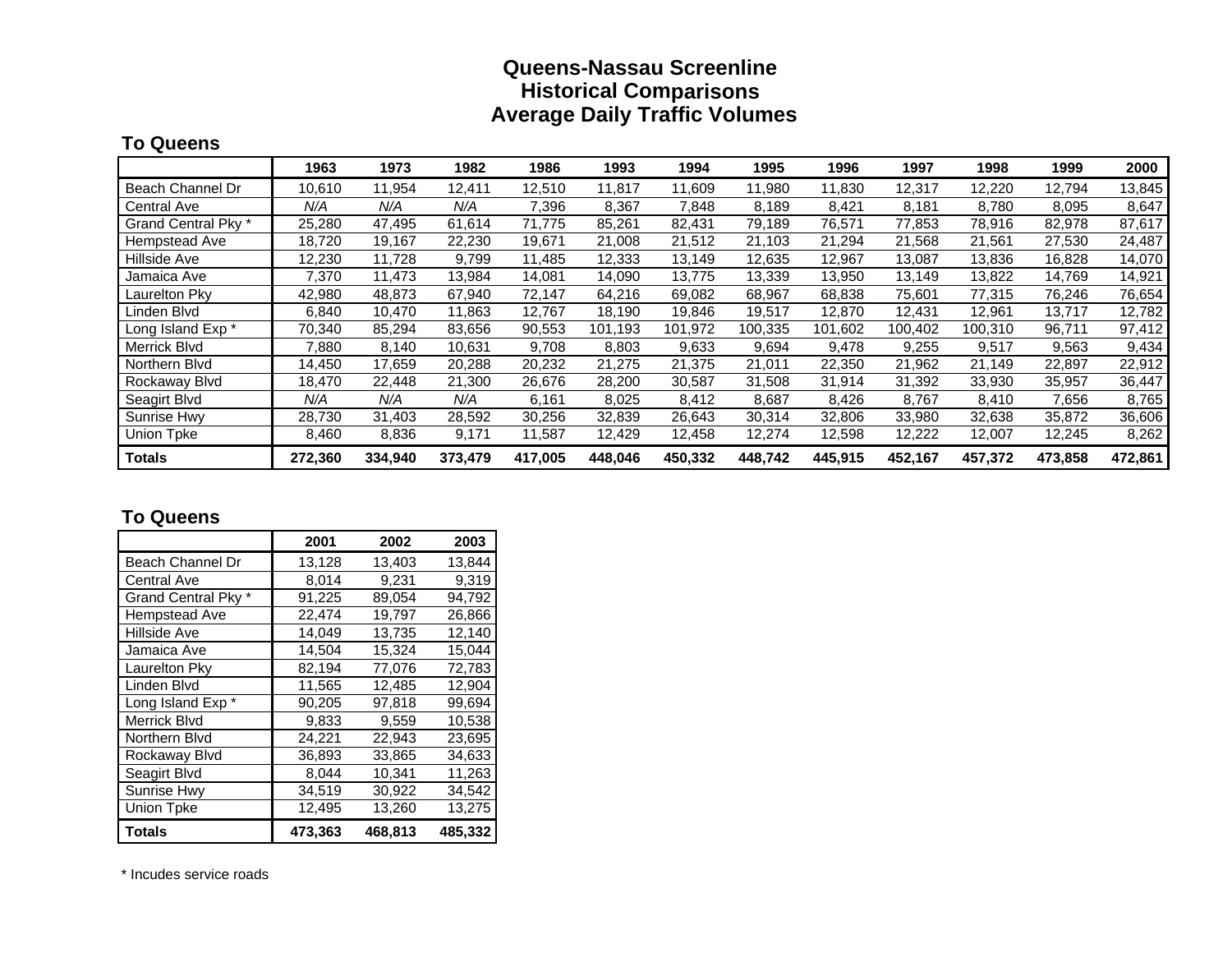# **Queens-Nassau Screenline Historical Comparisons Average Daily Traffic Volumes (continued)**

# **To Nassau**

|                     | 1963    | 1973    | 1982    | 1986    | 1993    | 1994    | 1995    | 1996    | 1997    | 1998    | 1999    | 2000    |
|---------------------|---------|---------|---------|---------|---------|---------|---------|---------|---------|---------|---------|---------|
| Beach Channel Dr    | 9,050   | 11,472  | 14,759  | 13,165  | 11,107  | 11,198  | 11,923  | 12,037  | 12,642  | 12,022  | 11,929  | 11,740  |
| <b>Central Ave</b>  | N/A     | N/A     | N/A     | 7,124   | 5,424   | 4,959   | 5,022   | 5,452   | 4,905   | 5,215   | 4,711   | 5,119   |
| Grand Central Pky * | 26,440  | 57,341  | 48.424  | 72,191  | 89,073  | 80,438  | 79,481  | 82,086  | 79,934  | 84,576  | 85,888  | 85,579  |
| Hempstead Ave       | 16,680  | 16,293  | 13,555  | 18,035  | 19,155  | 21,008  | 20,722  | 19,453  | 20,328  | 20,815  | 22,359  | 22,400  |
| Hillside Ave        | 11,270  | 10,297  | 10,625  | 11,419  | 13,089  | 14,398  | 13,247  | 12,860  | 13,324  | 13,077  | 15,482  | 13,901  |
| Jamaica Ave         | 7,930   | 11,326  | 13,345  | 13,377  | 13,293  | 12,744  | 12,971  | 13,170  | 13,229  | 13,391  | 13,495  | 13,821  |
| Laurelton Pky       | 42,460  | 49,924  | 53,734  | 76,261  | 73,044  | 76,773  | 75,841  | 74,897  | 79,808  | 82,005  | 84,544  | 82,489  |
| Linden Blvd         | 7,490   | 8,260   | 7,697   | 10,283  | 10,718  | 10,660  | 11,626  | 15,038  | 15,443  | 15,660  | 15,797  | 15,679  |
| Long Island Exp *   | 73,410  | 86,858  | 83,902  | 98,443  | 96,937  | 97,860  | 98,271  | 99,342  | 101,200 | 100,938 | 99,919  | 93,967  |
| Merrick Blvd        | 7,760   | 8,080   | 7,296   | 9,206   | 9,339   | 9,866   | 10,205  | 9,871   | 9,933   | 9,852   | 9,595   | 9,482   |
| Northern Blvd       | 14.680  | 15,585  | 21,745  | 20,741  | 20,477  | 21,524  | 20,619  | 19,876  | 19,987  | 19,854  | 20,747  | 22,049  |
| Rockaway Blvd       | 17,990  | 21,473  | 25,214  | 30,059  | 32,317  | 33,958  | 35,009  | 34,237  | 32,226  | 32,193  | 34,598  | 37,683  |
| Seagirt Blvd        | N/A     | N/A     | N/A     | 6,230   | 8,124   | 7,899   | 8,093   | 8,261   | 7,727   | 8,112   | 8,452   | 8,806   |
| <b>Sunrise Hwy</b>  | 30,740  | 31,301  | 28,805  | 29,145  | 32,406  | 32,821  | 30,458  | 33,147  | 34,178  | 34,158  | 34,796  | 34,389  |
| <b>Union Tpke</b>   | 8,290   | 7,552   | 10,566  | 10,854  | 9,769   | 10,737  | 10,513  | 10,502  | 10,100  | 10,163  | 10,873  | 10,182  |
| <b>Totals</b>       | 274,190 | 335,762 | 339,667 | 426,533 | 444.272 | 446,843 | 444,001 | 450,229 | 454,964 | 462,031 | 473,185 | 467,286 |

#### **To Nassau**

|                     | 2001    | 2002    | 2003    |
|---------------------|---------|---------|---------|
| Beach Channel Dr    | 11,532  | 12,207  | 12,484  |
| Central Ave         | 4,910   | 5,175   | 5,100   |
| Grand Central Pky * | 89.640  | 89,813  | 92,426  |
| Hempstead Ave       | 22.176  | 23.621  | 24,466  |
| <b>Hillside Ave</b> | 13.526  | 13.593  | 12,864  |
| Jamaica Ave         | 13,702  | 14,869  | 14,721  |
| Laurelton Pky       | 89,251  | 85,216  | 86,229  |
| Linden Blvd         | 15,136  | 15,327  | 16,528  |
| Long Island Exp *   | 92,593  | 92,794  | 90,940  |
| Merrick Blvd        | 9.568   | 9,920   | 10,052  |
| Northern Blvd       | 21,584  | 21.243  | 21,970  |
| Rockaway Blvd       | 35,134  | 36.098  | 37,929  |
| Seagirt Blvd        | 7,895   | 10,051  | 11,634  |
| <b>Sunrise Hwy</b>  | 34,099  | 31,920  | 33,123  |
| Union Tpke          | 12,618  | 13,346  | 12,896  |
| Totals              | 473,364 | 475,193 | 483,362 |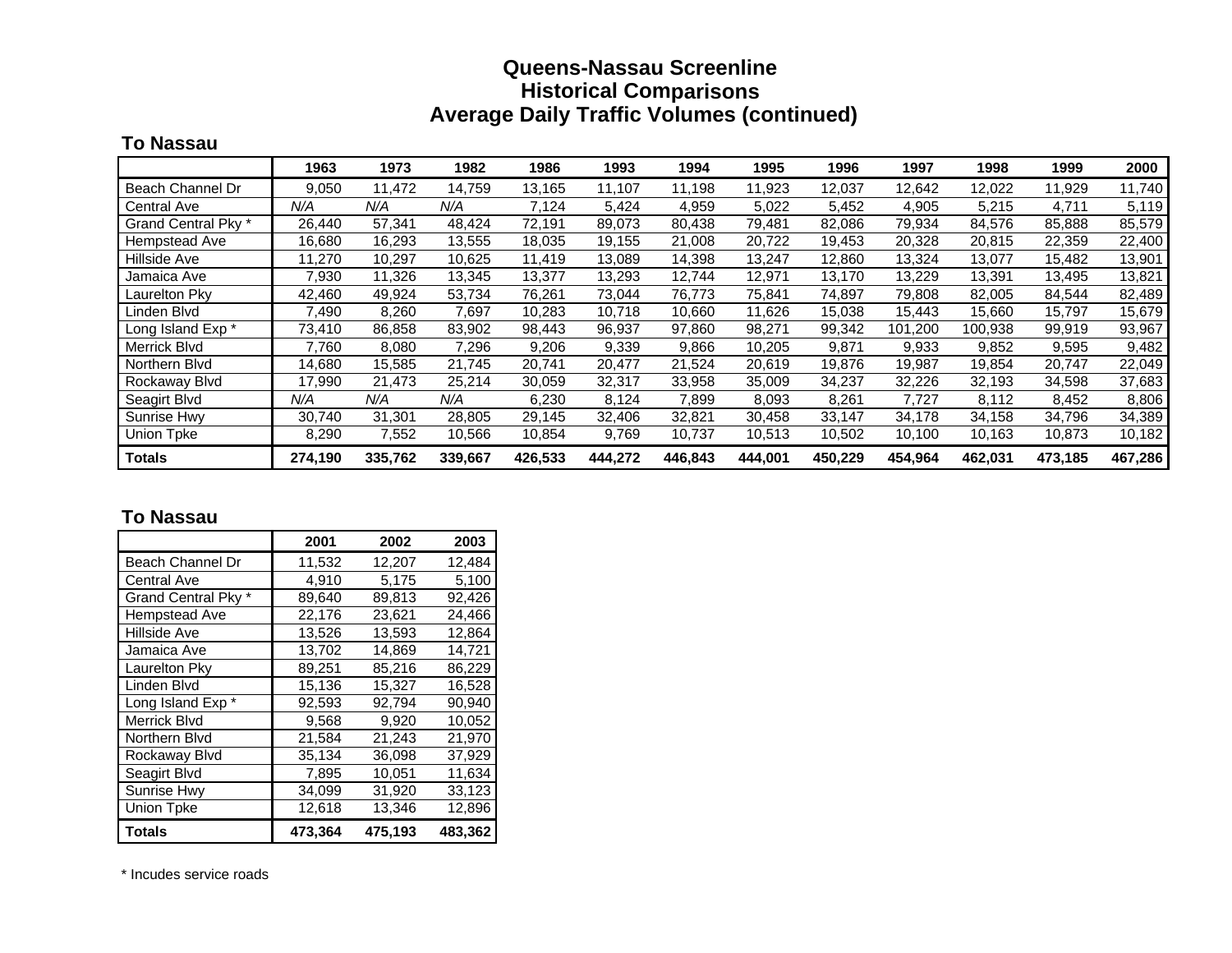# **Queens-Nassau Screenline Historical Comparisons Average Daily Traffic Volumes (continued)**

### **Both Directions**

|                     | 1963    | 1973    | 1982    | 1986    | 1993    | 1994    | 1995    | 1996    | 1997    | 1998    | 1999    | 2000    |
|---------------------|---------|---------|---------|---------|---------|---------|---------|---------|---------|---------|---------|---------|
| Beach Channel Dr    | 19,660  | 23,426  | 27,170  | 25,675  | 22,924  | 22,807  | 23,903  | 23,867  | 24,959  | 24,242  | 24,723  | 25,585  |
| Central Ave         | N/A     | N/A     | N/A     | 14,520  | 13,791  | 12,807  | 13,211  | 13,873  | 13,086  | 13,995  | 12,806  | 13,766  |
| Grand Central Pky * | 51,720  | 104,836 | 110,038 | 143,966 | 174,334 | 162,869 | 158,670 | 158,657 | 157,787 | 163,492 | 168,866 | 173,196 |
| Hempstead Ave       | 35,400  | 35,460  | 35,785  | 37,706  | 40,163  | 42,520  | 41,825  | 40,747  | 41,896  | 42,376  | 49,889  | 46,887  |
| Hillside Ave        | 23,500  | 22,025  | 20,424  | 22,904  | 25,422  | 27,547  | 25,882  | 25,827  | 26,411  | 26,913  | 32,310  | 27,971  |
| Jamaica Ave         | 15,300  | 22,799  | 27,329  | 27,458  | 27,383  | 26,519  | 26,310  | 27,120  | 26,378  | 27,213  | 28,264  | 28,742  |
| Laurelton Pky       | 85,440  | 98,797  | 121,674 | 148,408 | 137,260 | 145,855 | 144,808 | 143,735 | 155,409 | 159,320 | 160,790 | 159,143 |
| Linden Blvd         | 14,330  | 18,730  | 19,560  | 23,050  | 28,908  | 30,506  | 31,143  | 27,908  | 27,874  | 28,621  | 29,514  | 28,461  |
| Long Island Exp *   | 143,750 | 172,152 | 167,558 | 188,996 | 198,130 | 199,832 | 198,606 | 200,944 | 201,602 | 201,248 | 196,630 | 191,379 |
| Merrick Blvd        | 15,640  | 16,220  | 17,927  | 18,914  | 18,142  | 19,499  | 19,899  | 19,349  | 19,188  | 19,369  | 19,158  | 18,916  |
| Northern Blvd       | 29,130  | 33,244  | 42,033  | 40,973  | 41.752  | 42,899  | 41,630  | 42,226  | 41,949  | 41.003  | 43,644  | 44,961  |
| Rockaway Blyd       | 36.460  | 43,921  | 46,514  | 56,735  | 60,517  | 64,545  | 66,517  | 66,151  | 63,618  | 66,123  | 70,555  | 74,130  |
| Seagirt Blvd        | N/A     | N/A     | N/A     | 12,391  | 16,149  | 16,311  | 16,780  | 16,687  | 16,494  | 16,522  | 16,108  | 17,571  |
| Sunrise Hwy         | 59,470  | 62,704  | 57,397  | 59,401  | 65,245  | 59,464  | 60,772  | 65,953  | 68,158  | 66,796  | 70,668  | 70,995  |
| <b>Union Tpke</b>   | 16,750  | 16,388  | 19,737  | 22,441  | 22,198  | 23,195  | 22,787  | 23,100  | 22,322  | 22,170  | 23,118  | 18,444  |
| <b>Totals</b>       | 546,550 | 670.702 | 713.146 | 843,538 | 892,318 | 897,175 | 892,743 | 896.144 | 907,131 | 919,403 | 947.043 | 940,147 |

#### **Both Directions**

|                     | 2001    | 2002    | 2003    |
|---------------------|---------|---------|---------|
| Beach Channel Dr    | 24,660  | 25,610  | 26,328  |
| Central Ave         | 12,924  | 14,406  | 14,419  |
| Grand Central Pky * | 180,865 | 178,867 | 187,218 |
| Hempstead Ave       | 44.650  | 43.418  | 51,332  |
| <b>Hillside Ave</b> | 27,575  | 27,328  | 25,004  |
| Jamaica Ave         | 28,206  | 30,193  | 29,765  |
| Laurelton Pky       | 171,445 | 162,292 | 159,012 |
| Linden Blvd         | 26,701  | 27,812  | 29,432  |
| Long Island Exp *   | 182,798 | 190,612 | 190,634 |
| <b>Merrick Blvd</b> | 19.401  | 19.479  | 20,590  |
| Northern Blvd       | 45,805  | 44.186  | 45,665  |
| Rockaway Blvd       | 72,027  | 69,963  | 72,562  |
| Seagirt Blvd        | 15,939  | 20,392  | 22,897  |
| <b>Sunrise Hwy</b>  | 68,618  | 62,842  | 67,665  |
| <b>Union Tpke</b>   | 25,113  | 26,606  | 26,171  |
| Totals              | 946.727 | 944.006 | 968,694 |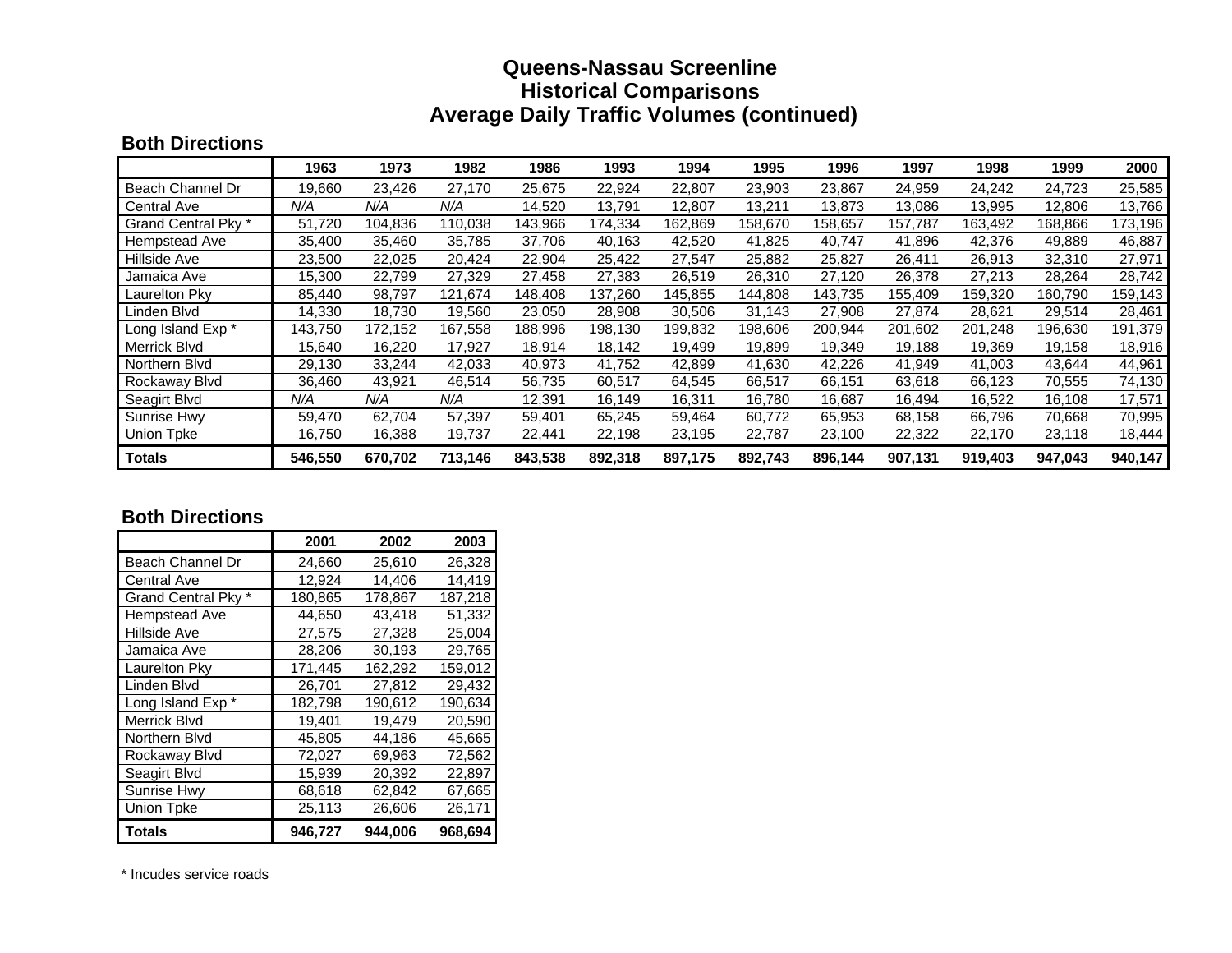# **2003 Screenline Volumes Queens - Nassau**

|             |         | <b>Beach Channel</b> | <b>Grand Central Parkway</b> |                    |         |                  |                |                     |         |                      |                     |        |
|-------------|---------|----------------------|------------------------------|--------------------|---------|------------------|----------------|---------------------|---------|----------------------|---------------------|--------|
|             |         | <b>Drive</b>         |                              | <b>Central Ave</b> |         | <b>Main Rdwy</b> |                | <b>Service Rdwy</b> |         | <b>Hempstead Ave</b> | <b>Hillside Ave</b> |        |
|             | $*$ S/B | N/B                  | $*$ W/B                      | E/B                | $*$ W/B | E/B              | $*$ W/B        | E/B                 | $*$ W/B | E/B                  | $*$ W/B             | E/B    |
| Mid-1am     | 273     | 163                  | 132                          | 49                 | 1,214   | 1,677            | 20             | 17                  | 386     | 436                  | 116                 | 132    |
| $1-2am$     | 147     | 98                   | 67                           | 20                 | 538     | 861              | 9              | 6                   | 188     | 226                  | 54                  | 67     |
| $2-3am$     | 91      | 60                   | 41                           | 15                 | 410     | 567              | $\overline{7}$ | 6                   | 147     | 146                  | 36                  | 43     |
| $3-4am$     | 65      | 62                   | 27                           | 17                 | 522     | 404              | 6              | 5                   | 151     | 101                  | 36                  | 31     |
| $4-5am$     | 70      | 127                  | 32                           | 25                 | 1,417   | 616              | 6              | $\boldsymbol{9}$    | 269     | 176                  | 51                  | 43     |
| $5-6am$     | 187     | 293                  | 105                          | 80                 | 4,112   | 1,635            | 14             | 29                  | 842     | 378                  | 175                 | 112    |
| 6-7am       | 538     | 611                  | 322                          | 202                | 5,986   | 4,533            | 58             | 101                 | 1,722   | 750                  | 481                 | 314    |
| $7-8am$     | 855     | 885                  | 483                          | 329                | 5,587   | 5,980            | 113            | 378                 | 2,018   | 1,308                | 584                 | 704    |
| 8-9am       | 755     | 793                  | 608                          | 326                | 5,035   | 6,038            | 150            | 638                 | 1,699   | 1,556                | 564                 | 966    |
| 9-10am      | 656     | 644                  | 481                          | 273                | 5,368   | 5,875            | 183            | 407                 | 1,327   | 1,120                | 517                 | 734    |
| 10-11am     | 542     | 645                  | 418                          | 285                | 4,882   | 4,805            | 204            | 303                 | 1,260   | 1,012                | 546                 | 665    |
| 11-Noon     | 596     | 623                  | 387                          | 288                | 4,012   | 4,303            | 248            | 313                 | 1,253   | 1,121                | 605                 | 678    |
| Noon-1      | 655     | 637                  | 460                          | 292                | 4,073   | 4,668            | 290            | 337                 | 1,291   | 1,241                | 706                 | 750    |
| $1-2pm$     | 675     | 674                  | 498                          | 300                | 4,113   | 5,278            | 294            | 349                 | 1,353   | 1,243                | 708                 | 751    |
| $2-3pm$     | 731     | 752                  | 546                          | 370                | 4,712   | 5,633            | 319            | 443                 | 1,445   | 1,453                | 726                 | 837    |
| $3-4pm$     | 823     | 932                  | 566                          | 370                | 4,860   | 4,673            | 392            | 462                 | 1,403   | 1,693                | 743                 | 957    |
| 4-5pm       | 943     | 830                  | 686                          | 323                | 5,524   | 4,049            | 522            | 372                 | 1,458   | 1,731                | 970                 | 1,005  |
| 5-6pm       | 1,030   | 767                  | 761                          | 357                | 5,182   | 3,956            | 583            | 292                 | 1,590   | 1,736                | 1,176               | 1,054  |
| 6-7pm       | 997     | 702                  | 652                          | 305                | 5,068   | 4,730            | 360            | 210                 | 1,554   | 1,772                | 936                 | 884    |
| 7-8pm       | 862     | 606                  | 581                          | 273                | 4,476   | 4,905            | 247            | 153                 | 1,432   | 1,525                | 730                 | 757    |
| 8-9pm       | 729     | 484                  | 460                          | 195                | 3,549   | 3,664            | 171            | 88                  | 1,266   | 1,169                | 570                 | 510    |
| 9-10pm      | 678     | 437                  | 424                          | 155                | 4,053   | 2,994            | 118            | 52                  | 1,141   | 1,000                | 493                 | 367    |
| 10-11pm     | 547     | 351                  | 342                          | 139                | 3,419   | 2,848            | 75             | 51                  | 969     | 876                  | 399                 | 287    |
| 11-Mid      | 399     | 308                  | 240                          | 112                | 2,252   | 2,688            | 39             | 25                  | 702     | 697                  | 218                 | 216    |
| 24 hr Total | 13,844  | 12,484               | 9,319                        | 5,100              | 90,364  | 87,380           | 4,428          | 5,046               | 26,866  | 24,466               | 12,140              | 12,864 |
| 6-10am      | 2,804   | 2,933                | 1,894                        | 1,130              | 21,976  | 22,426           | 504            | 1,524               | 6,766   | 4,734                | 2,146               | 2,718  |
| 10am-1pm    | 1,793   | 1,905                | 1,265                        | 865                | 12,967  | 13,776           | 742            | 953                 | 3,804   | 3,374                | 1,857               | 2,093  |
| $1-3pm$     | 1,406   | 1,426                | 1,044                        | 670                | 8,825   | 10,911           | 613            | 792                 | 2,798   | 2,696                | 1,434               | 1,588  |
| 3-7pm       | 3,793   | 3,231                | 2,665                        | 1,355              | 20,634  | 17,408           | 1,857          | 1,336               | 6,005   | 6,932                | 3,825               | 3,900  |
| 6am-7pm     | 9,796   | 9,495                | 6,868                        | 4,020              | 64,402  | 64,521           | 3,716          | 4,605               | 19,373  | 17,736               | 9,262               | 10,299 |

\* To Queens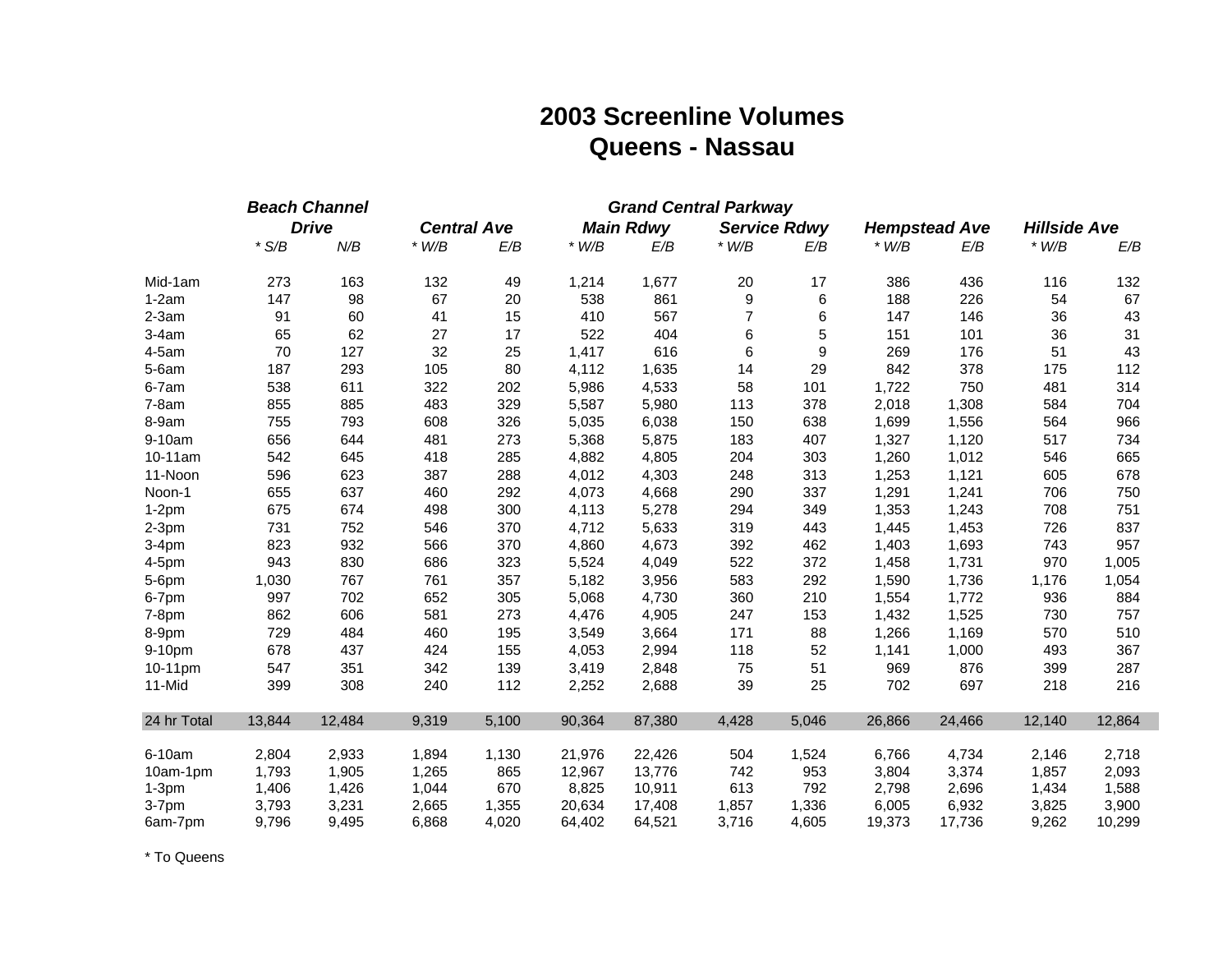# **2003 Screenline Volumes Queens - Nassau (cont'd)**

| Jamaica Ave<br>Parkway<br>$*$ W/B<br>E/B<br>E/B<br>$*$ W/B<br>$*$ W/B<br>138<br>1,023<br>1,854<br>229<br>Mid-1am<br>152<br>65<br>71<br>490<br>949<br>116<br>$1-2am$<br>56<br>52<br>403<br>$2-3am$<br>594<br>88 | <b>Linden Blvd</b><br>E/B<br>276<br>154<br>102<br>70<br>93<br>286<br>616 | $*$ W/B<br>1,015<br>774<br>709<br>933<br>1,590<br>3,495 | <b>Main Rdwy</b><br>E/B<br>1,068<br>779<br>739<br>951<br>1,331<br>1,050 | $*$ W/B<br>52<br>26<br>18<br>11<br>13 | <b>Service Rdwy</b><br>E/B<br>97<br>39<br>32<br>11 | <b>Merrick Blvd</b><br>$*$ W/B<br>91<br>45<br>35<br>25 | E/B<br>137<br>66<br>36<br>28 |
|----------------------------------------------------------------------------------------------------------------------------------------------------------------------------------------------------------------|--------------------------------------------------------------------------|---------------------------------------------------------|-------------------------------------------------------------------------|---------------------------------------|----------------------------------------------------|--------------------------------------------------------|------------------------------|
|                                                                                                                                                                                                                |                                                                          |                                                         |                                                                         |                                       |                                                    |                                                        |                              |
|                                                                                                                                                                                                                |                                                                          |                                                         |                                                                         |                                       |                                                    |                                                        |                              |
|                                                                                                                                                                                                                |                                                                          |                                                         |                                                                         |                                       |                                                    |                                                        |                              |
|                                                                                                                                                                                                                |                                                                          |                                                         |                                                                         |                                       |                                                    |                                                        |                              |
|                                                                                                                                                                                                                |                                                                          |                                                         |                                                                         |                                       |                                                    |                                                        |                              |
| 39<br>48<br>550<br>71<br>453<br>$3-4am$                                                                                                                                                                        |                                                                          |                                                         |                                                                         |                                       |                                                    |                                                        |                              |
| 63<br>572<br>$4-5am$<br>101<br>1,290<br>104                                                                                                                                                                    |                                                                          |                                                         |                                                                         |                                       | 39                                                 | 54                                                     | 35                           |
| 4,127<br>$5-6am$<br>258<br>164<br>1,310<br>229                                                                                                                                                                 |                                                                          |                                                         |                                                                         | 50                                    | 204                                                | 207                                                    | 85                           |
| 3,716<br>$6-7am$<br>702<br>475<br>5,911<br>611                                                                                                                                                                 |                                                                          | 5,006                                                   | 3,501                                                                   | 789                                   | 171                                                | 558                                                    | 218                          |
| 958<br>757<br>4,758<br>3,940<br>838<br>$7-8am$                                                                                                                                                                 | 892                                                                      | 4,551                                                   | 5,792                                                                   | 1,451                                 | 471                                                | 750                                                    | 475                          |
| 1,152<br>8-9am<br>796<br>4,078<br>4,764<br>693                                                                                                                                                                 | 1,080                                                                    | 4,095                                                   | 5,844                                                                   | 564                                   | 737                                                | 672                                                    | 638                          |
| 9-10am<br>905<br>600<br>767<br>4,115<br>4,153                                                                                                                                                                  | 806                                                                      | 4,099                                                   | 5,491                                                                   | 313                                   | 390                                                | 572                                                    | 493                          |
| 752<br>10-11am<br>716<br>3,372<br>3,482<br>566                                                                                                                                                                 | 744                                                                      | 4,049                                                   | 3,949                                                                   | 338                                   | 250                                                | 547                                                    | 518                          |
| 817<br>11-Noon<br>757<br>2,934<br>3,542<br>576                                                                                                                                                                 | 733                                                                      | 4,466                                                   | 3,651                                                                   | 199                                   | 256                                                | 570                                                    | 512                          |
| 798<br>935<br>2,910<br>3,728<br>589<br>Noon-1                                                                                                                                                                  | 827                                                                      | 4,074                                                   | 3,844                                                                   | 188                                   | 358                                                | 605                                                    | 570                          |
| 2,929<br>4,228<br>$1-2pm$<br>894<br>900<br>614                                                                                                                                                                 | 856                                                                      | 4,266                                                   | 3,807                                                                   | 193                                   | 363                                                | 627                                                    | 563                          |
| 986<br>3,299<br>5,370<br>$2-3pm$<br>943<br>686                                                                                                                                                                 | 1,045                                                                    | 4,759                                                   | 3,957                                                                   | 215                                   | 394                                                | 606                                                    | 657                          |
| 977<br>1,017<br>3,622<br>5,778<br>$3-4pm$<br>746                                                                                                                                                               | 1,154                                                                    | 5,491                                                   | 5,468                                                                   | 435                                   | 861                                                | 673                                                    | 749                          |
| 1,084<br>3,862<br>5,886<br>4-5pm<br>1,204<br>795                                                                                                                                                               | 1,064                                                                    | 6,287                                                   | 5,455                                                                   | 975                                   | 1,123                                              | 689                                                    | 804                          |
| 4,275<br>5,958<br>5-6pm<br>1,360<br>1,092<br>908                                                                                                                                                               | 1,110                                                                    | 5,597                                                   | 5,124                                                                   | 1,319                                 | 1,070                                              | 737                                                    | 849                          |
| 898<br>3,917<br>6-7pm<br>1,091<br>5,849<br>870                                                                                                                                                                 | 1,132                                                                    | 5,304                                                   | 5,336                                                                   | 1,562                                 | 571                                                | 612                                                    | 792                          |
| 756<br>729<br>3,659<br>5,348<br>753<br>$7-8pm$                                                                                                                                                                 | 959                                                                      | 4,285                                                   | 4,870                                                                   | 1,389                                 | 225                                                | 545                                                    | 581                          |
| 519<br>642<br>3,219<br>663<br>8-9pm<br>4,389                                                                                                                                                                   | 796                                                                      | 3,725                                                   | 4,030                                                                   | 1,362                                 | 102                                                | 449                                                    | 438                          |
| 413<br>556<br>659<br>9-10pm<br>3,196<br>3,922                                                                                                                                                                  | 677                                                                      | 3,839                                                   | 3,442                                                                   | 176                                   | 70                                                 | 400                                                    | 334                          |
| 409<br>320<br>520<br>10-11pm<br>2,813<br>3,437                                                                                                                                                                 | 606                                                                      | 3,278                                                   | 1,931                                                                   | 188                                   | 147                                                | 294                                                    | 301                          |
| 233<br>380<br>11-Mid<br>248<br>2,031<br>3,007                                                                                                                                                                  | 450                                                                      | 2,062                                                   | 960                                                                     | 119                                   | 589                                                | 175                                                    | 173                          |
| 24 hr Total<br>15,044<br>14,721<br>72,783<br>86,229<br>12,904                                                                                                                                                  | 16,528                                                                   | 87,749                                                  | 82,370                                                                  | 11,945                                | 8,570                                              | 10,538                                                 | 10,052                       |
| 6-10am<br>3,022<br>3,490<br>18,862<br>16,573<br>2,742                                                                                                                                                          | 3,394                                                                    | 17,751                                                  | 20,628                                                                  | 3,117                                 | 1,769                                              | 2,552                                                  | 1,824                        |
| 2,271<br>2,504<br>9,216<br>10,752<br>1,731<br>10am-1pm                                                                                                                                                         | 2,304                                                                    | 12,589                                                  | 11,444                                                                  | 725                                   | 864                                                | 1,722                                                  | 1,600                        |
| 1,837<br>1,886<br>6,228<br>9,598<br>1,300<br>$1-3pm$                                                                                                                                                           | 1,901                                                                    | 9,025                                                   | 7,764                                                                   | 408                                   | 757                                                | 1,233                                                  | 1,220                        |
| 4,632<br>3-7pm<br>4,091<br>15,676<br>23,471<br>3,319                                                                                                                                                           | 4,460                                                                    | 22,679                                                  | 21,383                                                                  | 4,291                                 | 3,625                                              | 2,711                                                  | 3,194                        |
| 9,092<br>6am-7pm<br>11,762<br>11,971<br>49,982<br>60,394                                                                                                                                                       | 12,059                                                                   | 62,044                                                  | 61,219                                                                  | 8,541                                 | 7,015                                              | 8,218                                                  | 7,838                        |

\* To Queens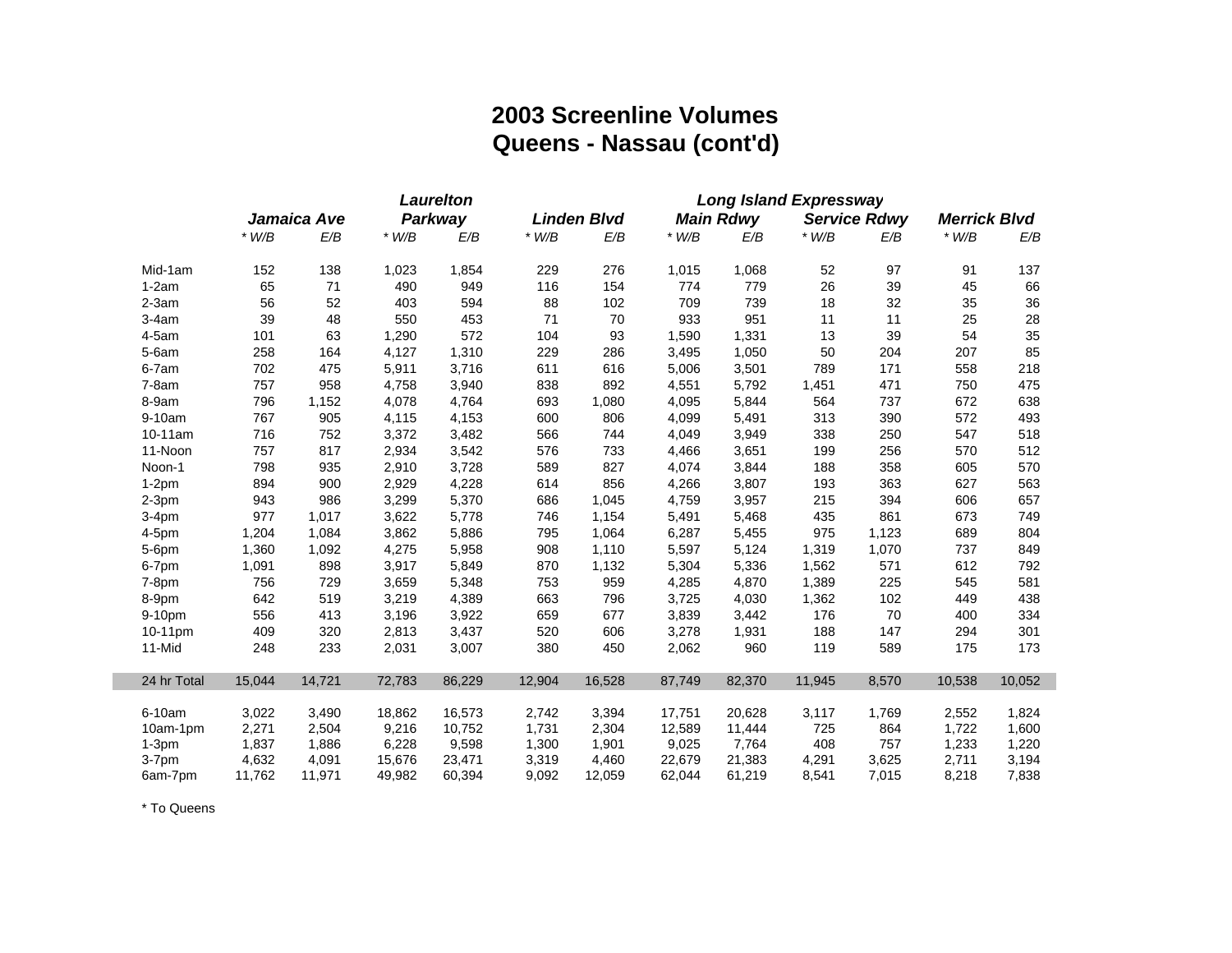# **2003 Screenline Volumes Queens - Nassau (cont'd)**

|             |         | <b>Northern Blvd</b> |         | <b>Rockaway Blvd</b> |         | <b>Seagirt Blvd</b> |         | <b>Sunrise Hwy</b> |         | <b>Union Tpke</b> |                  | <b>Totals</b>    |
|-------------|---------|----------------------|---------|----------------------|---------|---------------------|---------|--------------------|---------|-------------------|------------------|------------------|
|             | $*$ W/B | E/B                  | $*$ N/B | S/B                  | $*$ W/B | E/B                 | $*$ W/B | E/B                | $*$ W/B | E/B               | <b>To Queens</b> | <b>To Nassau</b> |
| Mid-1am     | 157     | 165                  | 391     | 697                  | 167     | 113                 | 283     | 338                | 83      | 55                | 5,784            | 7,412            |
| $1-2am$     | 85      | 92                   | 246     | 360                  | 82      | 56                  | 146     | 192                | 39      | 35                | 3,117            | 4,071            |
| $2-3am$     | 58      | 52                   | 172     | 249                  | 49      | 37                  | 112     | 139                | 18      | 18                | 2,450            | 2,887            |
| $3-4am$     | 46      | 40                   | 203     | 211                  | 26      | 27                  | 124     | 123                | 26      | 17                | 2,861            | 2,599            |
| $4-5am$     | 92      | 61                   | 384     | 242                  | 34      | 52                  | 301     | 173                | 35      | 33                | 5,843            | 3,690            |
| $5-6am$     | 341     | 204                  | 1,044   | 464                  | 145     | 189                 | 924     | 369                | 84      | 75                | 16,339           | 6,927            |
| 6-7am       | 1,234   | 591                  | 2,136   | 1,295                | 550     | 436                 | 1,592   | 902                | 509     | 253               | 28,705           | 18,685           |
| $7-8am$     | 1,731   | 1,567                | 2,557   | 1,895                | 1,179   | 780                 | 1,578   | 1,449              | 940     | 719               | 30,730           | 28,522           |
| 8-9am       | 1,525   | 1,349                | 2,336   | 2,125                | 944     | 771                 | 1,958   | 1,983              | 644     | 1,092             | 27,116           | 31,852           |
| 9-10am      | 1,440   | 1,448                | 1,788   | 1,882                | 622     | 541                 | 1,760   | 1,830              | 549     | 880               | 25,157           | 27,872           |
| 10-11am     | 1,234   | 1,272                | 1,698   | 1,689                | 472     | 504                 | 1,742   | 1,528              | 608     | 719               | 23,194           | 23,122           |
| 11-Noon     | 1,284   | 1,249                | 1,742   | 1,794                | 450     | 549                 | 1,801   | 1,787              | 735     | 767               | 22,615           | 22,983           |
| Noon-1      | 1,375   | 1,285                | 1,807   | 1,939                | 491     | 560                 | 1,970   | 1,942              | 916     | 851               | 23,198           | 24,764           |
| $1-2pm$     | 1,349   | 1,330                | 1,871   | 2,011                | 524     | 591                 | 2,043   | 1,949              | 874     | 885               | 23,825           | 26,078           |
| $2-3pm$     | 1,370   | 1,383                | 1,957   | 2,273                | 613     | 888                 | 2,046   | 2,124              | 869     | 907               | 25,842           | 29,472           |
| $3-4pm$     | 1,416   | 1,342                | 2,094   | 2,511                | 655     | 1,133               | 2,092   | 2,490              | 889     | 1,000             | 27,877           | 32,590           |
| $4-5$ pm    | 1,513   | 1,716                | 2,045   | 2,587                | 690     | 1,048               | 2,298   | 2,584              | 1,081   | 1,017             | 31,542           | 32,678           |
| 5-6pm       | 1,529   | 1,683                | 2,133   | 2,627                | 784     | 956                 | 2,390   | 2,562              | 1,374   | 1,109             | 32,728           | 32,302           |
| 6-7pm       | 1,532   | 1,648                | 1,847   | 2,733                | 709     | 719                 | 2,148   | 2,510              | 1,037   | 941               | 30,196           | 31,732           |
| 7-8pm       | 1,365   | 1,200                | 1,633   | 2,509                | 563     | 507                 | 1,963   | 2,230              | 736     | 642               | 25,975           | 28,019           |
| 8-9pm       | 1,076   | 847                  | 1,517   | 1,829                | 500     | 376                 | 1,885   | 1,599              | 498     | 392               | 22,281           | 21,427           |
| 9-10pm      | 917     | 662                  | 1,217   | 1,551                | 430     | 285                 | 1,824   | 1,032              | 379     | 233               | 20,500           | 17,626           |
| 10-11pm     | 666     | 534                  | 1,031   | 1,357                | 341     | 284                 | 997     | 749                | 214     | 150               | 16,502           | 14,368           |
| 11-Mid      | 360     | 250                  | 784     | 1,099                | 243     | 232                 | 565     | 539                | 138     | 106               | 10,955           | 11,684           |
| 24 hr Total | 23,695  | 21,970               | 34,633  | 37,929               | 11,263  | 11,634              | 34,542  | 33,123             | 13,275  | 12,896            | 485,332          | 483,362          |
| 6-10am      | 5,930   | 4,955                | 8,817   | 7,197                | 3,295   | 2,528               | 6,888   | 6,164              | 2,642   | 2,944             | 111.708          | 106,931          |
| 10am-1pm    | 3,893   | 3,806                | 5,247   | 5,422                | 1,413   | 1,613               | 5,513   | 5,257              | 2,259   | 2,337             | 69,007           | 70,869           |
| $1-3pm$     | 2,719   | 2,713                | 3,828   | 4,284                | 1,137   | 1,479               | 4,089   | 4,073              | 1,743   | 1,792             | 49,667           | 55,550           |
| $3-7pm$     | 5,990   | 6,389                | 8,119   | 10,458               | 2,838   | 3,856               | 8,928   | 10,146             | 4,381   | 4,067             | 122,343          | 129,302          |
| 6am-7pm     | 18,532  | 17,863               | 26,011  | 27,361               | 8,683   | 9,476               | 25,418  | 25,640             | 11,025  | 11,140            | 352,725          | 362,652          |

\* To Queens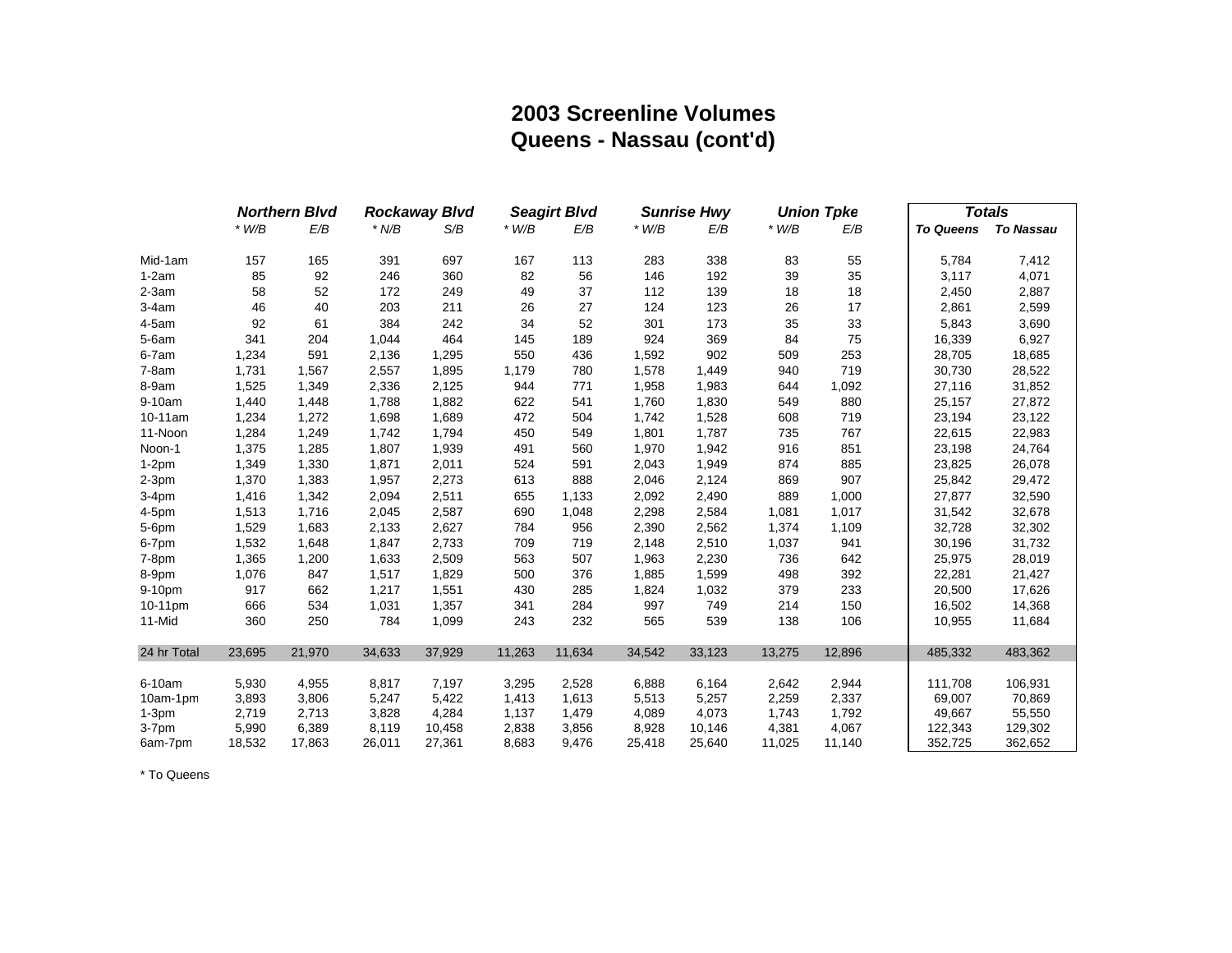# **NEW YORK - NEW JERSEY SCREENLINE SUMMARY**

## **2003 Daily Traffic**

- On a fall 2003 weekday, 722,000 motor vehicles traveled between New York City and New Jersey via the six bridges and tunnels operated by the Port Authority of New York and New Jersey (PANYNJ), 1.4% more than the 712,000 recorded in fall of 2002.
- Manhattan-New Jersey traffic increased 2.7% (to 547,400 daily vehicles in 2003 from 532,800 in 2002), while daily volume between Staten Island and New Jersey decreased 2.5% (to 174,600 from 179,100).
- Three-fourths of daily New York City-New Jersey traffic (547,400 vehicles) used the three Manhattan-New Jersey crossings, with the remainder using the three Staten Island-New Jersey bridges.
- The George Washington Bridge, with a total two-way volume of 319,000 daily vehicles in 2003, continues to be the highest volume crossing by a wide margin. In fall 2003, this facility carried 44% of total New York City-New Jersey traffic, and 58% of the volume between Manhattan and New Jersey. The George Washington Bridge, with eight lanes on the upper level and six lanes on the lower level, is the busiest of all screenline facilities citywide.
- The Lincoln Tunnel accommodated 127,300 daily vehicles in 2003; the Holland Tunnel, 101,100.
- The Outerbridge Crossing was the busiest Staten Island-New Jersey facility, with an average daily volume of 78,700 vehicles, up 2.9% from 76,400 in 2002. Traffic on the Goethals Bridge decreased 7.0%, to 75,700 daily vehicles in 2003 from 81,400 in 2002. The Bayonne Bridge accommodated 20,200 daily vehicles, a 5.2% decrease from the 21,300 daily vehicles recorded in 2002.
- Just over 19,000 vehicles entered Manhattan from New Jersey during the 6-7 am morning peak hour. The George Washington Bridge was used by 11,000 (58%) of those Manhattan-bound peak hour vehicles.
- During the 6-10 am inbound rush period, Manhattan vehicle entries from New Jersey amounted to 70,600. The George Washington Bridge was the route for 57% of these 6-10 am entries (40,300 vehicles).
- Some 19,300 vehicles departed Manhattan for New Jersey during the 4-5 pm evening peak hour, with the George Washington Bridge accommodating 11,000 (57%) of those departing vehicles.
- During the 3-7 pm evening rush period, 72,800 vehicles crossed the Hudson River from Manhattan to New Jersey. The George Washington Bridge carried 58% of that departing traffic (42,300 vehicles).
- Total Staten Island-New Jersey traffic is predominantly westbound (to New Jersey) during the morning rush period and eastbound (to Staten Island) during the evening rush, as reflected at the Bayonne and Goethals Bridges. A separate pattern occurs at the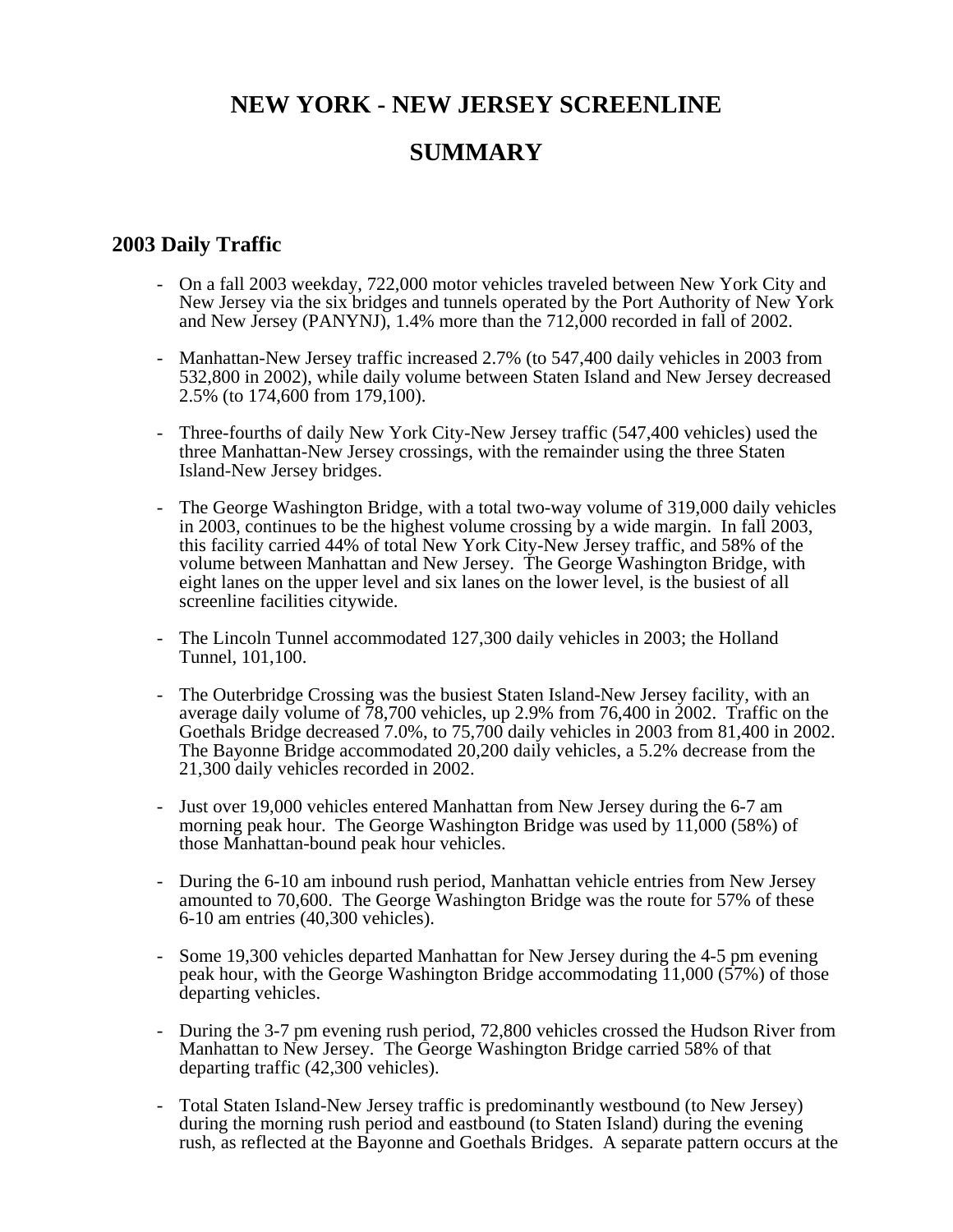Outerbridge Crossing where the heavier volumes are Staten Island-bound in the morning, and volumes are similar in both directions in the evening.

- Between 6-10 am, 21,700 vehicles crossed from Staten Island to New Jersey. During the same period, 18,600 vehicles entered Staten Island.
- Between 3-7 pm, traffic entering Staten Island from New Jersey amounted to 26,500 vehicles, while traffic bound for New Jersey totaled 21,100.

# **10-Year Trends (1993-2003)**

- Daily traffic between Manhattan and New Jersey increased 15.7% during this ten-year period, to 547,400 in 2003 from 473,100 in 1993, an average annual growth rate of 1.5%. The fastest growth rate was at the George Washington Bridge, where daily traffic rose 22.4%, or 2.0% annually (to 319,000 in 2003 from 260,700 in 1993). Traffic using the Holland Tunnel increased 9.1%, or 0.9% annually, to 101,100 daily vehicles in 2003 from 92,700 in 1993. Daily volume through the Lincoln Tunnel rose 6.4%, or 0.6% annually (to 127,300 in 2003 from 119,700 in 1993).
- Concurrently, daily volume on the three Staten Island-New Jersey bridges rose 24.0%, to 174,600 in 2003 from 140,800 in 1993, equivalent to an average annual growth rate of 2.2%. Daily traffic on the Outerbridge Crossing increased 18.5%, or 1.7% annually (to 78,700 in 2003 from 66,400 in 1993). Traffic using the Goethals Bridge was up 25.3%, or 2.3% annually (to 75,700 in 2003 from 60,400 in 1993). Bayonne Bridge traffic was up 44.6%, or 3.8% annually (to 20,200 in 2003 from 14,000 in 1993).

#### **Historical Comparisons**

- In 1963, daily traffic between Manhattan and New Jersey averaged 265,600 vehicles. The George Washington Bridge was the most heavily-traveled crossing, serving 127,500 vehicles per day (48.0% of the total).
- Between 1963 and 1973, Manhattan-New Jersey volume grew to 397,200 vehicles per day, an increase of 49.5% (131,600 additional daily vehicles). George Washington Bridge volume increased 82.6% (to 232,700 from 127,500), partly as a result of the opening of the lower level in 1962 and the Alexander Hamilton Bridge/Trans-Manhattan Expressway route in 1963 which facilitated travel between Bronx/Queens/Long Island/New England and New Jersey via upper Manhattan. That increase of 105,200 daily vehicles using the George Washington Bridge accounted for 80.0% of the total 1963-1973 growth in Manhattan-New Jersey screenline traffic. Lincoln Tunnel traffic increased 25.8% to 99,800 daily vehicles from 79,300 and Holland Tunnel traffic was up 10.1% to 64,700 from 58,800.
- Growth slowed considerably between 1973 and 1982, with daily Manhattan-New Jersey volume increasing by just 36,500 vehicles (+9.2%) to 433,700. Daily traffic was up 14.3% to 74,000 through the Holland Tunnel, up 10.7% to 110,500 through the Lincoln Tunnel, and up 7.1% to 249,300 via the George Washington Bridge.
- Faster growth resumed between 1982 and 1986, as daily Manhattan-New Jersey traffic reached 485,800, up 12.0% over the four-year period. Daily volume was up 14.9% to 286,400 via the George Washington Bridge, up 10.5% to 122,100 through the Lincoln Tunnel, and up 4.5% to 77,300 through the Holland Tunnel.
- During the seven years from 1986 to 1993, Manhattan-New Jersey traffic decreased 2.6%, to 473,100 daily vehicles from 485,800. Volume was down 9.0% on the George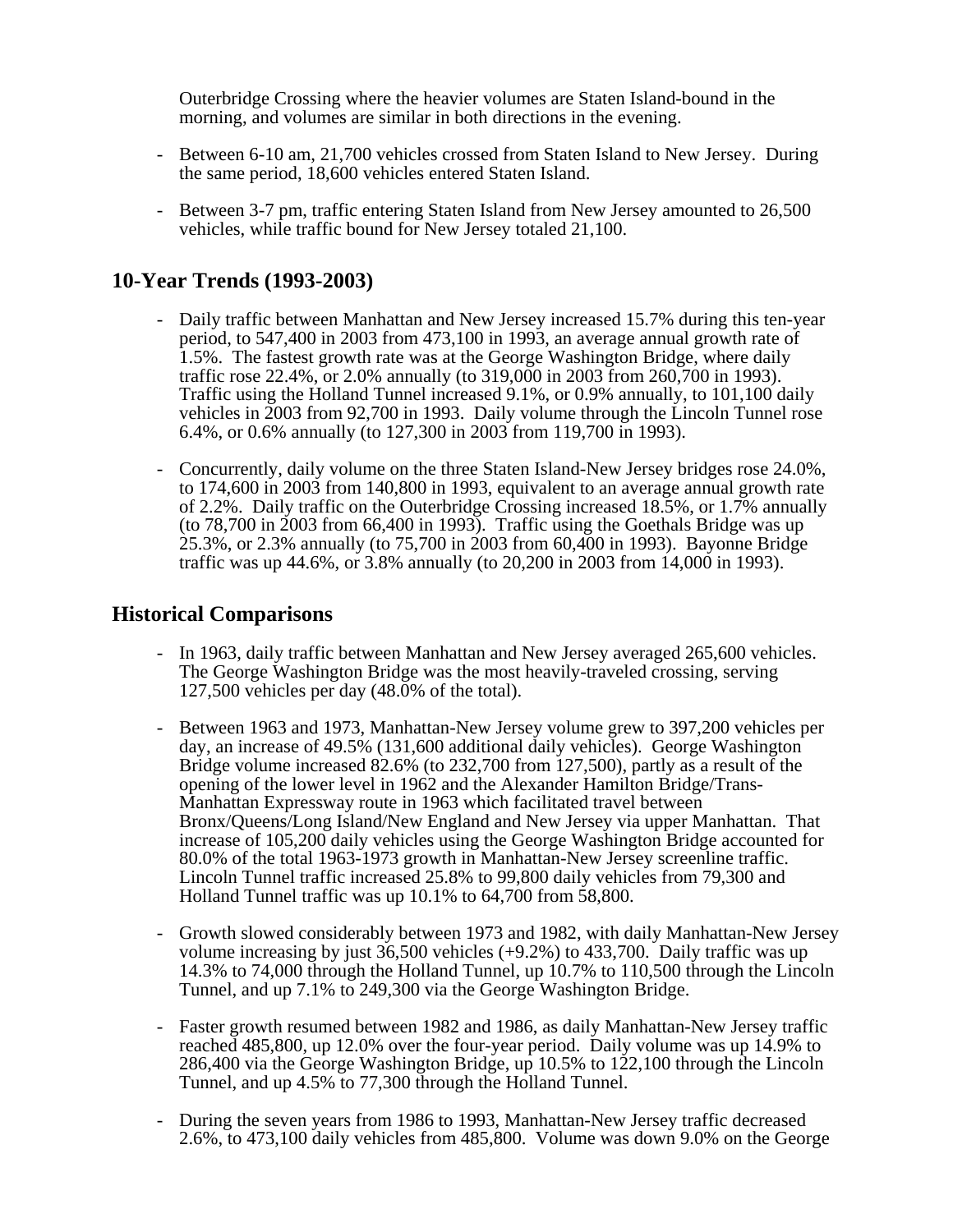Washington Bridge, to 260,700 daily vehicles from 286,400 (decrease of 25,700 daily vehicles), and down 2.0% at the Lincoln Tunnel (to 119,700 daily vehicles from 122,100). Those declines more than offset a 19.9% increase at the Holland Tunnel, to 92,700 daily vehicles from 77,300.

- During the 40 years from 1963 to 2003, daily traffic between Manhattan and New Jersey doubled, to 547,400 from 265,600. George Washington Bridge traffic climbed 150%, to 319,000 from 127,500. Volume increased 61% at the Lincoln Tunnel (to 127,300 from 79,300), and 72% at the Holland Tunnel (to 101,100 from 58,800).
- In 1963, Staten Island-New Jersey screenline traffic was only 27,400 vehicles per day. The highest volume was on the Goethals Bridge, 12,500 vehicles per day.
- By 1973, motor travel between Staten Island and New Jersey had nearly tripled, to 81,000 daily vehicles, amplified by the opening of the Verrazano-Narrows Bridge between Brooklyn and Staten Island in 1964. Much of the new traffic was simply passing through Staten Island. Goethals Bridge traffic jumped 355.6%, to 56,900 daily vehicles from 12,500 just ten years earlier. Daily volume increased 64.8% at the Outerbridge Crossing (to 11,700 from 7,100), and 59.6% at the Bayonne Bridge (to 12,500 from 7,800).
- Growth slowed between 1973 and 1982; nevertheless, Staten Island-New Jersey traffic volume rose to 106,700 daily vehicles, an increase of 31.6% during the nine-year period, the highest rate of any City border screenline. Virtually all growth was concentrated at the Outerbridge Crossing, where volume nearly quadrupled, to 44,700 daily vehicles. Completion of the West Shore Expressway in the late 1970s provided a continuous limited access route between the Outerbridge Crossing and the Verrazano-Narrows Bridge. Bayonne Bridge traffic increased 9.3%, to 13,600. On the other hand, daily volume on the Goethals Bridge decreased 15.0%, to 48,300.
- Renewed growth between 1982 and 1986 boosted daily Staten Island-New Jersey traffic volume to 138,400, a gain of 29.8% in just four years. Growth was fairly evenly distributed among the three facilities: Goethals Bridge up 33.8% to 64,600, Outerbridge Crossing up 29.4% to 57,900, Bayonne Bridge up 16.8% to 15,900.
- From 1986 to 1993, Staten Island-New Jersey traffic increased just 1.7% over the seven-year period. A 14.6% increase on the Outerbridge Crossing (to 66,400 daily vehicles from 57,900), more than offset decreases on the Bayonne Bridge (down 12.1% to 14,000 from 15,900) and the Goethals Bridge (down 6.5% to 60,400 from 64,600).
- During the 40 years from 1963 to 2003, daily traffic between Staten Island and New Jersey soared 537%, to 174,600 from just 27,400. Outerbridge Crossing traffic skyrocketed more than tenfold, to 78,700 from 7,100. Volume on the Goethals Bridge jumped 507%, to 75,700 from 12,500. Bayonne Bridge traffic climbed 159%, to 20,200 from 7,800.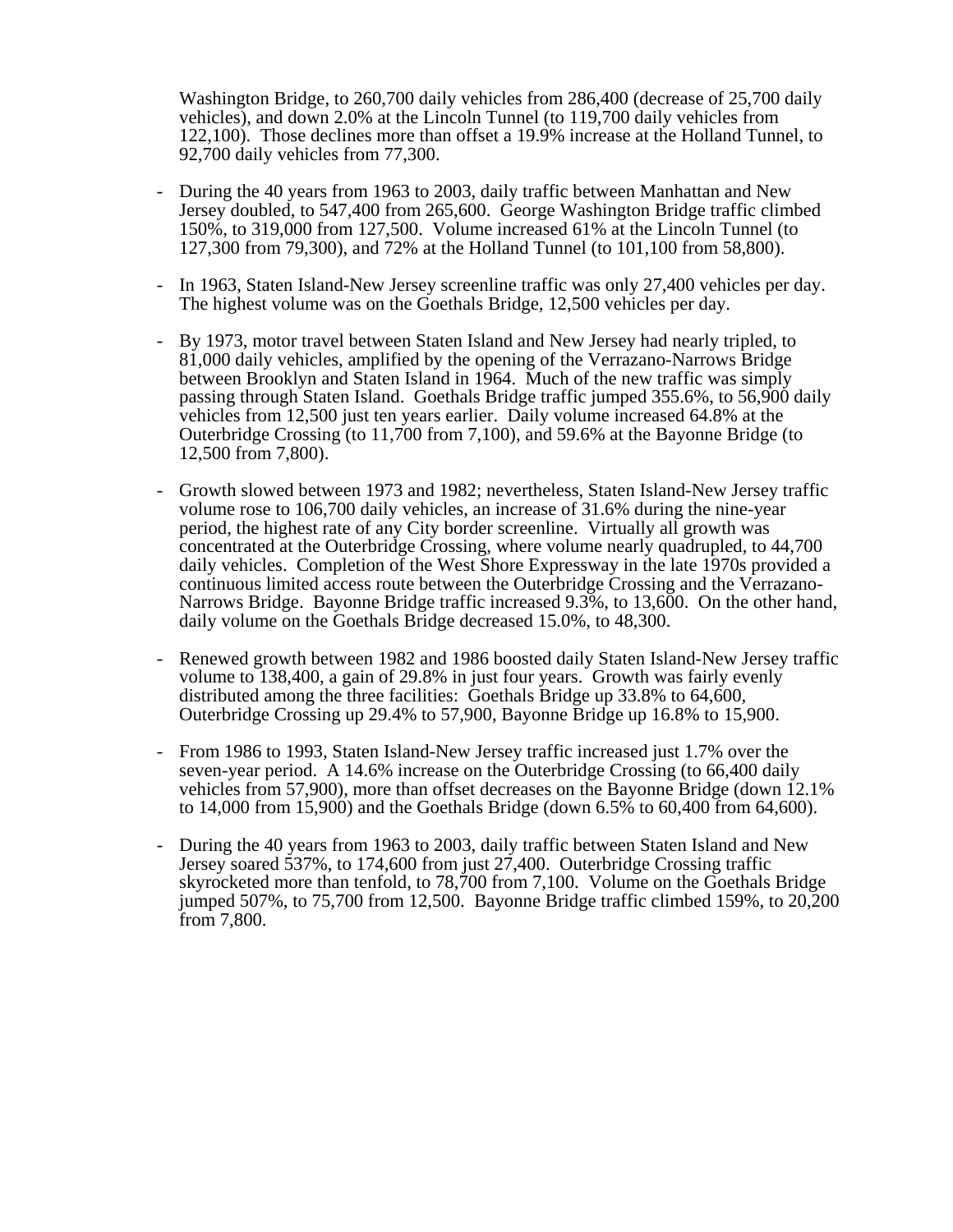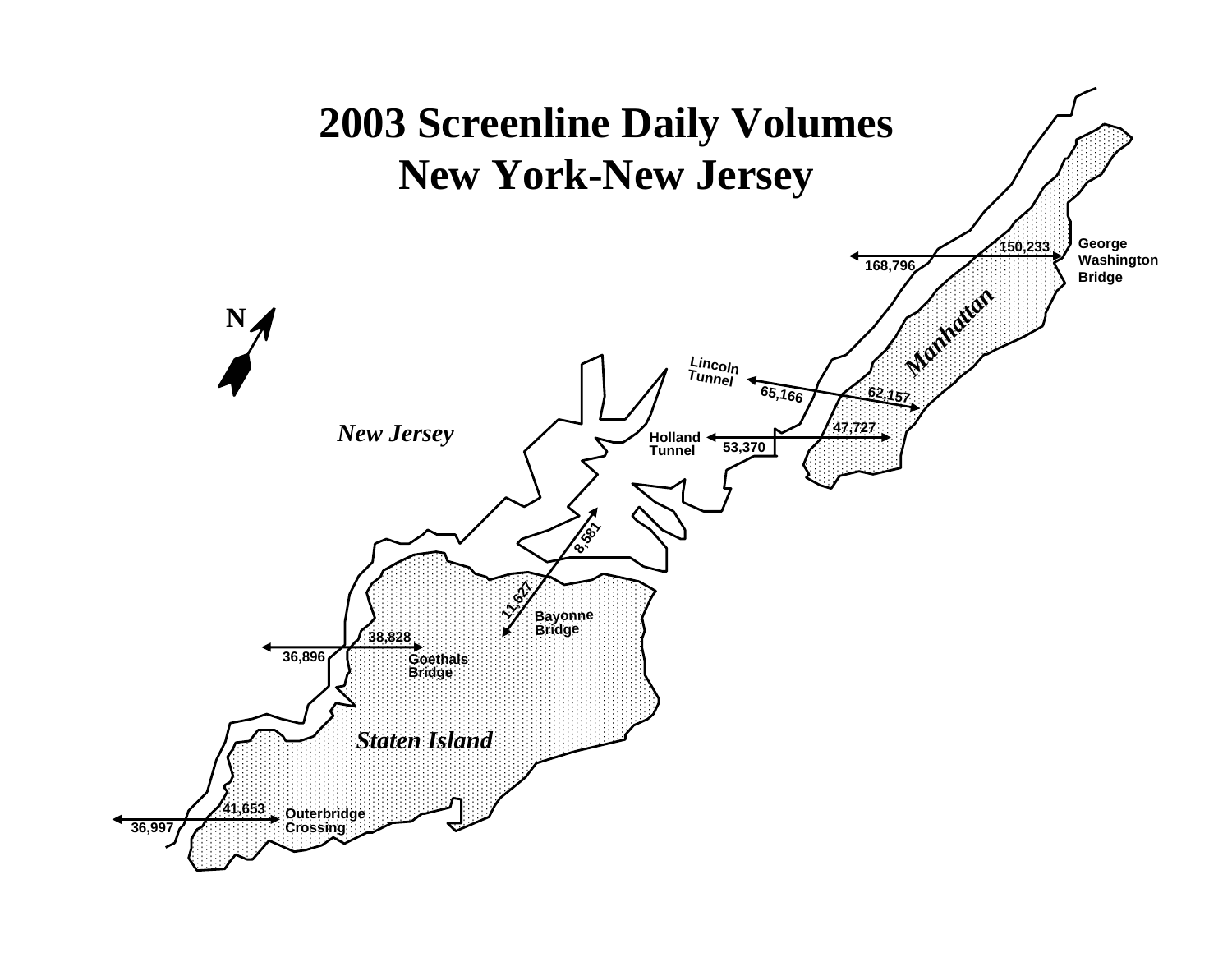# **New York - New Jersey Screenline Historical Comparisons Average Daily Traffic Volumes**

#### **To New York**

|                             | 1963 | 1973    | 1982    | 1986    | 1993    | 1994    | 1995    | 1996    | 1997    | 1998    | 1999    | 2000    |
|-----------------------------|------|---------|---------|---------|---------|---------|---------|---------|---------|---------|---------|---------|
| G Washington Bridge         | N/A  | 114.286 | 122,932 | 143.199 | 132.527 | 132.086 | 135.219 | 140.018 | 143.487 | 149.093 | 151.685 | 153.461 |
| <b>Holland Tunnel</b>       | N/A  | 32.521  | 37,009  | 35,513  | 44.461  | 45.482  | 45,484  | 46.688  | 47,692  | 47.985  | 49.658  | 49,486  |
| Lincoln Tunnel              | N/A  | 49,725  | 56,038  | 62,209  | 57,491  | 58.272  | 58,826  | 59,401  | 59,685  | 60,647  | 62,159  | 62,516  |
| <b>Manhattan Totals</b>     | N/A  | 196.532 | 215,979 | 240.921 | 234,479 | 235.840 | 239.529 | 246,107 | 250.864 | 257,725 | 263,502 | 265,463 |
| Bayonne Bridge              | N/A  | 6.229   | 6.811   | 7,953   | 8.147   | 8.283   | 8.472   | 8.384   | 9.268   | 9.628   | 9.709   | 10,309  |
| Goethals Bridge             | N/A  | 28.425  | 24.155  | 32,317  | 32,325  | 33,416  | 33,726  | 34.024  | 34,884  | 35.547  | 35,900  | 37,919  |
| Outerbridge Crossing        | N/A  | 5,863   | 22,370  | 28,948  | 35.129  | 35,567  | 34.975  | 36,295  | 37,297  | 38,034  | 40,944  | 39,477  |
| <b>Staten Island Totals</b> | N/A  | 40,517  | 53,336  | 69,218  | 75,601  | 77,266  | 77.173  | 78,703  | 81,449  | 83.209  | 86,553  | 87,705  |
| <b>Grand Totals</b>         | N/A  | 237,049 | 269,315 | 310,139 | 310,080 | 313,106 | 316,702 | 324,810 | 332,313 | 340,934 | 350,055 | 353,168 |

## **To New York**

|                             | 2001    | 2002    | 2003    |
|-----------------------------|---------|---------|---------|
| G Washington Bridge         | 155,233 | 150,758 | 150,233 |
| <b>Holland Tunnel</b>       | 12,548  | 45,722  | 47,727  |
| Lincoln Tunnel              | 54,608  | 58,415  | 62,157  |
| <b>Manhattan Totals</b>     | 222,389 | 254,895 | 260,117 |
| Bayonne Bridge*             | 14,098  | 11,684  | 11,627  |
| Goethals Bridge*            | 39,315  | 40,419  | 38,828  |
| Outerbridge Crossing*       | 41,000  | 38,407  | 41,653  |
| <b>Staten Island Totals</b> | 94,413  | 90,510  | 92,108  |
| <b>Grand Totals</b>         | 316,802 | 345,405 | 352,225 |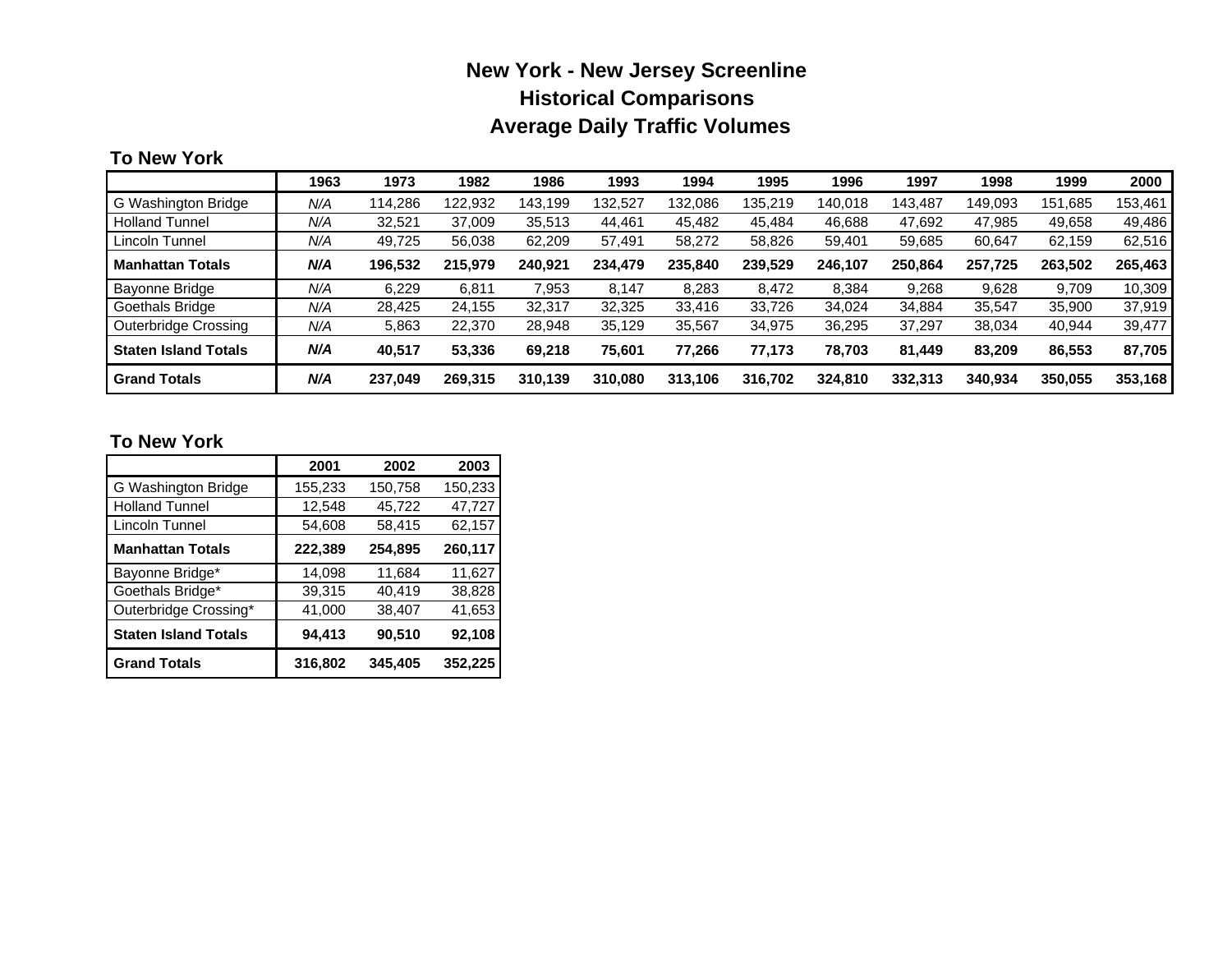# **New York - New Jersey Screenline Historical Comparisons Average Daily Traffic Volumes (continued)**

## **To New Jersey**

|                             | 1963 | 1973    | 1982    | 1986    | 1993    | 1994    | 1995    | 1996    | 1997    | 1998    | 1999    | 2000    |
|-----------------------------|------|---------|---------|---------|---------|---------|---------|---------|---------|---------|---------|---------|
| G Washington Bridge         | N/A  | 118.400 | 126.362 | 143,199 | 128.205 | 127.777 | 130,810 | 135.451 | 138.806 | 148.095 | 165.955 | 164.157 |
| <b>Holland Tunnel</b>       | N/A  | 32,210  | 36.988  | 41.787  | 48.224  | 49,155  | 50,826  | 50,110  | 53,294  | 52.887  | 53,362  | 51,651  |
| Lincoln Tunnel              | N/A  | 50,061  | 54,415  | 59,844  | 62.161  | 61.027  | 60,933  | 61,526  | 61,824  | 63,805  | 66,533  | 67,194  |
| <b>Manhattan Totals</b>     | N/A  | 200.671 | 217,765 | 244,830 | 238.590 | 237,959 | 242.569 | 247,087 | 253.924 | 264,787 | 285,850 | 283,002 |
| Bayonne Bridge*             | N/A  | 6.229   | 6.811   | 7.953   | 5.832   | 5.929   | 6.064   | 6.005   | 6.635   | 7.218   | 7.894   | 8.184   |
| Goethals Bridge*            | N/A  | 28.425  | 24.155  | 32,317  | 28.099  | 29.048  | 29,314  | 29.577  | 30.323  | 31,529  | 34,963  | 34,872  |
| Outerbridge Crossing*       | N/A  | 5,863   | 22,370  | 28,948  | 31.243  | 31,632  | 31,106  | 32,280  | 33,171  | 34,830  | 37,480  | 33,907  |
| <b>Staten Island Totals</b> | N/A  | 40.517  | 53,336  | 69.218  | 65.174  | 66,609  | 66.484  | 67,862  | 70.129  | 73,577  | 80,337  | 76,963  |
| <b>Grand Totals</b>         | N/A  | 241.188 | 271,101 | 314.048 | 303,764 | 304,568 | 309.053 | 314.949 | 324.053 | 338.364 | 366,187 | 359,965 |

#### **To New Jersey**

|                             | 2001    | 2002    | 2003    |
|-----------------------------|---------|---------|---------|
| G Washington Bridge         | 154,077 | 160,013 | 168,796 |
| <b>Holland Tunnel</b>       | 30,829  | 46,835  | 53,370  |
| Lincoln Tunnel              | 51,649  | 71,096  | 65,166  |
| <b>Manhattan Totals</b>     | 236,555 | 277,944 | 287,332 |
| Bayonne Bridge*             | 9,533   | 9,643   | 8,581   |
| Goethals Bridge*            | 38,881  | 40,965  | 36,896  |
| Outerbridge Crossing*       | 34,424  | 38,022  | 36,997  |
| <b>Staten Island Totals</b> | 82,838  | 88,630  | 82,474  |
| <b>Grand Totals</b>         | 319,393 | 366,574 | 369,806 |

\* Actual 24 hour westbound volumes from Staten Island to New Jersey not available for 1973, 1982, and 1986; estimated to be the same as eastbound volumes to Staten Island obtained from toll records.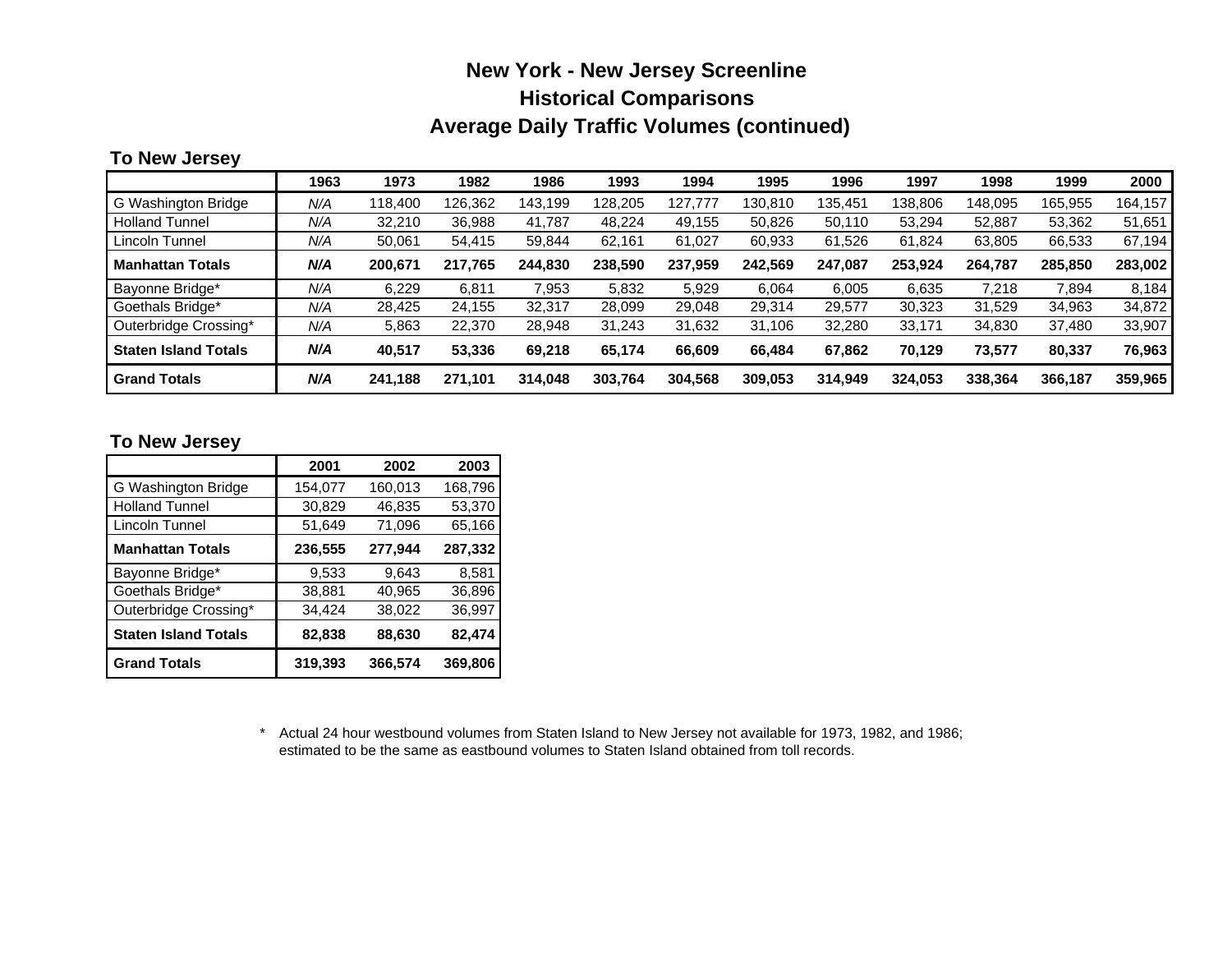# **New York - New Jersey Screenline Historical Comparisons Average Daily Traffic Volumes (continued)**

#### **Both Directions**

|                             | 1963    | 1973    | 1982    | 1986    | 1993    | 1994    | 1995    | 1996    | 1997    | 1998    | 1999    | 2000    |
|-----------------------------|---------|---------|---------|---------|---------|---------|---------|---------|---------|---------|---------|---------|
| G Washington Bridge         | 127,452 | 232.686 | 249.294 | 286,398 | 260,732 | 259,863 | 266.029 | 275.469 | 282,293 | 297.188 | 317.640 | 317,618 |
| <b>Holland Tunnel</b>       | 58,814  | 64.731  | 73.997  | 77,300  | 92,685  | 94,637  | 96,310  | 96.798  | 100,986 | 100.872 | 103,020 | 101,137 |
| Lincoln Tunnel              | 79,337  | 99,786  | 110,453 | 122,053 | 119,652 | 119,299 | 119,759 | 120,927 | 121,509 | 124,452 | 128,692 | 129,710 |
| <b>Manhattan Totals</b>     | 265.603 | 397.203 | 433.744 | 485.751 | 473.069 | 473,799 | 482.098 | 493.194 | 504.788 | 522.512 | 549,352 | 548,465 |
| Bayonne Bridge*             | 806.    | 12.458  | 13,622  | 15,906  | 13.979  | 14,212  | 14.536  | 14.389  | 15.903  | 16.846  | 17,603  | 18,493  |
| Goethals Bridge*            | 12.478  | 56,850  | 48.310  | 64,634  | 60.424  | 62,464  | 63.040  | 63.601  | 65.207  | 67,076  | 70.863  | 72,791  |
| Outerbridge Crossing*       | 114.'   | 11,726  | 44.740  | 57,896  | 66,372  | 67,199  | 66,081  | 68,575  | 70,468  | 72,864  | 78,424  | 73,384  |
| <b>Staten Island Totals</b> | 27,398  | 81.034  | 106.672 | 138.436 | 140.775 | 143.875 | 143.657 | 146.565 | 151.578 | 156.786 | 166,890 | 164,668 |
| <b>Grand Totals</b>         | 293.001 | 478.237 | 540.416 | 624.187 | 613.844 | 617.674 | 625.755 | 639.759 | 656.366 | 679.298 | 716.242 | 713,133 |

#### **Both Directions**

|                             | 2001    | 2002    | 2003    |
|-----------------------------|---------|---------|---------|
| G Washington Bridge         | 309,310 | 310,771 | 319,029 |
| <b>Holland Tunnel</b>       | 43,377  | 92,557  | 101,097 |
| Lincoln Tunnel              | 106,257 | 129,511 | 127,323 |
| <b>Manhattan Totals</b>     | 458,944 | 532,839 | 547,449 |
| Bayonne Bridge*             | 23,631  | 21,327  | 20,208  |
| Goethals Bridge*            | 78,196  | 81,384  | 75,724  |
| Outerbridge Crossing*       | 75,424  | 76,429  | 78,650  |
| <b>Staten Island Totals</b> | 177,251 | 179,140 | 174,582 |
| <b>Grand Totals</b>         | 636,195 | 711,979 | 722,031 |

\* Actual 24 hour westbound volumes from Staten Island to New Jersey not available for 1973, 1982, and 1986; estimated to be the same as eastbound volumes to Staten Island obtained from toll records.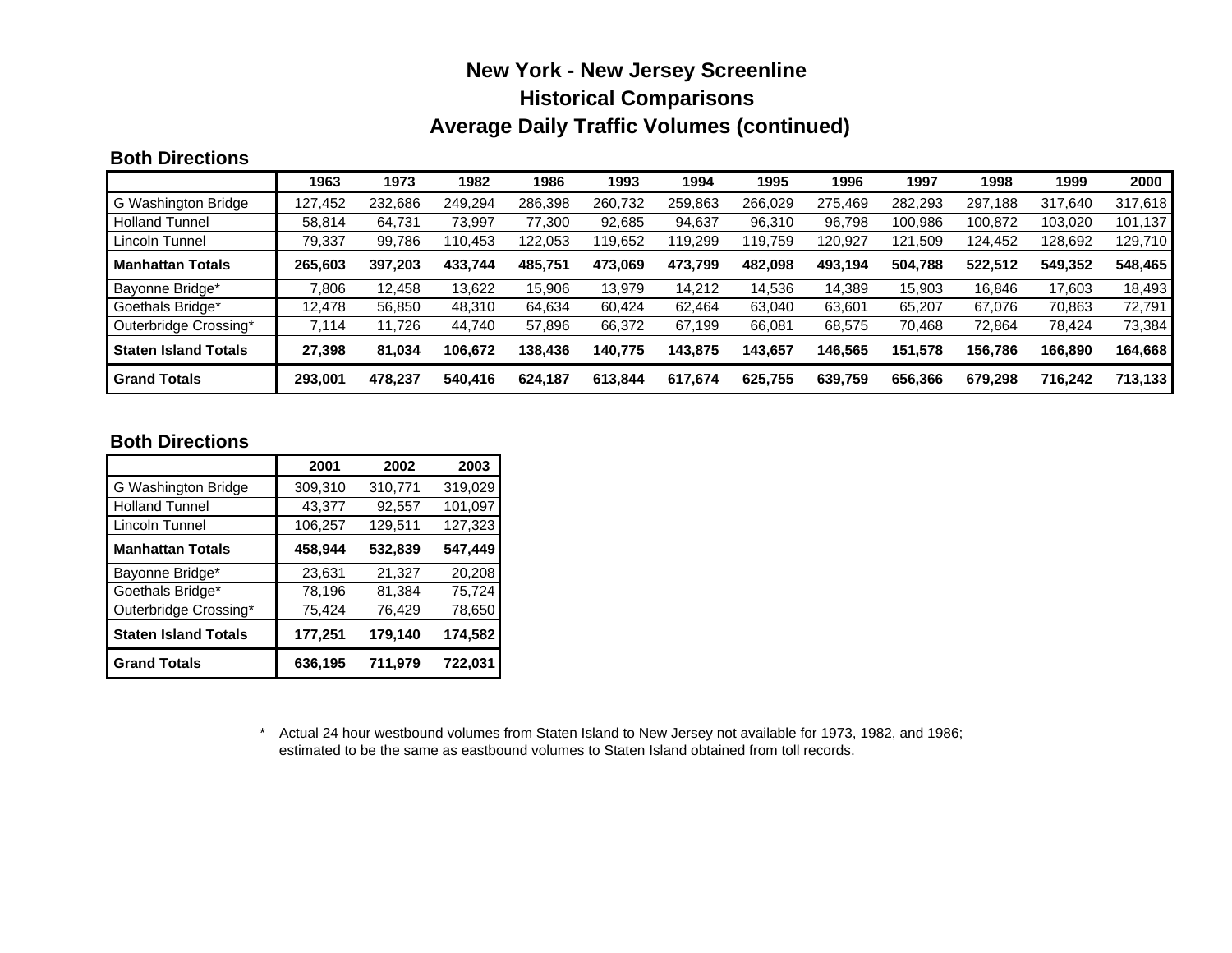# **2003 Screenline Volumes New York - New Jersey**

|             |         | <b>George Washington</b> |                       |        |                       |        |                         |         |
|-------------|---------|--------------------------|-----------------------|--------|-----------------------|--------|-------------------------|---------|
|             |         | <b>Bridge</b>            | <b>Holland Tunnel</b> |        | <b>Lincoln Tunnel</b> |        | <b>Manhattan Totals</b> |         |
|             | E/B     | W/B                      | E/B                   | W/B    | E/B                   | W/B    | <b>To Manhattan</b>     | To N.J. |
| Mid-1am     | 1,874   | 3,955                    | 760                   | 1,410  | 1,002                 | 1,713  | 3,636                   | 7,078   |
| $1-2am$     | 1,277   | 2,408                    | 513                   | 1,090  | 584                   | 978    | 2,374                   | 4,476   |
| $2-3am$     | 1,129   | 1,788                    | 383                   | 728    | 431                   | 569    | 1,943                   | 3,085   |
| $3-4am$     | 1,274   | 1,657                    | 382                   | 597    | 452                   | 483    | 2,108                   | 2,737   |
| $4-5am$     | 2,035   | 2,001                    | 616                   | 699    | 779                   | 591    | 3,430                   | 3,291   |
| $5-6am$     | 5,581   | 3,750                    | 2,324                 | 1,249  | 2,431                 | 994    | 10,336                  | 5,993   |
| 6-7am       | 10,958  | 6,981                    | 2,833                 | 2,207  | 5,227                 | 1,670  | 19,018                  | 10,858  |
| $7-8am$     | 10,703  | 9,023                    | 2,871                 | 2,931  | 4,847                 | 2,249  | 18,421                  | 14,203  |
| 8-9am       | 9,582   | 8,937                    | 2,631                 | 2,750  | 4,660                 | 2,439  | 16,873                  | 14,126  |
| 9-10am      | 9,040   | 9,420                    | 2,582                 | 2,141  | 4,680                 | 2,251  | 16,302                  | 13,812  |
| 10-11am     | 7,828   | 7,677                    | 2,728                 | 2,290  | 3,850                 | 2,181  | 14,406                  | 12,148  |
| 11-Noon     | 6,866   | 8,101                    | 2,327                 | 2,149  | 3,251                 | 2,353  | 12,444                  | 12,603  |
| Noon-1      | 6,544   | 7,300                    | 2,116                 | 2,238  | 2,827                 | 2,790  | 11,487                  | 12,328  |
| $1-2pm$     | 6,540   | 7,316                    | 2,103                 | 2,545  | 2,726                 | 3,344  | 11,369                  | 13,205  |
| $2-3pm$     | 7,055   | 8,373                    | 2,279                 | 2,972  | 2,843                 | 4,307  | 12,177                  | 15,652  |
| $3-4pm$     | 8,041   | 9,979                    | 2,530                 | 3,029  | 3,048                 | 4,458  | 13,619                  | 17,466  |
| $4-5$ pm    | 8,963   | 11,046                   | 2,769                 | 3,188  | 2,683                 | 5,095  | 14,415                  | 19,329  |
| 5-6pm       | 9,527   | 10,633                   | 2,747                 | 3,185  | 2,062                 | 4,052  | 14,336                  | 17,870  |
| 6-7pm       | 9,404   | 10,681                   | 2,781                 | 3,093  | 2,399                 | 4,345  | 14,584                  | 18,119  |
| $7-8pm$     | 7,711   | 9,721                    | 2,639                 | 3,164  | 2,780                 | 4,843  | 13,130                  | 17,728  |
| 8-9pm       | 5,782   | 9,162                    | 2,153                 | 2,761  | 2,359                 | 3,751  | 10,294                  | 15,674  |
| 9-10pm      | 5,055   | 7,080                    | 1,922                 | 2,579  | 2,169                 | 3,295  | 9,146                   | 12,954  |
| 10-11pm     | 4,319   | 6,406                    | 1,524                 | 2,380  | 2,190                 | 3,234  | 8,033                   | 12,020  |
| 11-Mid      | 3,145   | 5,401                    | 1,214                 | 1,995  | 1,877                 | 3,181  | 6,236                   | 10,577  |
| 24 hr Total | 150,233 | 168,796                  | 47,727                | 53,370 | 62,157                | 65,166 | 260,117                 | 287,332 |
|             |         |                          |                       |        |                       |        |                         |         |
| 6-10am      | 40,283  | 34,361                   | 10,917                | 10,029 | 19,414                | 8,609  | 70,614                  | 52,999  |
| 10am-1pm    | 21,238  | 23,078                   | 7,171                 | 6,677  | 9,928                 | 7,324  | 38,337                  | 37,079  |
| $1-3pm$     | 13,595  | 15,689                   | 4,382                 | 5,517  | 5,569                 | 7,651  | 23,546                  | 28,857  |
| 3-7pm       | 35,935  | 42,339                   | 10,827                | 12,495 | 10,192                | 17,950 | 56,954                  | 72,784  |
| 6am-7pm     | 111,051 | 115,467                  | 33,297                | 34,718 | 45,103                | 41,534 | 189,451                 | 191,719 |

\* To Manhattan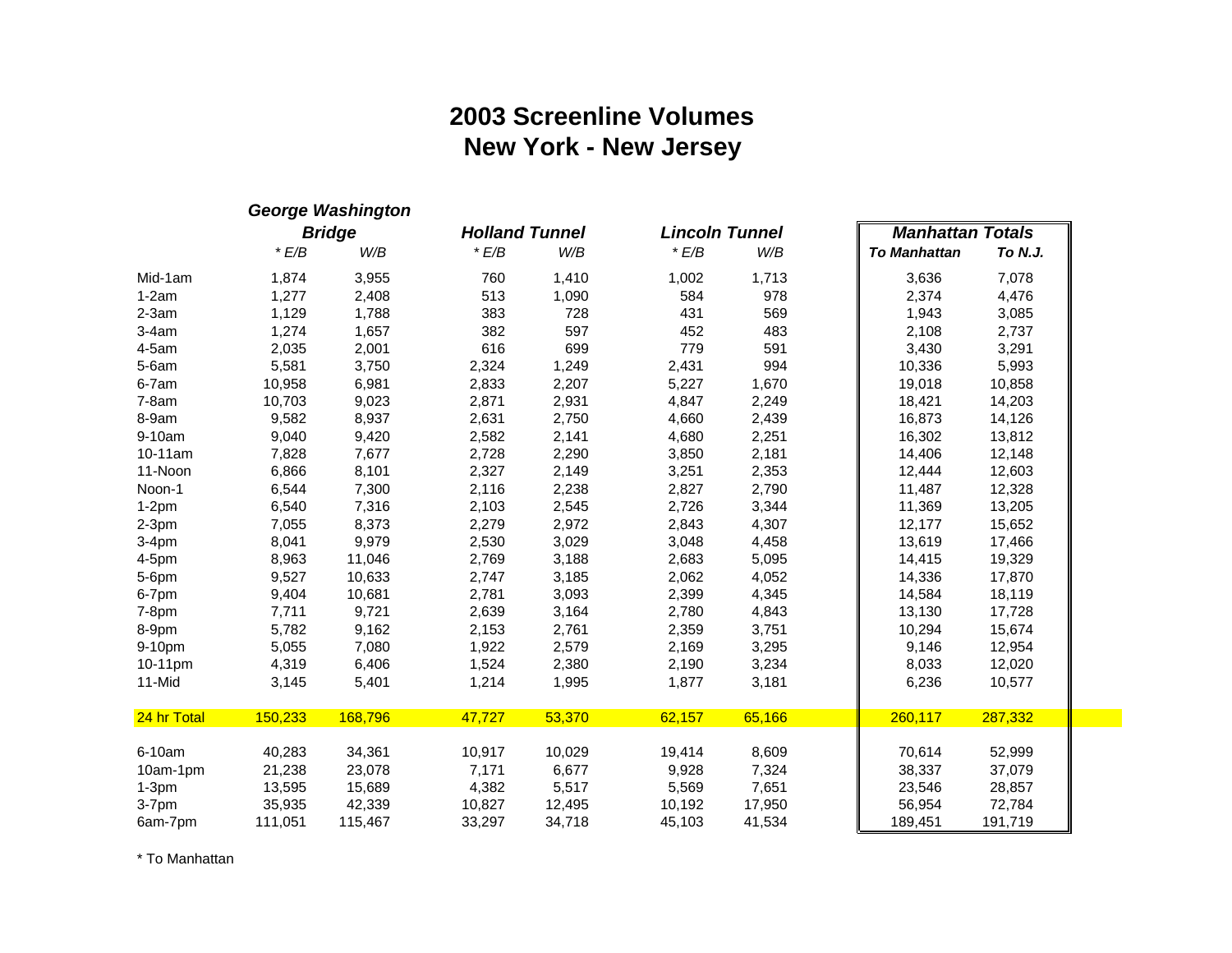# **2003 Screenline Volumes New York - New Jersey (cont'd)**

| <b>Outerbridge</b> |         |                       |        |                        |        |                 |                             |         |  |                |                     |  |
|--------------------|---------|-----------------------|--------|------------------------|--------|-----------------|-----------------------------|---------|--|----------------|---------------------|--|
|                    |         | <b>Bayonne Bridge</b> |        | <b>Goethals Bridge</b> |        | <b>Crossing</b> | <b>Staten Island Totals</b> |         |  |                | <b>Grand Totals</b> |  |
|                    | $*$ S/B | N/B                   | E/B    | W/B                    | E/B    | W/B             | To Staten Is.               | To N.J. |  | <b>To N.Y.</b> | To N.J.             |  |
| Mid-1am            | 190     | 76                    | 627    | 377                    | 490    | 486             | 1,307                       | 939     |  | 4,943          | 8,017               |  |
| $1-2am$            | 111     | 46                    | 430    | 247                    | 341    | 281             | 882                         | 574     |  | 3,256          | 5,050               |  |
| $2-3am$            | 85      | 46                    | 350    | 202                    | 301    | 227             | 736                         | 475     |  | 2,679          | 3,560               |  |
| $3-4am$            | 75      | 47                    | 336    | 255                    | 352    | 218             | 763                         | 520     |  | 2,871          | 3,257               |  |
| $4-5am$            | 104     | 65                    | 488    | 410                    | 681    | 272             | 1,273                       | 747     |  | 4,703          | 4,038               |  |
| $5-6am$            | 247     | 266                   | 1,156  | 1,026                  | 2,033  | 494             | 3,436                       | 1,786   |  | 13,772         | 7,779               |  |
| 6-7am              | 435     | 691                   | 1,853  | 1,838                  | 2,798  | 1,356           | 5,086                       | 3,885   |  | 24,104         | 14,743              |  |
| $7-8am$            | 487     | 1,165                 | 1,578  | 2,761                  | 2,548  | 2,300           | 4,613                       | 6,226   |  | 23,034         | 20,429              |  |
| 8-9am              | 507     | 1,035                 | 1,669  | 2,928                  | 2,275  | 2,546           | 4,451                       | 6,509   |  | 21,324         | 20,635              |  |
| 9-10am             | 485     | 573                   | 1,748  | 2,411                  | 2,201  | 2,074           | 4,434                       | 5,058   |  | 20,736         | 18,870              |  |
| 10-11am            | 400     | 411                   | 1,726  | 2,303                  | 1,898  | 1,936           | 4,024                       | 4,650   |  | 18,430         | 16,798              |  |
| 11-Noon            | 424     | 387                   | 1,696  | 2,227                  | 1,781  | 1,932           | 3,901                       | 4,546   |  | 16,345         | 17,149              |  |
| Noon-1             | 444     | 353                   | 1,764  | 2,067                  | 1,827  | 1,857           | 4,035                       | 4,277   |  | 15,522         | 16,605              |  |
| $1-2pm$            | 506     | 378                   | 1,947  | 2,160                  | 1,989  | 1,796           | 4,442                       | 4,334   |  | 15,811         | 17,539              |  |
| $2-3$ pm           | 636     | 365                   | 2,244  | 1,908                  | 2,172  | 2,209           | 5,052                       | 4,482   |  | 17,229         | 20,134              |  |
| $3-4pm$            | 859     | 431                   | 2,456  | 2,305                  | 2,339  | 2,569           | 5,654                       | 5,305   |  | 19,273         | 22,771              |  |
| $4-5$ pm           | 1,092   | 511                   | 2,751  | 2,161                  | 2,694  | 2,867           | 6,537                       | 5,539   |  | 20,952         | 24,868              |  |
| 5-6pm              | 1,395   | 437                   | 3,171  | 2,434                  | 3,074  | 2,604           | 7,640                       | 5,475   |  | 21,976         | 23,345              |  |
| 6-7pm              | 1,140   | 343                   | 2,906  | 1,936                  | 2,603  | 2,465           | 6,649                       | 4,744   |  | 21,233         | 22,863              |  |
| $7-8pm$            | 667     | 261                   | 2,329  | 1,499                  | 2,040  | 1,915           | 5,036                       | 3,675   |  | 18,166         | 21,403              |  |
| 8-9pm              | 431     | 194                   | 1,828  | 1,157                  | 1,696  | 1,446           | 3,955                       | 2,797   |  | 14,249         | 18,471              |  |
| 9-10pm             | 340     | 213                   | 1,561  | 967                    | 1,491  | 1,454           | 3,392                       | 2,634   |  | 12,538         | 15,588              |  |
| 10-11pm            | 299     | 162                   | 1,251  | 788                    | 1,184  | 975             | 2,734                       | 1,925   |  | 10,767         | 13,945              |  |
| 11-Mid             | 268     | 125                   | 963    | 529                    | 845    | 718             | 2,076                       | 1,372   |  | 8,312          | 11,949              |  |
|                    |         |                       |        |                        |        |                 |                             |         |  |                |                     |  |
| 24 hr Total        | 11,627  | 8,581                 | 38,828 | 36,896                 | 41,653 | 36,997          | 92,108                      | 82,474  |  | 352,225        | 369,806             |  |
| 6-10am             | 1,914   | 3,464                 | 6,848  | 9,938                  | 9,822  | 8,276           | 18,584                      | 21,678  |  | 89,198         | 74,677              |  |
| 10am-1pm           | 1,268   | 1,151                 | 5,186  | 6,597                  | 5,506  | 5,725           | 11,960                      | 13,473  |  | 50,297         | 50,552              |  |
| $1-3pm$            | 1,142   | 743                   | 4,191  | 4,068                  | 4,161  | 4,005           | 9,494                       | 8,816   |  | 33,040         | 37,673              |  |
| 3-7pm              | 4,486   | 1,722                 | 11,284 | 8,836                  | 10,710 | 10,505          | 26,480                      | 21,063  |  | 83,434         | 93,847              |  |
| 6am-7pm            | 8,810   | 7,080                 | 27,509 | 29,439                 | 30,199 | 28,511          | 66,518                      | 65,030  |  | 255,969        | 256,749             |  |

\* To Staten Island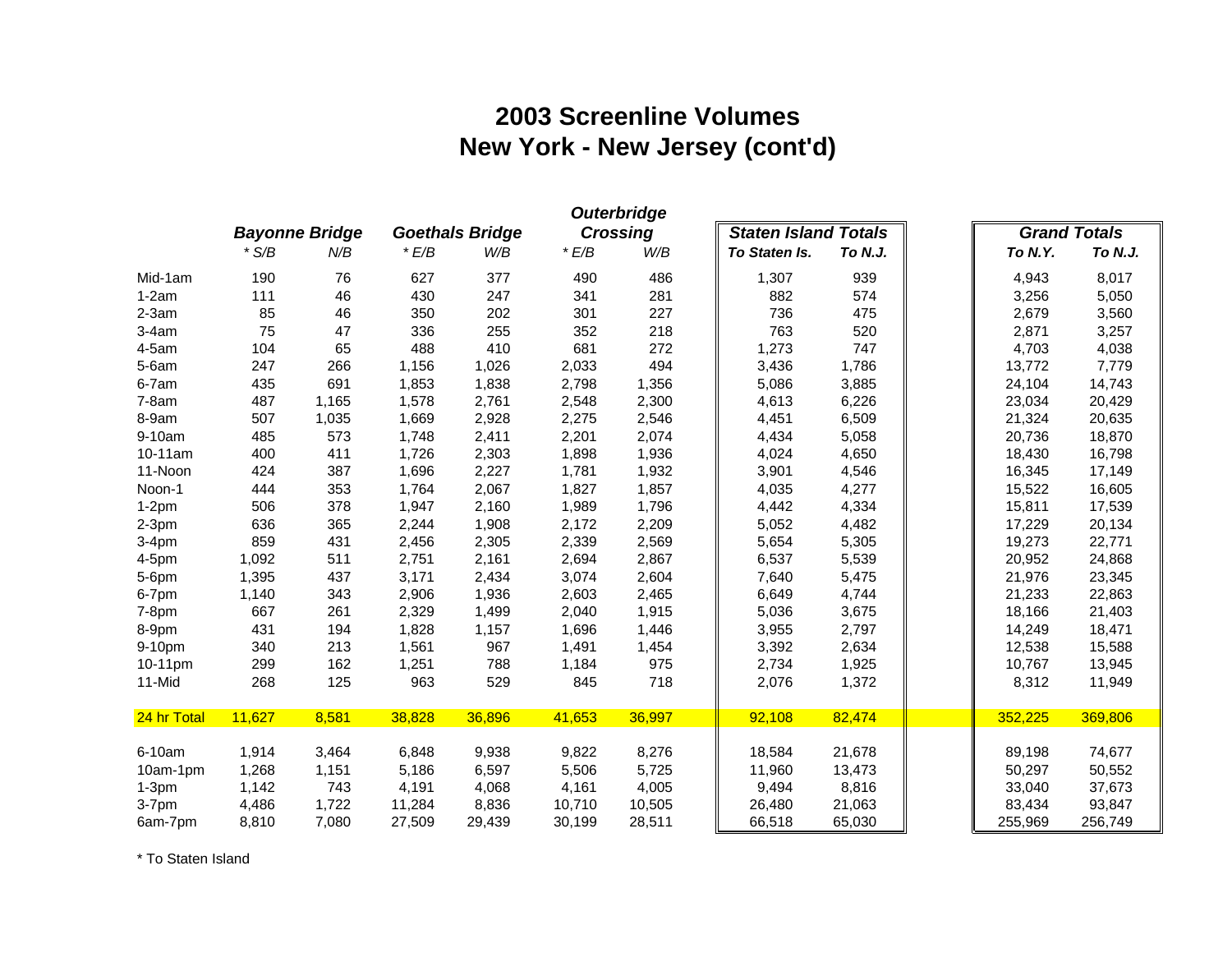# **BROOKLYN - QUEENS SCREENLINE**

# **SUMMARY**

# **2003 Daily Traffic**

- On a typical 2003 weekday, 612,000 vehicles crossed the fifteen monitored Brooklyn-Queens screenline locations, 3.5% more than the 2002 count of 591,500. Except for the four bridges over Newtown Creek (monitored annually in the *New York City Bridge Traffic Volumes* report), traffic volumes at this screenline were analyzed for the first time in 1993.
- Over two-thirds (68.3%) of the vehicles (418,200 per day) crossing the Brooklyn-Queens screenline used the three limited access (interstate and principal arterial) facilities that cross the screenline: Jackie Robinson Parkway (formerly Interborough Parkway), Kosciuszko Bridge (Brooklyn-Queens Expressway), and Shore Parkway. Some 45.1% (275,700 per day) were crossing Newtown Creek via the Grand Street, Greenpoint Avenue, Kosciuszko, and Pulaski Bridges.
- The highest volume Brooklyn-Queens highway was the Kosciuszko Bridge on the Brooklyn-Queens Expressway, with two-way daily volume of 194,500 vehicles, 31.8% of all traffic on the monitored thoroughfares and 70.5% of Newtown Creek crossings. Shore Parkway was second with 150,000 vehicles per day, 24.5% of the total recorded screenline traffic.
- Shore Parkway, Jackie Robinson Parkway, Linden Boulevard, Pulaski Bridge, Greenpoint Avenue Bridge, and Atlantic Avenue were the busiest of the principal arterials surveyed, with average daily volumes of 150,000, 73,700, 51,100, 38,300, 28,800, and 28,500 vehicles, respectively.
- A total of 20,600 vehicles were recorded entering Brooklyn from Queens during the 7-8 am morning peak hour. The Kosciuszko Bridge and Shore Parkway accommodated 5,900 and 4,900 of those vehicles, respectively.
- Morning traffic to Queens also peaked between 7-8 am, at 17,700 vehicles, including 5,200 on the Kosciuszko Bridge and 4,400 on Shore Parkway.
- During the 6-10 am rush period, 75,700 vehicles were recorded entering Brooklyn, with the Kosciuszko Bridge and Shore Parkway carrying 22,400 and 18,300, respectively. Simultaneously, 65,900 vehicles entered Queens, including 19,700 on the Kosciuszko Bridge and 16,400 on Shore Parkway.
- Evening traffic entering Queens from Brooklyn peaked between 4-5 pm, when 20,000 vehicles were recorded. The Kosciuszko Bridge was the route of 5,400 of those vehicles, while another 5,100 used Shore Parkway.
- Evening traffic entering Brooklyn from Queens also peaked between 4-5 pm, at 18,900 vehicles. The Kosciuszko Bridge was used by 5,100 of those vehicles, while another 4,600 were on Shore Parkway.
- During the 3-7 pm evening rush period, 77,000 vehicles were recorded entering Queens, while 72,200 were counted in the opposite direction. The Kosciuszko Bridge carried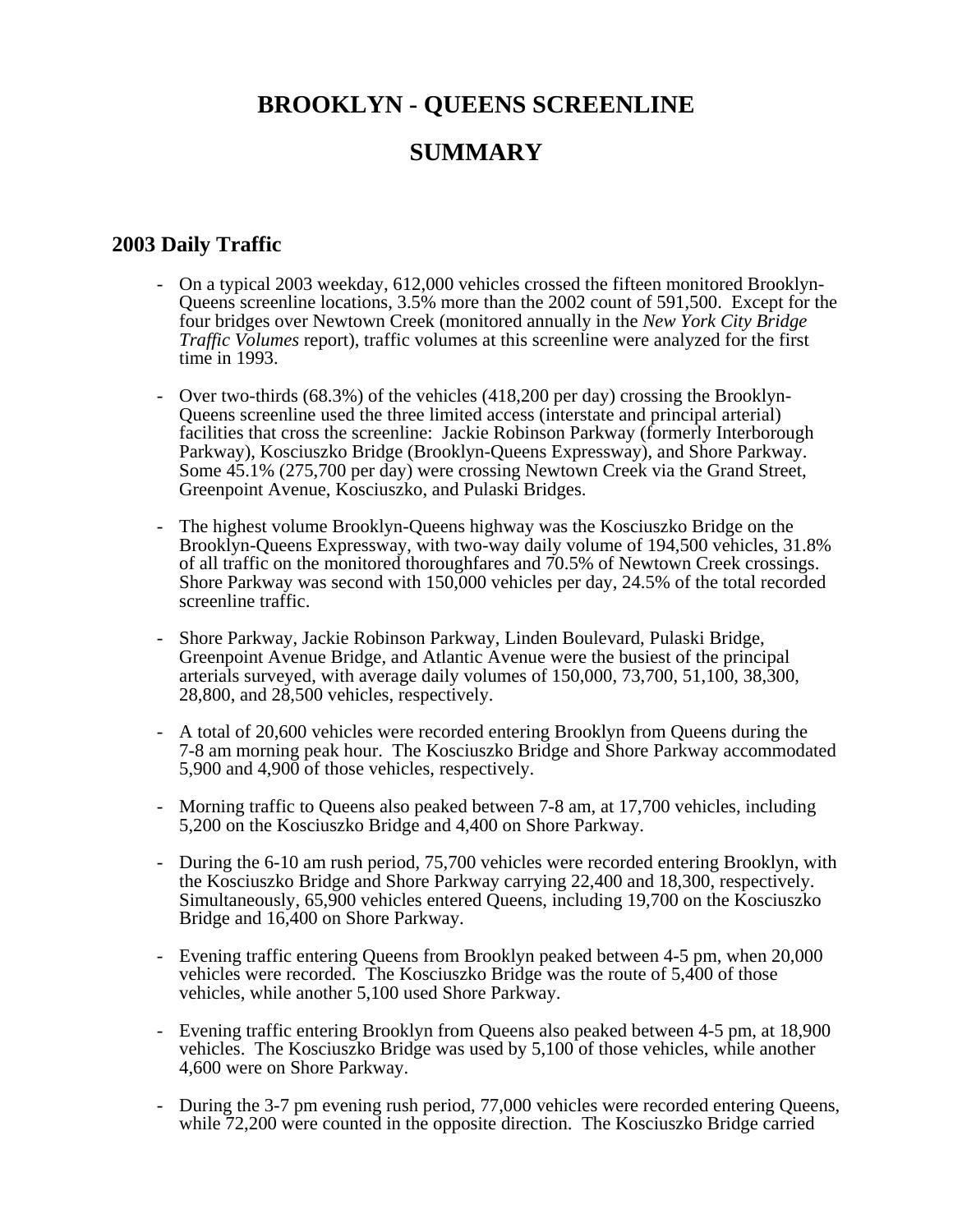21,300 to Queens and 20,000 to Brooklyn, while Shore Parkway carried 19,700 to Queens and 18,300 to Brooklyn.

## **10 Year Trends (1993-2003)**

- Traffic between Brooklyn and Queens grew 18.0% during this ten-year period, to 612,000 daily vehicles in 2003 from 518,800 in 1993. This represents an average annual growth rate of 1.7%.
- The largest volume increase since 1993 occurred on the Kosciuszko Bridge over Newtown Creek (growth of 27,900 daily vehicles, or 1.6% annually, to 194,500 from 166,600). This was followed by the Jackie Robinson Parkway (growth of 21,400 daily vehicles, or 3.5% annually, to 73,700 from 52,300), Shore Parkway (growth of 14,300 daily vehicles, or 1.0% annually, to 150,000 from 135,700), and the Pulaski Bridge over Newtown Creek (growth of 13,000 daily vehicles, or 4.3% annually, to 38,300 from 25,300).
- The largest percentage increases occurred on Linden Street (up 113.5%, or 7.9%) annually, to 2,270 daily vehicles from 1,063), the Pulaski Bridge over Newtown Creek (up 51.7%, or 4.3% annually, to 38,300 from 25,300), the Jackie Robinson Parkway (up 40.8%, or 3.5% annually, to 73,700 from 52,300), and Greene Avenue (up 34.1%, or 3.0% annually, to 2,400 from 1,800).
- The only decrease occurred on Cooper Street, where daily traffic decreased 6.3%, or 0.7% annually, to 9,100 in 2003 from 9,800 in 1993.

## **Historical Comparisons**

- In 1963, average daily two-way total daily volume on the four Newtown Creek bridges was 160,400. The Kosciuszko Bridge carried the bulk of that traffic, 102,200 daily vehicles (63.7% of the total). The Grand Street Bridge served 12,000 daily vehicles (7.5%), the Greenpoint Avenue Bridge 17,600 (11.0%), and the Pulaski Bridge 28,600  $(17.8\%)$ .
- By 1973, Newtown Creek crossings had increased 4.8% to 168,000 vehicles per day, just 7,600 more than ten years earlier. The Kosciuszko Bridge remained the mosttraveled facility, although its volume slipped to 99,000 daily vehicles, 3.1% fewer than in 1963. The Grand Street Bridge was accommodating 11,700 daily vehicles (down 2.5%), the Greenpoint Avenue Bridge 26,800 (up 52.0%), and the Pulaski Bridge 30,500 (up 6.7%).
- Between 1973 and 1982, daily volume crossing Newtown Creek rose 7.0%, to 179,800 vehicles. Growth was concentrated solely on the Kosciuszko Bridge, where daily volume rose 30.8% to 129,600. Daily volumes fell on the other three bridges: Grand Street Bridge down 21.5% to 9,200, Greenpoint Avenue Bridge down 33.2% to 17,900, and Pulaski Bridge down 24.1% to 23,100.
- From 1982 to 1986, traffic over Newtown Creek increased rapidly, by 25.0% to 224,800 daily vehicles, with increases occurring on three of the four bridges. By 1986, the Kosciuszko Bridge was carrying 168,300 daily vehicles (up 29.9% from 1982), the Grand Street Bridge 11,400 (up 24.0%), the Pulaski Bridge 30,800 (up 32.9%). The only decline was on the Greenpoint Avenue Bridge, where daily traffic was 19.9% less in 1986 than in 1982 (14,300 vs. 17,900).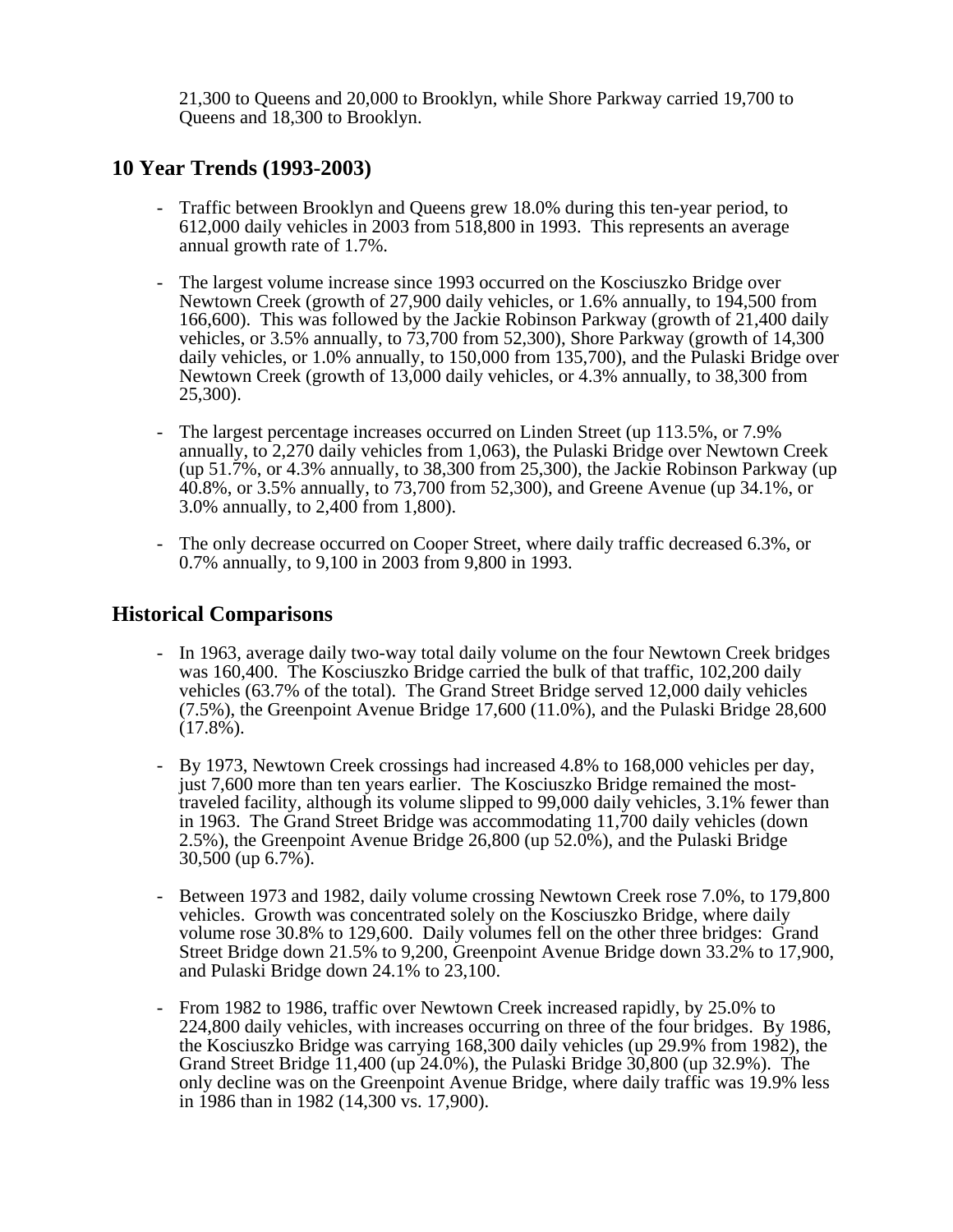- Between 1986 and 1993, daily volume crossing Newtown Creek increased just 2.3% during the seven-year period, to 230,000 in 1993 from 224,800 in 1986. The growth was concentrated at the Greenpoint Avenue Bridge, where daily volume increased 79.3%, to 25,700 in 1993 from 14,300 in 1986. Daily traffic on the Kosciuszko Bridge decreased by 1,700 vehicles, to 166,600 in 1993 from 168,300 in 1986, a decrease of 1.0%. Volume on the Pulaski Bridge decreased 17.8%, to 25,300 daily vehicles in 1993 from 30,800 in 1986.
- During the 40 years from 1963 to 2003, daily traffic crossing Newtown Creek increased 71.9%, to 275,700 from 160,400. Volumes increased on all four facilities: Kosciuszko Bridge up 90.3% to 194,500 from 102,200; Grand Street Bridge up 17.6% to 14,100 from 12,000; Greenpoint Avenue Bridge up 63.1% to 28,800 from 17,600; Pulaski Bridge up 34.3% to 38,300 from 28,600.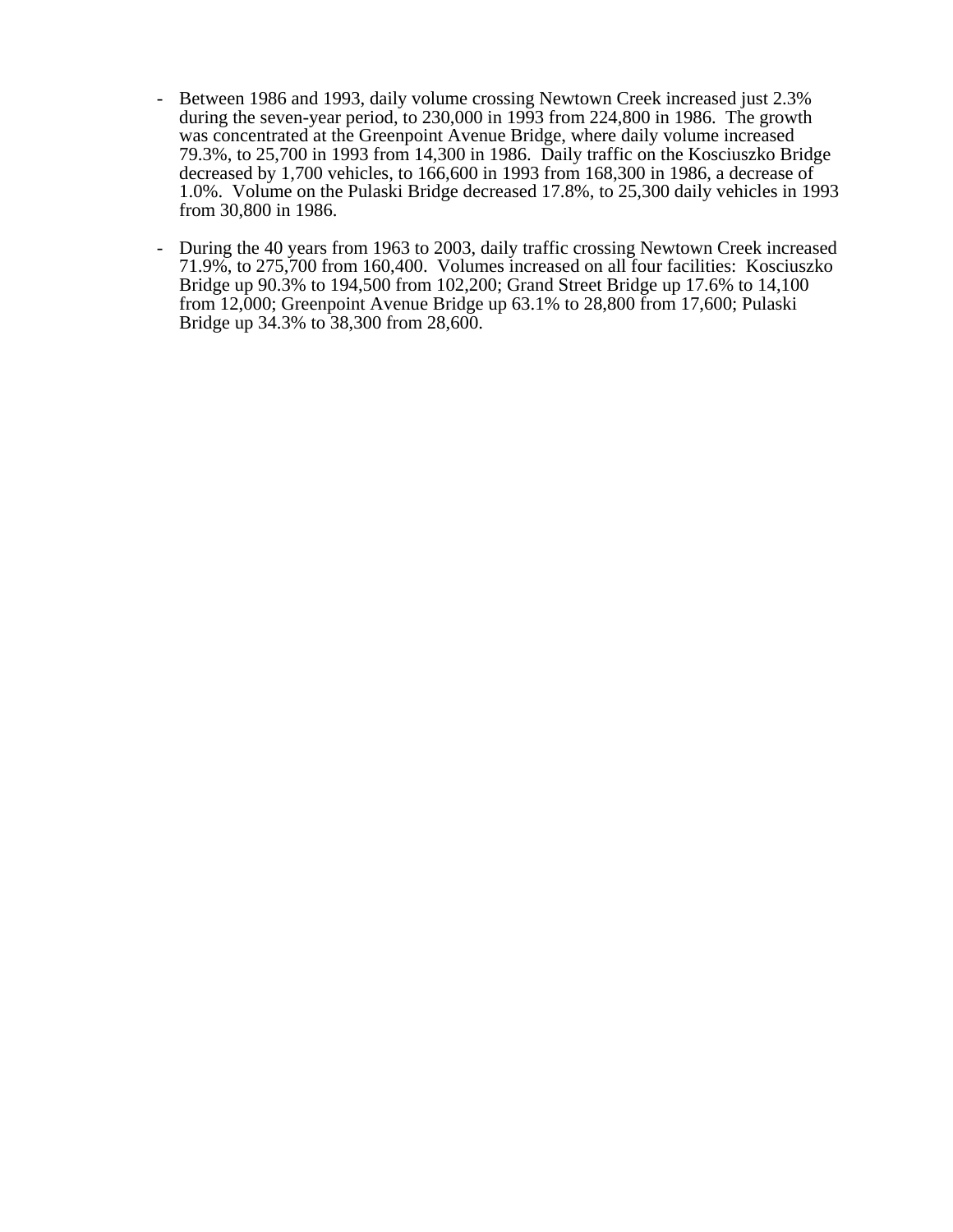# **2003 Screenline Daily Volumes Brooklyn-Queens**

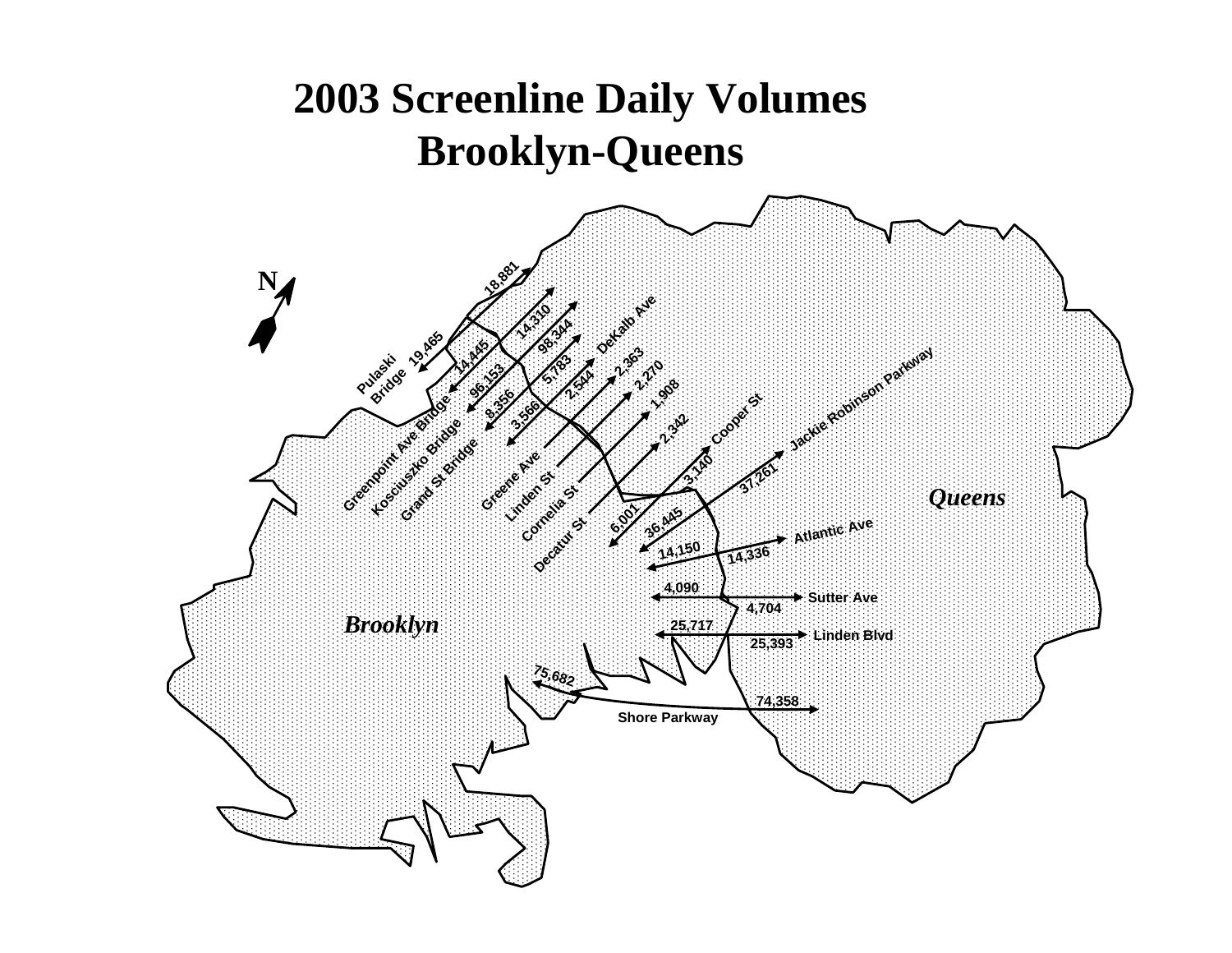#### **Brooklyn-Queens Screenline Historical Comparisons Average Daily Traffic Volumes**

## **To Brooklyn**

|                              | 1963 | 1973   | 1982   | 1986    | 1993              | 1994    | 1995                     | 1996    | 1997    | 1998    | 1999    | 2000    |
|------------------------------|------|--------|--------|---------|-------------------|---------|--------------------------|---------|---------|---------|---------|---------|
| <b>Grand Street Bridge</b>   | N/A  | N/A    | 5,216  | 6,414   | 7,018             | 7,212   | 7,600                    | 6,916   | 7,078   | 7,831   | 7,862   | 7,747   |
| <b>Greenpoint Ave Bridge</b> | N/A  | 11,336 | 8,048  | 7,276   | 13,304            | 13,526  | 13,737                   | 13,368  | 12,660  | 12,863  | 12,351  | 12,741  |
| Kosciuszko Bridge            | N/A  | 43,118 | 63,426 | 81,363  | 78,371            | 81,000  | 81,356                   | 79,729  | 89,222  | 92,765  | 97,690  | 101,852 |
| Pulaski Bridge               | N/A  | 13,617 | 9,906  | 15,447  | 13,003            | 13,182  | 14,436                   | 14,926  | 15,737  | 16,076  | 15,724  | 17,993  |
| <b>Newtown Creek Totals</b>  | N/A  | N/A    | 86,596 | 110,500 | 111,696           | 114,920 | 117,129                  | 114,939 | 124,697 | 129,535 | 133,627 | 140,333 |
| <b>Atlantic Ave</b>          | N/A  | N/A    | N/A    | N/A     | 13,940            | 13,394  | 14,016                   | 12,767  | 13,951  | 14,231  | 15,071  | 14,850  |
| Cooper St                    | N/A  | N/A    | N/A    | N/A     | 4,558             | 5,010   | 4,929                    | 4,841   | 5,220   | 5,460   | 5,611   | 5,942   |
| Cornelia St                  | N/A  | N/A    | N/A    | N/A     | One-Way to Queens |         |                          |         |         |         |         |         |
| Decatur St                   | N/A  | N/A    | N/A    | N/A     |                   |         | <b>One-Way to Queens</b> |         |         |         |         |         |
| DeKalb Ave                   | N/A  | N/A    | N/A    | N/A     | 3,163             | 3,010   | 3,166                    | 2,879   | 3,234   | 2,283   | 2,515   | 2,746   |
| Greene Ave                   | N/A  | N/A    | N/A    | N/A     |                   |         | <b>One-Way to Queens</b> |         |         |         |         |         |
| Jackie Robinson Pky          | N/A  | N/A    | N/A    | N/A     | 24,460            | 27,163  | 27,323                   | 29,318  | 30,169  | 31,808  | 33,198  | 34,441  |
| Linden Blvd                  | N/A  | N/A    | N/A    | N/A     | 22,724            | 23,305  | 23,248                   | 24,324  | 26,472  | 24,758  | 27,165  | 26,299  |
| Linden St                    | N/A  | N/A    | N/A    | N/A     |                   |         | <b>One-Way to Queens</b> |         |         |         |         |         |
| Shore Pky                    | N/A  | N/A    | N/A    | N/A     | 65,341            | 71,124  | 71,538                   | 72,633  | 73,618  | 74,085  | 73,484  | 76,366  |
| <b>Sutter Ave</b>            | N/A  | N/A    | N/A    | N/A     | 3,178             | 3,130   | 3,158                    | 3,010   | 3,695   | 3,638   | 3,670   | 3,776   |
| <b>Other Totals</b>          | N/A  | N/A    | N/A    | N/A     | 137,364           | 146,136 | 147,378                  | 149,772 | 156,359 | 156,263 | 160,714 | 164,420 |
| <b>Grand Totals</b>          | N/A  | N/A    | N/A    | N/A     | 249,060           | 261,056 | 264,507                  | 264,711 | 281,056 | 285,798 | 294,341 | 304,753 |

## **To Brooklyn**

|                              | 2001                     | 2002              | 2003    |  |  |  |  |
|------------------------------|--------------------------|-------------------|---------|--|--|--|--|
| <b>Grand Street Bridge</b>   | 7,729                    | 7,447             | 8,356   |  |  |  |  |
| <b>Greenpoint Ave Bridge</b> | 12,993                   | 12,375            | 14,445  |  |  |  |  |
| Kosciuszko Bridge            | 97,242                   | 90,607            | 96,153  |  |  |  |  |
| Pulaski Bridge               | 19,292                   | 18,667            | 19,465  |  |  |  |  |
| <b>Newtown Creek Totals</b>  | 137,256                  | 129,096           | 138,419 |  |  |  |  |
| <b>Atlantic Ave</b>          | 14,182                   | 14,687            | 14,150  |  |  |  |  |
| Cooper St                    | 5,756                    | 5,741             | 6,001   |  |  |  |  |
| Cornelia St                  | One-Way to Queens        |                   |         |  |  |  |  |
| Decatur St                   |                          | One-Way to Queens |         |  |  |  |  |
| DeKalb Ave                   | 2,563                    | 3.428             | 3,566   |  |  |  |  |
| Greene Ave                   | <b>One-Way to Queens</b> |                   |         |  |  |  |  |
| Jackie Robinson Pky          | 35,760                   | 37,175            | 36,445  |  |  |  |  |
| Linden Blvd                  | 27,130                   | 27,698            | 25,717  |  |  |  |  |
| Linden St                    |                          | One-Way to Queens |         |  |  |  |  |
| Shore Pky                    | 75,478                   | 69,587            | 75,682  |  |  |  |  |
| <b>Sutter Ave</b>            | 3,821                    | 3.851             | 4,090   |  |  |  |  |
| <b>Other Totals</b>          | 164,690                  | 162,167           | 165,651 |  |  |  |  |
| <b>Grand Totals</b>          | 301,946                  | 291,263           | 304,070 |  |  |  |  |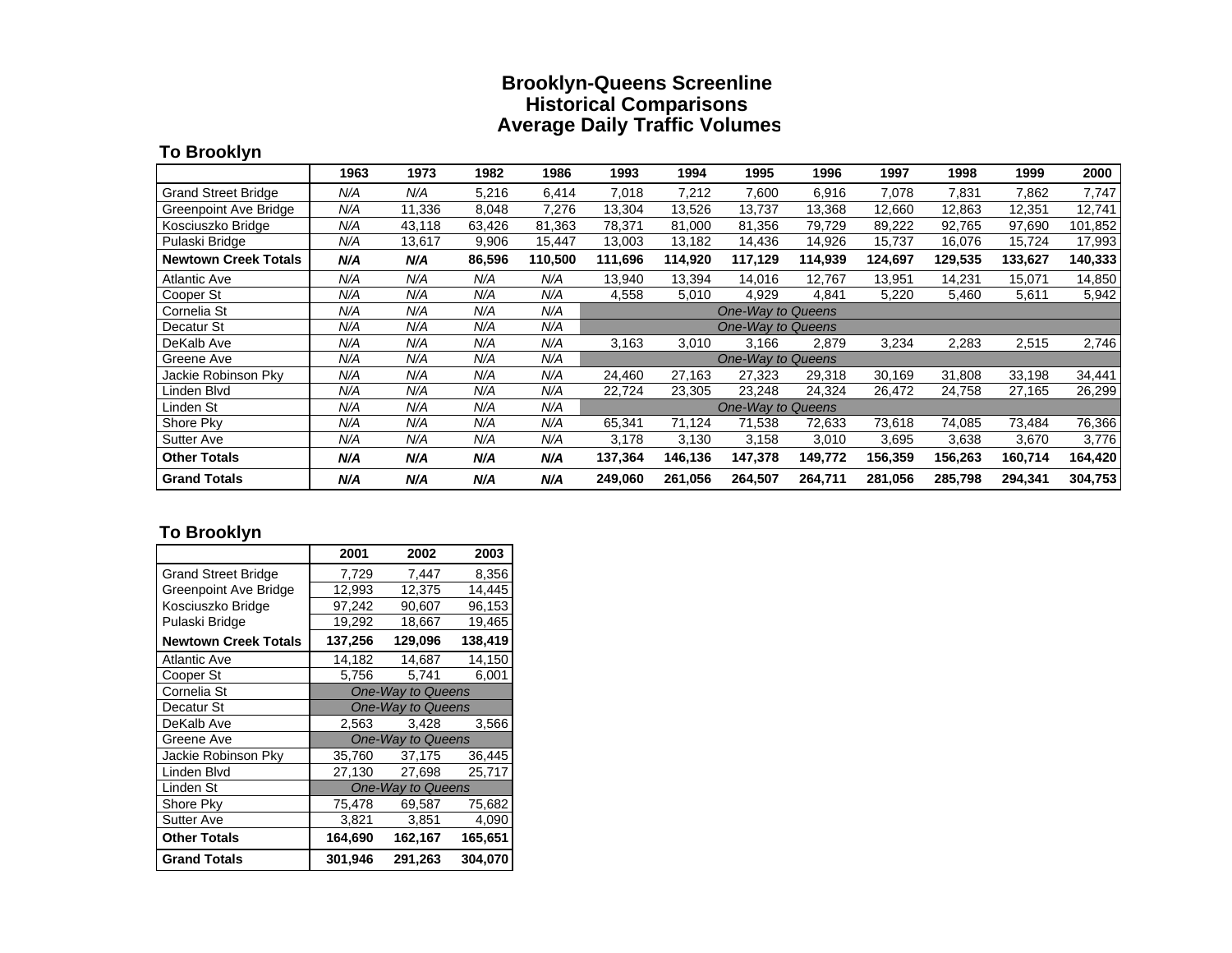#### **Brooklyn-Queens Screenline Historical Comparisons Average Daily Traffic Volumes (continued)**

#### **To Queens**

|                              | 1963 | 1973   | 1982   | 1986    | 1993    | 1994    | 1995    | 1996    | 1997    | 1998    | 1999    | 2000    |
|------------------------------|------|--------|--------|---------|---------|---------|---------|---------|---------|---------|---------|---------|
| <b>Grand Street Bridge</b>   | N/A  | N/A    | 3,987  | 4,999   | 5,430   | 5,963   | 5,650   | 5,466   | 5,797   | 7,497   | 6,528   | 7,761   |
| <b>Greenpoint Ave Bridge</b> | N/A  | 15,462 | 9,850  | 7.062   | 12,397  | 12,803  | 13,199  | 13,160  | 12,277  | 12,741  | 14,262  | 13,402  |
| Kosciuszko Bridge            | N/A  | 55,926 | 66,127 | 86,951  | 88,221  | 85,354  | 87,283  | 90.775  | 99,988  | 102,427 | 97,094  | 99,020  |
| Pulaski Bridge               | N/A  | 16,855 | 13,228 | 15,304  | 12,276  | 12,617  | 14,044  | 15,412  | 15,826  | 16,124  | 15,251  | 19,428  |
| <b>Newtown Creek Totals</b>  | N/A  | N/A    | 93,192 | 114,316 | 118,324 | 116,737 | 120,176 | 124,813 | 133,888 | 138,789 | 133,135 | 139,611 |
| <b>Atlantic Ave</b>          | N/A  | N/A    | N/A    | N/A     | 13,545  | 15,026  | 15,005  | 14,166  | 14,425  | 14,315  | 14,728  | 14,264  |
| Cooper St                    | N/A  | N/A    | N/A    | N/A     | 5.199   | 5,431   | 5,649   | 6,132   | 3,886   | 3,598   | 3,702   | 3,663   |
| Cornelia St                  | N/A  | N/A    | N/A    | N/A     | .552    | 1,425   | 1,529   | 1,443   | .522    | 1,454   | 1,787   | 1,905   |
| Decatur St                   | N/A  | N/A    | N/A    | N/A     | .921    | 2,163   | 2,112   | 2,306   | 2,220   | 2,242   | 2,099   | 2,113   |
| DeKalb Ave                   | N/A  | N/A    | N/A    | N/A     | 2,117   | 2,381   | 2,297   | 2,311   | 2,481   | 2,316   | 2,588   | 2,372   |
| Greene Ave                   | N/A  | N/A    | N/A    | N/A     | .762    | 1,711   | 1,810   | 1,787   | .872    | 2,223   | 1,922   | 1,947   |
| Jackie Robinson Pky          | N/A  | N/A    | N/A    | N/A     | 27,872  | 31,458  | 33,751  | 31,483  | 31,615  | 32,020  | 33,420  | 36,932  |
| Linden Blvd                  | N/A  | N/A    | N/A    | N/A     | 21,717  | 23,408  | 25,704  | 26,562  | 27,160  | 23,924  | 26,630  | 25,901  |
| Linden St                    | N/A  | N/A    | N/A    | N/A     | 1,063   | 2,315   | 2,360   | 2,552   | 2,400   | 2,420   | 2,439   | 2,477   |
| Shore Pky                    | N/A  | N/A    | N/A    | N/A     | 70,365  | 69,679  | 68,627  | 72,369  | 73,776  | 73,754  | 73,969  | 73,588  |
| <b>Sutter Ave</b>            | N/A  | N/A    | N/A    | N/A     | 4,297   | 3,846   | 3,827   | 3,729   | 3,750   | 3,871   | 4,022   | 4,096   |
| <b>Other Totals</b>          | N/A  | N/A    | N/A    | N/A     | 151,410 | 158,843 | 162,671 | 164,840 | 165,107 | 162,137 | 167,306 | 169,258 |
| <b>Grand Totals</b>          | N/A  | N/A    | N/A    | N/A     | 269,734 | 275,580 | 282,847 | 289,653 | 298,995 | 300,926 | 300,441 | 308,869 |

#### **To Queens**

|                             | 2001    | 2002    | 2003    |
|-----------------------------|---------|---------|---------|
| <b>Grand Street Bridge</b>  | 6,166   | 5,641   | 5,783   |
| Greenpoint Ave Bridge       | 13,773  | 13,931  | 14,310  |
| Kosciuszko Bridge           | 99,323  | 93,772  | 98,344  |
| Pulaski Bridge              | 19,770  | 19,681  | 18,881  |
| <b>Newtown Creek Totals</b> | 139,032 | 133,025 | 137,318 |
| Atlantic Ave                | 13,713  | 14.249  | 14,336  |
| Cooper St                   | 3,761   | 3,533   | 3,140   |
| Cornelia St                 | 1,936   | 2,032   | 1,908   |
| Decatur St                  | 2,082   | 2,237   | 2,342   |
| DeKalb Ave                  | 2,347   | 2,464   | 2,544   |
| Greene Ave                  | 1.962   | 2.078   | 2,363   |
| Jackie Robinson Pky         | 36,920  | 37,545  | 37,261  |
| Linden Blvd                 | 25,160  | 25,439  | 25,393  |
| Linden St                   | 2,544   | 2,609   | 2,270   |
| Shore Pky                   | 76,440  | 70,576  | 74,358  |
| <b>Sutter Ave</b>           | 4,291   | 4,498   | 4,704   |
| <b>Other Totals</b>         | 171,156 | 167,260 | 170,619 |
| <b>Grand Totals</b>         | 310,188 | 300,285 | 307,937 |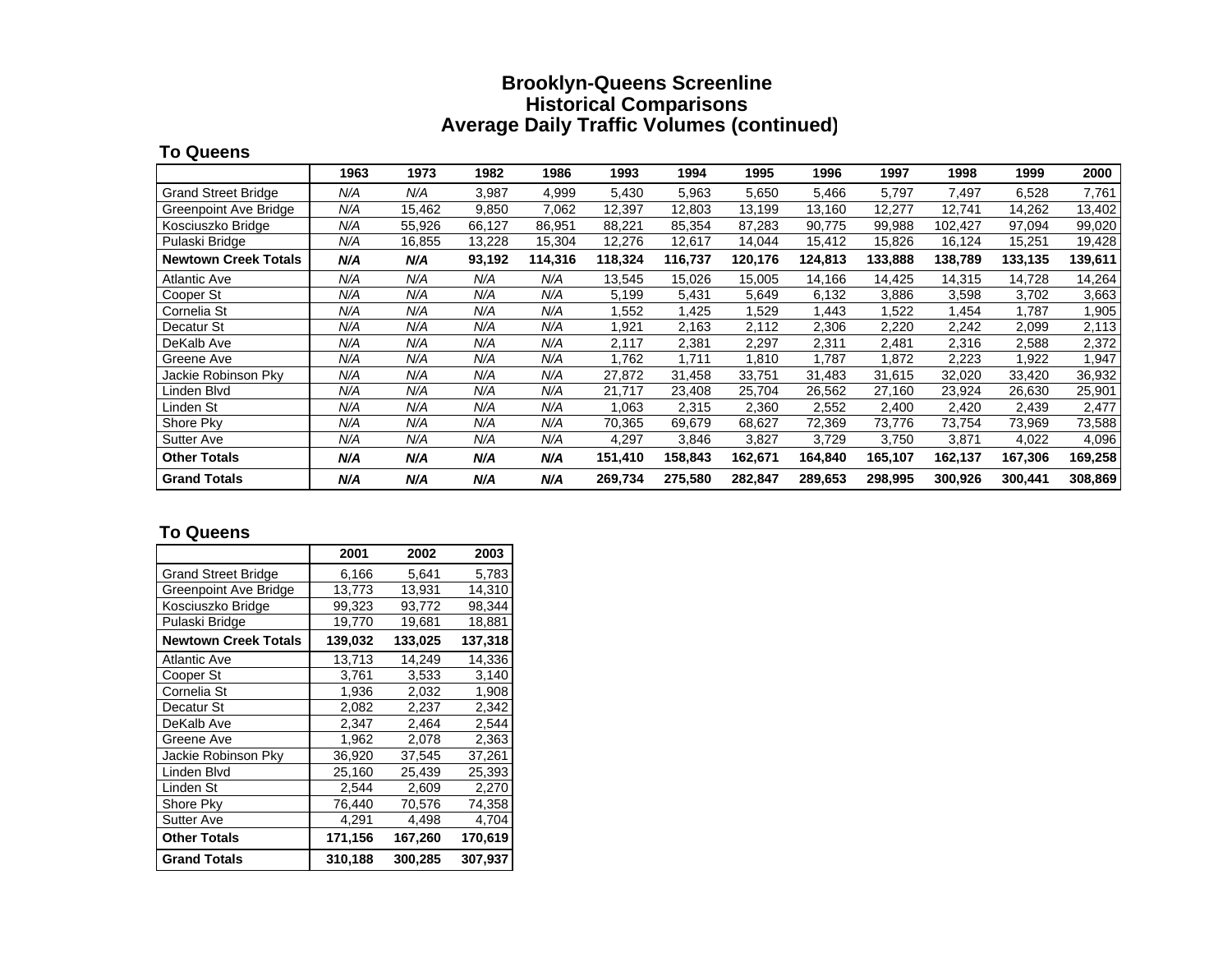#### **Brooklyn-Queens Screenline Historical Comparisons Average Daily Traffic Volumes (continued)**

#### **Both Directions**

|                             | 1963    | 1973    | 1982    | 1986    | 1993    | 1994    | 1995    | 1996    | 1997    | 1998    | 1999    | 2000    |
|-----------------------------|---------|---------|---------|---------|---------|---------|---------|---------|---------|---------|---------|---------|
| <b>Grand Street Bridge</b>  | 12,020  | 11,723  | 9,203   | 11,413  | 12,448  | 13,175  | 13,250  | 12,382  | 12,875  | 15,328  | 14,390  | 15,508  |
| Greenpoint Ave Bridge       | 17,630  | 26,798  | 17,898  | 14,338  | 25,701  | 26,329  | 26,936  | 26,528  | 24,937  | 25,604  | 26,613  | 26,143  |
| Kosciuszko Bridge           | 102,190 | 99,044  | 129,553 | 168,314 | 166,592 | 166,354 | 168,639 | 170,504 | 189,210 | 195,192 | 194,784 | 200,872 |
| Pulaski Bridge              | 28,560  | 30,472  | 23,134  | 30,751  | 25,279  | 25,799  | 28,480  | 30,338  | 31,563  | 32,200  | 30,975  | 37,421  |
| <b>Newtown Creek Totals</b> | 160,400 | 168,037 | 179,788 | 224,816 | 230,020 | 231,657 | 237,305 | 239,752 | 258,585 | 268,324 | 266,762 | 279,944 |
| <b>Atlantic Ave</b>         | N/A     | N/A     | N/A     | N/A     | 27,485  | 28,420  | 29,021  | 26,933  | 28,376  | 28,546  | 29,799  | 29,114  |
| Cooper St                   | N/A     | N/A     | N/A     | N/A     | 9,757   | 10,441  | 10,578  | 10,973  | 9,106   | 9,058   | 9,313   | 9,605   |
| Cornelia St                 | N/A     | N/A     | N/A     | N/A     | .552    | 1,425   | 1,529   | 1,443   | .522    | 1,454   | 1,787   | 1,905   |
| Decatur St                  | N/A     | N/A     | N/A     | N/A     | .921    | 2,163   | 2,112   | 2,306   | 2,220   | 2,242   | 2,099   | 2,113   |
| DeKalb Ave                  | N/A     | N/A     | N/A     | N/A     | 5,280   | 5,391   | 5,463   | 5,190   | 5,715   | 4,599   | 5,103   | 5,118   |
| Greene Ave                  | N/A     | N/A     | N/A     | N/A     | .762    | 1,711   | 1,810   | 1,787   | .872    | 2,223   | 1,922   | 1,947   |
| Jackie Robinson Pky         | N/A     | N/A     | N/A     | N/A     | 52,332  | 58,621  | 61,074  | 60,801  | 61,784  | 63,828  | 66,618  | 71,373  |
| Linden Blvd                 | N/A     | N/A     | N/A     | N/A     | 44,441  | 46,713  | 48,952  | 50,886  | 53,632  | 48,682  | 53,795  | 52,200  |
| Linden St                   | N/A     | N/A     | N/A     | N/A     | 1,063   | 2,315   | 2,360   | 2,552   | 2,400   | 2,420   | 2,439   | 2,477   |
| Shore Pky                   | N/A     | N/A     | N/A     | N/A     | 135.706 | 140,803 | 140,165 | 145,002 | 147,394 | 147,839 | 147,453 | 149,954 |
| <b>Sutter Ave</b>           | N/A     | N/A     | N/A     | N/A     | 7,475   | 6,976   | 6,985   | 6,739   | 7,445   | 7,509   | 7,692   | 7,872   |
| <b>Other Totals</b>         | N/A     | N/A     | N/A     | N/A     | 288,774 | 304,979 | 310,049 | 314,612 | 321,466 | 318,400 | 328,020 | 333,678 |
| <b>Grand Totals</b>         | N/A     | N/A     | N/A     | N/A     | 518,794 | 536,636 | 547,354 | 554,364 | 580,051 | 586,724 | 594,782 | 613,622 |

#### **Both Directions**

|                             | 2001    | 2002    | 2003    |
|-----------------------------|---------|---------|---------|
| <b>Grand Street Bridge</b>  | 13,895  | 13,088  | 14,139  |
| Greenpoint Ave Bridge       | 26,766  | 26,306  | 28,755  |
| Kosciuszko Bridge           | 196,565 | 184.379 | 194,497 |
| Pulaski Bridge              | 39,062  | 38,348  | 38,346  |
| <b>Newtown Creek Totals</b> | 276,288 | 262,121 | 275,737 |
| <b>Atlantic Ave</b>         | 27,895  | 28,936  | 28,486  |
| Cooper St                   | 9.517   | 9.274   | 9,141   |
| Cornelia St                 | 1,936   | 2,032   | 1,908   |
| Decatur St                  | 2,082   | 2,237   | 2,342   |
| DeKalb Ave                  | 4.910   | 5.892   | 6,110   |
| Greene Ave                  | 1,962   | 2,078   | 2,363   |
| Jackie Robinson Pky         | 72,680  | 74,720  | 73,706  |
| Linden Blvd                 | 52,290  | 53,137  | 51,110  |
| Linden St                   | 2,544   | 2,609   | 2,270   |
| Shore Pky                   | 151,918 | 140,163 | 150,040 |
| <b>Sutter Ave</b>           | 8,112   | 8,349   | 8,794   |
| <b>Other Totals</b>         | 335,846 | 329,427 | 336,270 |
| <b>Grand Totals</b>         | 612,134 | 591,548 | 612,007 |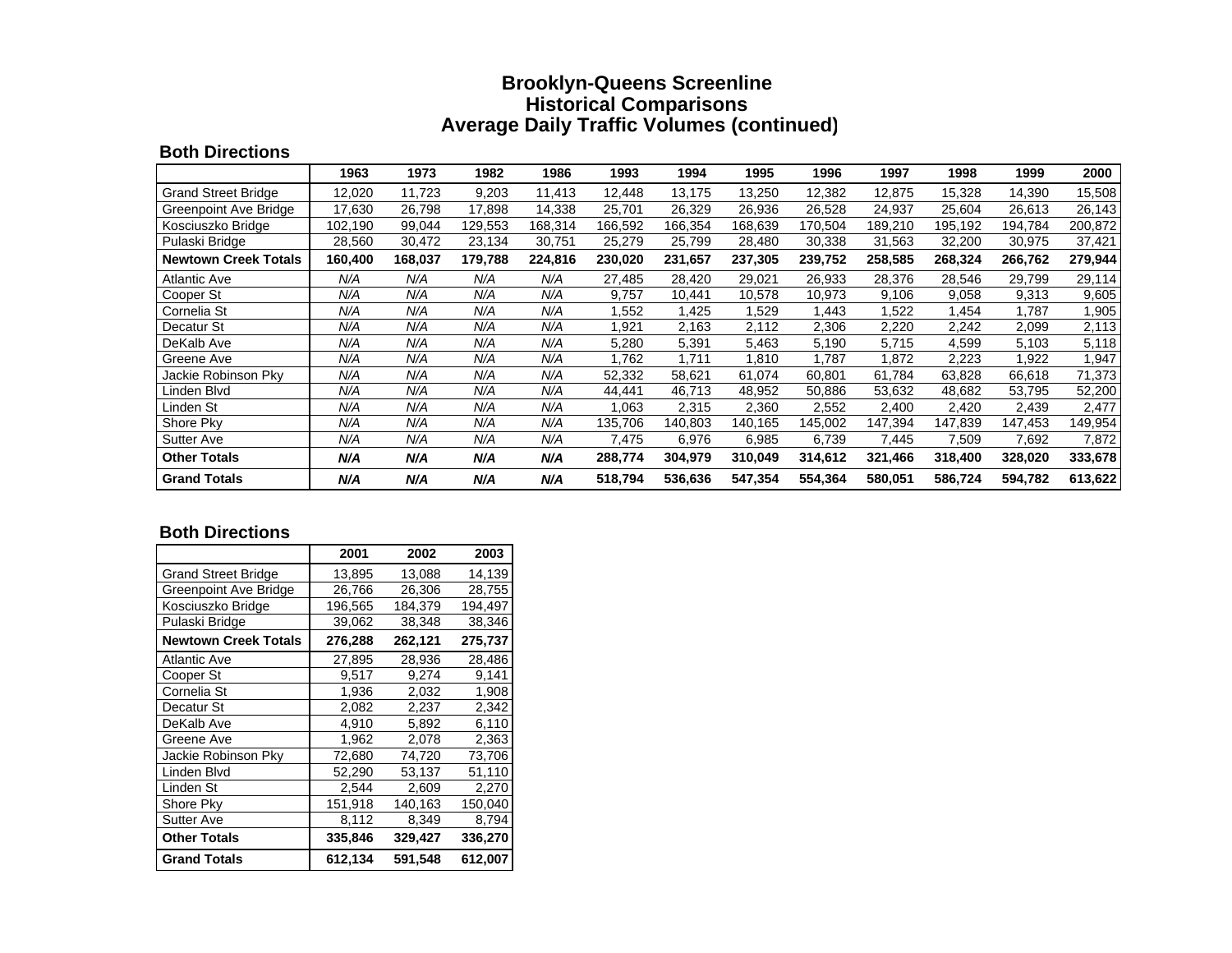# **2003 Screenline Volumes Brooklyn - Queens**

|             | <b>Grand Street</b> |               | <b>Greenpoint Ave</b> |               |         | Kosciuszko    |         | <b>Pulaski</b> |                       | <b>Newtown Creek</b> |  |  |
|-------------|---------------------|---------------|-----------------------|---------------|---------|---------------|---------|----------------|-----------------------|----------------------|--|--|
|             |                     | <b>Bridge</b> |                       | <b>Bridge</b> |         | <b>Bridge</b> |         | <b>Bridge</b>  |                       | <b>Totals</b>        |  |  |
|             | $W/B^*$             | E/B           | $W/B^*$               | E/B           | $W/B^*$ | E/B           | $S/B^*$ | N/B            | To Brooklyn To Queens |                      |  |  |
| Mid-1am     | 75                  | 61            | 111                   | 154           | 1,698   | 2,599         | 338     | 200            | 2,222                 | 3,014                |  |  |
| $1-2am$     | 79                  | 62            | 84                    | 111           | 1,203   | 1,665         | 196     | 154            | 1,562                 | 1,992                |  |  |
| $2-3am$     | 54                  | 59            | 75                    | 85            | 954     | 1,302         | 157     | 132            | 1,240                 | 1,578                |  |  |
| $3-4am$     | 84                  | 77            | 85                    | 94            | 1,057   | 1,204         | 169     | 143            | 1,395                 | 1,518                |  |  |
| $4-5am$     | 105                 | 88            | 125                   | 132           | 1,788   | 1,710         | 164     | 230            | 2,182                 | 2,160                |  |  |
| $5-6am$     | 221                 | 175           | 456                   | 344           | 4,132   | 3,025         | 367     | 654            | 5,176                 | 4,198                |  |  |
| 6-7am       | 567                 | 371           | 994                   | 756           | 6,041   | 4,883         | 719     | 1,477          | 8,321                 | 7,487                |  |  |
| $7-8am$     | 756                 | 322           | 1,187                 | 961           | 5,906   | 5,165         | 1,070   | 1,757          | 8,919                 | 8,205                |  |  |
| 8-9am       | 645                 | 289           | 1,134                 | 926           | 5,472   | 5,165         | 1,194   | 1,645          | 8,445                 | 8,025                |  |  |
| 9-10am      | 681                 | 301           | 1,038                 | 690           | 5,025   | 4,526         | 1,018   | 1,186          | 7,762                 | 6,703                |  |  |
| 10-11am     | 524                 | 281           | 824                   | 660           | 5,187   | 4,679         | 938     | 974            | 7,473                 | 6,594                |  |  |
| 11-Noon     | 478                 | 282           | 717                   | 712           | 4,915   | 4,738         | 945     | 973            | 7,055                 | 6,705                |  |  |
| Noon-1      | 493                 | 341           | 669                   | 743           | 4,748   | 4,781         | 1,058   | 964            | 6,968                 | 6,829                |  |  |
| $1-2pm$     | 415                 | 364           | 699                   | 814           | 4,684   | 4,923         | 906     | 959            | 6,704                 | 7,060                |  |  |
| $2-3pm$     | 484                 | 367           | 773                   | 902           | 5,085   | 5,286         | 1,306   | 1,045          | 7,648                 | 7,600                |  |  |
| $3-4pm$     | 580                 | 403           | 1,085                 | 1,086         | 5,282   | 5,286         | 1,525   | 1,095          | 8,472                 | 7,870                |  |  |
| 4-5pm       | 544                 | 495           | 1,221                 | 1,117         | 5,148   | 5,404         | 1,750   | 1,104          | 8,663                 | 8,120                |  |  |
| 5-6pm       | 498                 | 482           | 982                   | 1,138         | 4,926   | 5,316         | 1,637   | 1,023          | 8,043                 | 7,959                |  |  |
| 6-7pm       | 334                 | 376           | 666                   | 883           | 4,666   | 5,341         | 1,140   | 883            | 6,806                 | 7,483                |  |  |
| $7-8pm$     | 252                 | 199           | 495                   | 659           | 4,509   | 5,281         | 813     | 652            | 6,069                 | 6,791                |  |  |
| 8-9pm       | 146                 | 111           | 340                   | 472           | 3,801   | 4,697         | 634     | 475            | 4,921                 | 5,755                |  |  |
| 9-10pm      | 142                 | 101           | 292                   | 356           | 3,730   | 4,358         | 546     | 400            | 4,710                 | 5,215                |  |  |
| 10-11pm     | 106                 | 98            | 212                   | 289           | 3,472   | 3,723         | 430     | 401            | 4,220                 | 4,511                |  |  |
| 11-Mid      | 93                  | 78            | 181                   | 226           | 2,724   | 3,287         | 445     | 355            | 3,443                 | 3,946                |  |  |
| 24 hr Total | 8,356               | 5,783         | 14,445                | 14,310        | 96,153  | 98,344        | 19,465  | 18,881         | 138,419               | 137,318              |  |  |
| 6-10am      | 2,649               | 1,283         | 4,353                 | 3,333         | 22,444  | 19,739        | 4,001   | 6,065          | 33,447                | 30,420               |  |  |
| 10am-1pm    | 1,495               | 904           | 2,210                 | 2,115         | 14,850  | 14,198        | 2,941   | 2,911          | 21,496                | 20,128               |  |  |
| $1-3pm$     | 899                 | 731           | 1,472                 | 1,716         | 9,769   | 10,209        | 2,212   | 2,004          | 14,352                | 14,660               |  |  |
| $3-7$ pm    | 1,956               | 1,756         | 3,954                 | 4,224         | 20,022  | 21,347        | 6,052   | 4,105          | 31,984                | 31,432               |  |  |
| 6am-7pm     | 6,999               | 4,674         | 11,989                | 11,388        | 67,085  | 65,493        | 15,206  | 15,085         | 101,279               | 96,640               |  |  |

\* To Brooklyn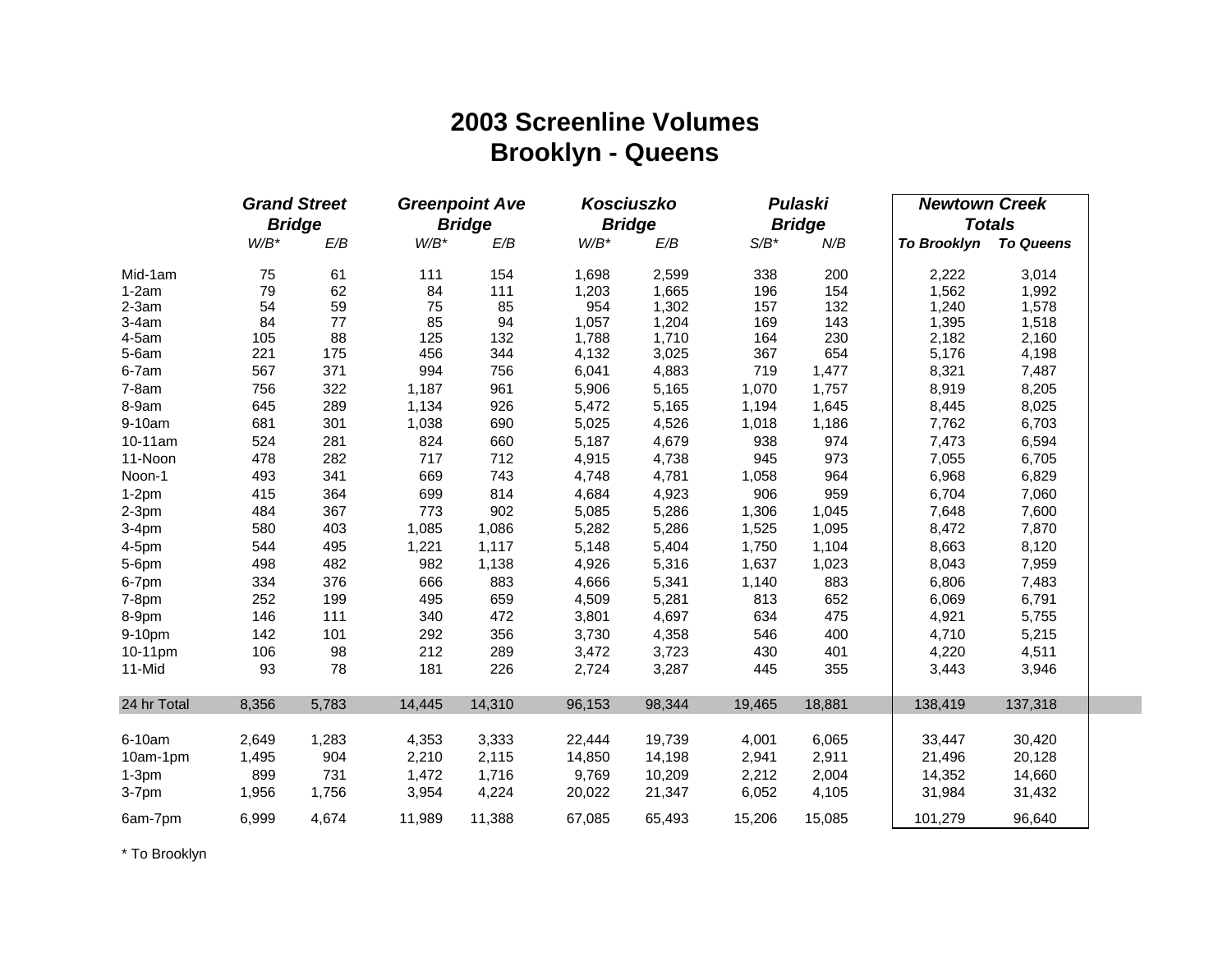# **2003 Screenline Volumes Brooklyn - Queens (cont'd)**

|             |         |        | <b>Cooper St</b><br><b>Atlantic Ave</b> |       | Cornelia St              |                          | DeKalb Ave | <b>Greene Ave</b> | Jackie Robinson<br>Parkway |         |        |
|-------------|---------|--------|-----------------------------------------|-------|--------------------------|--------------------------|------------|-------------------|----------------------------|---------|--------|
|             | $W/B^*$ | E/B    | $S/B^*$                                 | N/B   | N/B                      | <b>Decatur St</b><br>N/B | $S/B^*$    | N/B               | N/B                        | $W/B^*$ | E/B    |
| Mid-1am     | 192     | 231    | 72                                      | 40    | 32                       | 40                       | 37         | 25                | 42                         | 635     | 707    |
| $1-2am$     | 123     | 140    | 40                                      | 22    | 22                       | 21                       | 29         | 15                | 33                         | 323     | 406    |
| $2-3am$     | 87      | 100    | 25                                      | 21    | 13                       | 16                       | 24         | 10                | 19                         | 193     | 258    |
| $3-4am$     | 89      | 90     | 36                                      | 11    | 10                       | 13                       | 21         | 13                | 14                         | 144     | 250    |
| $4-5am$     | 110     | 97     | 28                                      | 22    | 11                       | 15                       | 32         | 16                | 8                          | 291     | 339    |
| $5-6am$     | 248     | 168    | 80                                      | 35    | 15                       | 34                       | 75         | 40                | 16                         | 783     | 830    |
| $6-7am$     | 608     | 401    | 275                                     | 119   | 33                       | 69                       | 183        | 108               | 76                         | 2,334   | 2,117  |
| $7-8am$     | 1,017   | 648    | 583                                     | 136   | 73                       | 110                      | 344        | 151               | 158                        | 3,020   | 2,475  |
| 8-9am       | 903     | 763    | 555                                     | 179   | One Way to Queens<br>119 | One Way to Queens<br>120 | 315        | 159               | One Way to Queens<br>153   | 2,826   | 2,220  |
| 9-10am      | 726     | 648    | 339                                     | 140   | 85                       | 98                       | 204        | 118               | 139                        | 2,312   | 1,885  |
| 10-11am     | 674     | 651    | 245                                     | 102   | 83                       | 106                      | 147        | 103               | 125                        | 1,674   | 1,641  |
| 11-Noon     | 713     | 672    | 282                                     | 152   | 85                       | 126                      | 160        | 121               | 111                        | 1,506   | 1,650  |
| Noon-1      | 768     | 711    | 269                                     | 150   | 106                      | 134                      | 170        | 134               | 98                         | 1,498   | 1,730  |
| $1-2pm$     | 745     | 781    | 281                                     | 172   | 109                      | 134                      | 154        | 144               | 127                        | 1,614   | 2,073  |
| $2-3pm$     | 831     | 811    | 333                                     | 200   | 119                      | 140                      | 172        | 158               | 107                        | 1,876   | 2,353  |
| $3-4pm$     | 825     | 973    | 349                                     | 275   | 130                      | 166                      | 193        | 198               | 137                        | 2,122   | 2,162  |
| 4-5pm       | 832     | 1,130  | 433                                     | 316   | 133                      | 179                      | 227        | 209               | 119                        | 2,418   | 2,413  |
| 5-6pm       | 961     | 1,288  | 410                                     | 202   | 139                      | 225                      | 242        | 213               | 152                        | 2,384   | 2,411  |
| 6-7pm       | 877     | 1,050  | 342                                     | 295   | 141                      | 172                      | 214        | 178               | 161                        | 2,096   | 2,313  |
| $7-8pm$     | 771     | 894    | 285                                     | 161   | 121                      | 116                      | 195        | 143               | 142                        | 1,707   | 1,931  |
| 8-9pm       | 692     | 697    | 244                                     | 141   | 100                      | 106                      | 146        | 104               | 165                        | 1,386   | 1,529  |
| 9-10pm      | 563     | 563    | 211                                     | 101   | 86                       | 83                       | 121        | 75                | 99                         | 1,179   | 1,259  |
| 10-11pm     | 464     | 486    | 165                                     | 93    | 80                       | 70                       | 92         | 67                | 71                         | 1,073   | 1,216  |
| 11-Mid      | 331     | 343    | 119                                     | 55    | 63                       | 49                       | 69         | 42                | 91                         | 1,051   | 1,093  |
| 24 hr Total | 14,150  | 14,336 | 6,001                                   | 3,140 | 1,908                    | 2,342                    | 3,566      | 2,544             | 2,363                      | 36,445  | 37,261 |
| 6-10am      | 3,254   | 2,460  | 1,752                                   | 574   | 310                      | 397                      | 1,046      | 536               | 526                        | 10,492  | 8,697  |
| 10am-1pm    | 2,155   | 2,034  | 796                                     | 404   | 274                      | 366                      | 477        | 358               | 334                        | 4,678   | 5,021  |
| $1-3pm$     | 1,576   | 1,592  | 614                                     | 372   | 228                      | 274                      | 326        | 302               | 234                        | 3,490   | 4,426  |
| $3-7$ pm    | 3,495   | 4,441  | 1,534                                   | 1,088 | 543                      | 742                      | 876        | 798               | 569                        | 9,020   | 9,299  |
| 6am-7pm     | 10,480  | 10,527 | 4,696                                   | 2,438 | 1,355                    | 1,779                    | 2,725      | 1,994             | 1,663                      | 27,680  | 27,443 |

\* To Brooklyn